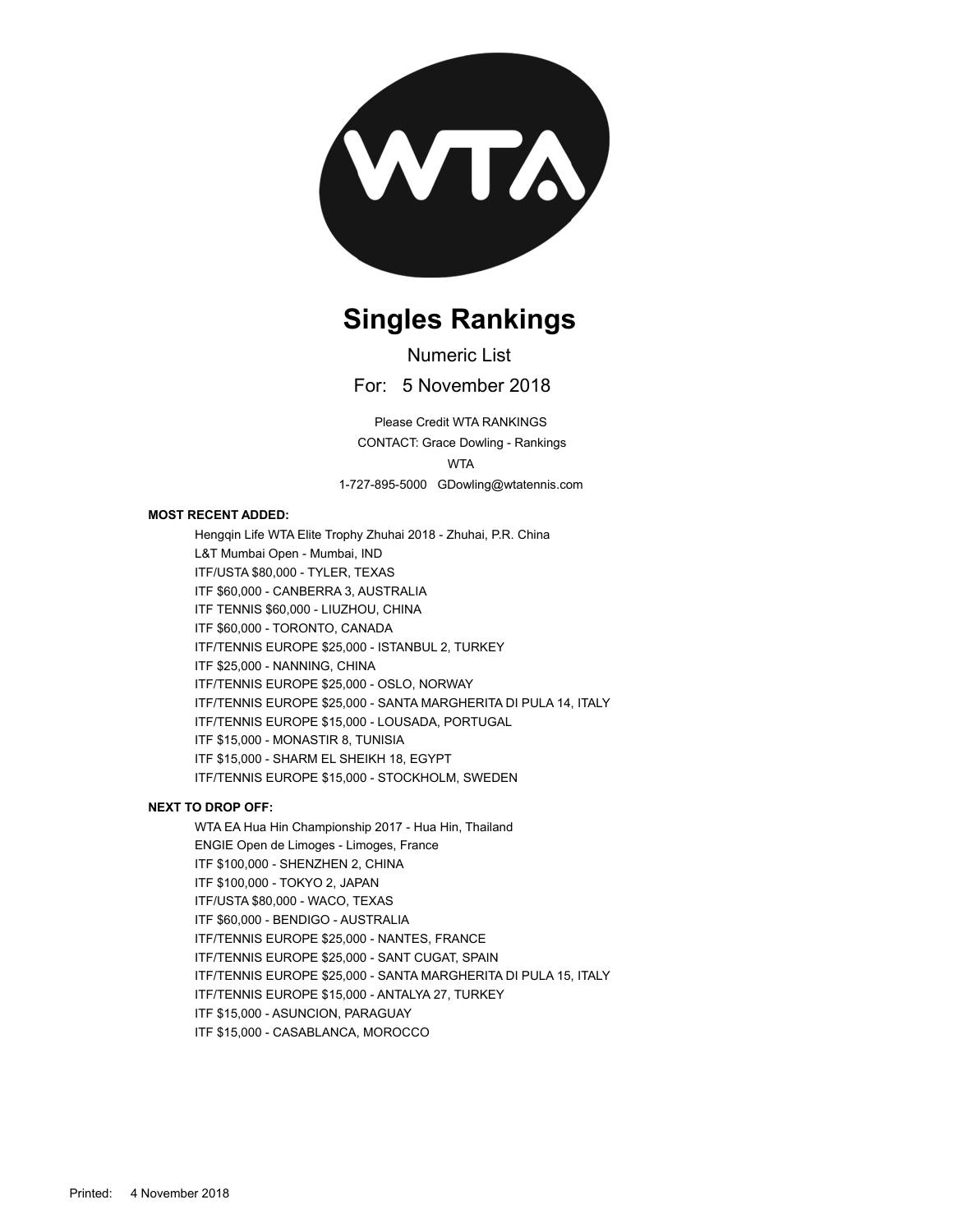

# **Singles Rankings**

For: 5 November 2018 Numeric List

1-727-895-5000 GDowling@wtatennis.com WTA CONTACT: Grace Dowling - Rankings Please Credit WTA RANKINGS

#### **NEXT TO DROP OFF:**

ITF \$15,000 - HAMMAMET 31, TUNISIA ITF/TENNIS EUROPE \$15,000 - HERAKLION 7, GREECE ITF \$15,000 - PEREIRA, COLOMBIA ITF/TENNIS EUROPE \$15,000 - PETANGE, LUXEMBOURG ITF \$15,000 - SHARM EL SHEIKH 23, EGYPT ITF/TENNIS EUROPE \$15,000 - STOCKHOLM 2, SWEDEN ITF/TENNIS EUROPE \$15,000 - SUNDERLAND, GREAT BRITAIN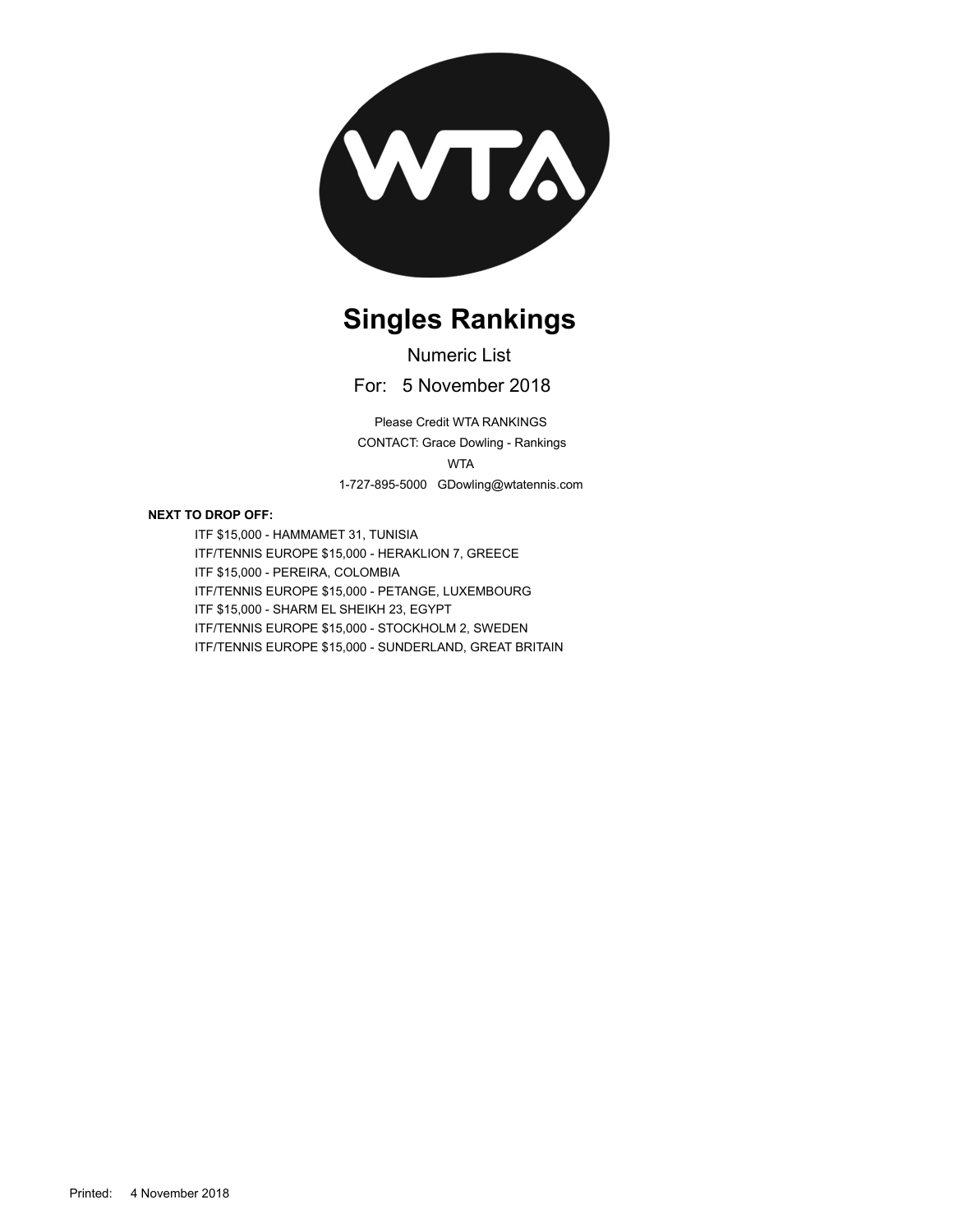

|                     | <b>PRIOR</b> |                                                 |                   | <b>RANKING</b><br><b>POINTS</b> |          | <b>POINTS</b><br>ADDED | <b>NEXT</b><br><b>OFF</b> | 16TH<br><b>TOURN</b> | 17TH<br><b>TOURN</b> |
|---------------------|--------------|-------------------------------------------------|-------------------|---------------------------------|----------|------------------------|---------------------------|----------------------|----------------------|
| <b>RANK</b>         | RANK         | <b>NAME</b>                                     | <b>NAT</b>        |                                 | #TRN     |                        |                           |                      |                      |
| 1                   | (1)          | HALEP, SIMONA                                   | <b>ROU</b>        | 6921                            | 17       |                        |                           | 100                  | 1                    |
| $\overline{2}$      | (2)          | <b>KERBER, ANGELIQUE</b><br>WOZNIACKI, CAROLINE | <b>GER</b>        | 5875                            | 19       |                        |                           | 105                  | 55                   |
| 3                   | (3)          |                                                 | <b>DEN</b>        | 5586                            | 19       |                        |                           | 60                   | 1                    |
| 4                   | (4)          | SVITOLINA, ELINA                                | <b>UKR</b>        | 5350                            | 19       |                        |                           | 100                  | 100                  |
| 5                   | (5)          | OSAKA, NAOMI                                    | <b>JPN</b>        | 5115                            | 20       |                        |                           | 55                   | 30                   |
| 6<br>$\overline{7}$ | (6)          | STEPHENS, SLOANE                                | <b>USA</b><br>CZE | 5023<br>4630                    | 20<br>21 |                        |                           | 1<br>105             | $\mathbf 1$<br>100   |
| 8                   | (7)<br>(8)   | KVITOVA, PETRA                                  | CZE               | 4465                            | 23       |                        |                           | 100                  | 100                  |
|                     |              | PLISKOVA, KAROLINA                              | <b>NED</b>        | 4335                            | 25       |                        |                           | 55                   | 30                   |
| 9                   | (9)          | <b>BERTENS, KIKI</b>                            | <b>RUS</b>        | 3415                            | 25       | 160                    |                           | 100                  | 60                   |
| 10<br>11            | (10)         | KASATKINA, DARIA                                |                   | 3245                            | 27       | 160                    |                           | 105                  | 60                   |
| 12                  | (12)         | SABALENKA, ARYNA<br>SEVASTOVA, ANASTASIJA       | <b>BLR</b>        | 3240                            | 23       | 160                    |                           | 160                  | 105                  |
|                     | (11)         |                                                 | LAT               |                                 |          |                        |                           |                      |                      |
| 13                  | (13)         | <b>MERTENS, ELISE</b>                           | <b>BEL</b>        | 3165                            | 23       | 160                    |                           | 60                   | 60                   |
| 14                  | (14)         | <b>GOERGES, JULIA</b>                           | GER               | 3055                            | 24       | 160                    |                           | 160                  | 100                  |
| 15                  | (19)         | <b>BARTY, ASHLEIGH</b>                          | <b>AUS</b>        | 2985                            | 21       | 620                    |                           | 100                  | 55                   |
| 16                  | (15)         | <b>WILLIAMS, SERENA</b>                         | <b>USA</b>        | 2976                            | 10       |                        |                           |                      |                      |
| 17                  | (16)         | <b>KEYS, MADISON</b>                            | <b>USA</b>        | 2976                            | 17       | 160                    |                           | 1                    | 1                    |
| 18                  | (17)         | MUGURUZA, GARBIÑE                               | <b>ESP</b>        | 2910                            | 23       | 240                    |                           | 100                  | 55                   |
| 19                  | (18)         | <b>GARCIA, CAROLINE</b>                         | <b>FRA</b>        | 2660                            | 23       | 160                    |                           | 100                  | 100                  |
| 20                  | (22)         | WANG, QIANG                                     | <b>CHN</b>        | 2485                            | 24       | 360                    | 1                         | 55                   | 30                   |
| 21                  | (20)         | KONTAVEIT, ANETT                                | <b>EST</b>        | 2480                            | 24       | 160                    |                           | 55                   | 55                   |
| 22                  | (21)         | OSTAPENKO, JELENA                               | LAT               | 2362                            | 22       |                        |                           | 1                    | 1                    |
| 23                  | (23)         | SUÁREZ NAVARRO, CARLA                           | <b>ESP</b>        | 2153                            | 21       |                        |                           | 1                    | 1                    |
| 24                  | (24)         | <b>BUZARNESCU, MIHAELA</b>                      | ROU               | 1860                            | 28       |                        | 85                        | 100                  | 85                   |
| 25                  | (25)         | CIBULKOVA, DOMINIKA                             | <b>SVK</b>        | 1805                            | 20       |                        |                           | 55                   | 30                   |
| 26                  | (26)         | GIORGI, CAMILA                                  | <b>ITA</b>        | 1800                            | 21       |                        |                           | 20                   | 13                   |
| 27                  | (27)         | <b>TSURENKO, LESIA</b>                          | <b>UKR</b>        | 1755                            | 20       |                        |                           | 25                   | 1                    |
| 28                  | (28)         | HSIEH, SU-WEI                                   | <b>TPE</b>        | 1720                            | 27       |                        | 95                        | 55                   | 15                   |
| 29                  | (29)         | SHARAPOVA, MARIA                                | <b>RUS</b>        | 1602                            | 13       |                        |                           |                      |                      |
| 30                  | (30)         | SASNOVICH, ALIAKSANDRA                          | <b>BLR</b>        | 1570                            | 21       |                        |                           | 30                   | 1                    |
| 31                  | (31)         | SINIAKOVA, KATERINA                             | CZE               | 1492                            | 24       |                        |                           | 12                   | $\mathbf 1$          |
| 32                  | (32)         | MARTIC, PETRA                                   | CRO               | 1465                            | 20       |                        |                           | 55                   | 30                   |
| 33                  | (33)         | STRYCOVA, BARBORA                               | CZE               | 1460                            | 23       |                        |                           | 55                   | 1                    |
| 34                  | (34)         | VEKIC, DONNA                                    | CRO               | 1455                            | 25       |                        |                           | 60                   | 30                   |
| 35                  | (36)         | ZHANG, SHUAI                                    | CHN               | 1370                            | 28       |                        | 140                       | 60                   | 60                   |
| 36                  | (35)         | COLLINS, DANIELLE                               | <b>USA</b>        | 1354                            | 24       |                        |                           | 29                   | 15                   |
| 37                  | (39)         | <b>BENCIC, BELINDA</b>                          | SUI               | 1336                            | 21       | 42                     | 160                       | 1                    | 1                    |
| 38                  | (37)         | GAVRILOVA, DARIA                                | <b>AUS</b>        | 1335                            | 23       |                        |                           | 55                   | 55                   |
| 39                  | (38)         | KONTA, JOHANNA                                  | GBR               | 1300                            | 24       |                        |                           | 55                   | 55                   |
| 40                  | (40)         | WILLIAMS, VENUS                                 | <b>USA</b>        | 1206                            | 12       |                        |                           |                      |                      |
| 41                  | (41)         | SAKKARI, MARIA                                  | GRE               | 1164                            | 26       |                        |                           | $\mathbf{1}$         | 1                    |
| 42                  | (42)         | PAVLYUCHENKOVA, ANASTASIA                       | <b>RUS</b>        | 1160                            | 22       |                        |                           | 55                   | 30                   |
| 43                  | (43)         | TOMLJANOVIC, AJLA                               | AUS               | 1157                            | 27       |                        | $70\,$                    | 57                   | 55                   |
| 44                  | (44)         | MLADENOVIC, KRISTINA                            | <b>FRA</b>        | 1155                            | 27       |                        |                           | 30                   | 1                    |
| 45                  | (45)         | PUTINTSEVA, YULIA                               | KAZ               | 1145                            | 24       |                        |                           | 20                   | 1                    |
| 46                  | (47)         | ZHENG, SAISAI                                   | <b>CHN</b>        | 1139                            | 24       | 29                     |                           | 29                   | 18                   |
| 47                  | (46)         | CORNET, ALIZÉ                                   | <b>FRA</b>        | 1130                            | 27       |                        | 15                        | 55                   | 55                   |
| 48                  | (49)         | <b>FLIPKENS, KIRSTEN</b>                        | <b>BEL</b>        | 1058                            | 25       |                        |                           | 30                   | 30                   |
| 49                  | (50)         | RYBARIKOVA, MAGDALENA                           | SVK               | 1056                            | 22       |                        |                           | 1                    | 1                    |
| 50                  |              | (51) VAN UYTVANCK, ALISON                       | <b>BEL</b>        | 1055                            | 25       |                        |                           | 30                   | 18                   |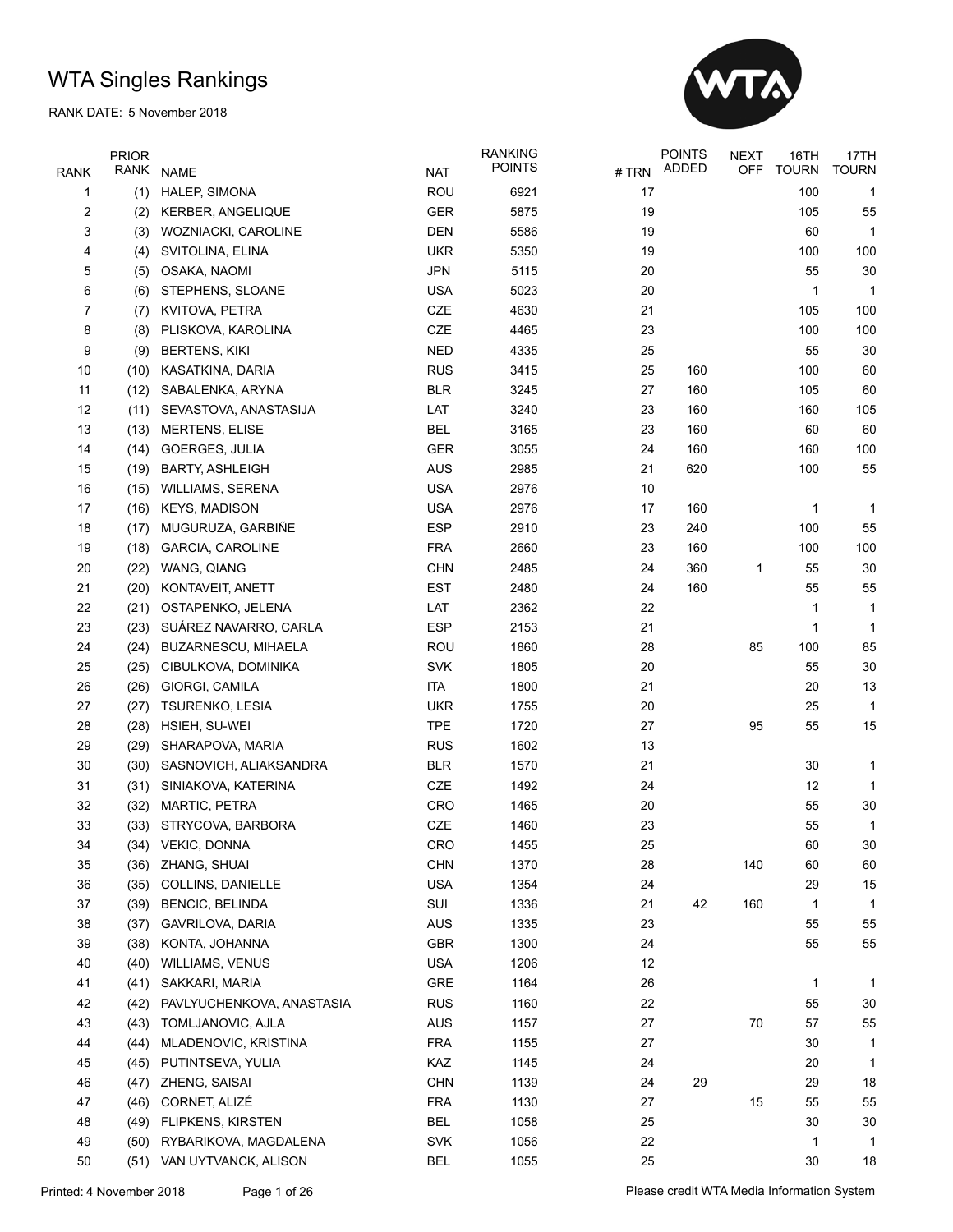

|             | <b>PRIOR</b> |                            |            | <b>RANKING</b> |    | <b>POINTS</b> | <b>NEXT</b> | 16TH           | 17TH                    |
|-------------|--------------|----------------------------|------------|----------------|----|---------------|-------------|----------------|-------------------------|
| <b>RANK</b> | RANK         | <b>NAME</b>                | <b>NAT</b> | <b>POINTS</b>  |    | #TRN ADDED    | OFF         | <b>TOURN</b>   | <b>TOURN</b>            |
| 51          | (52)         | AZARENKA, VICTORIA         | <b>BLR</b> | 1051           | 12 |               |             |                |                         |
| 52          | (48)         | <b>KENIN, SOFIA</b>        | <b>USA</b> | 1051           | 27 |               | 42          | 20             | 18                      |
| 53          | (53)         | PUIG, MONICA               | <b>PUR</b> | 1010           | 19 |               |             | $\overline{c}$ | 1                       |
| 54          | (54)         | PARMENTIER, PAULINE        | <b>FRA</b> | 1009           | 28 |               | 57          | 8              | 2                       |
| 55          | (55)         | PETERSON, REBECCA          | SWE        | 997            | 19 |               | 42          | $\overline{c}$ | 1                       |
| 56          | (56)         | KUZMOVA, VIKTORIA          | <b>SVK</b> | 987            | 28 |               | 1           | 25             | 15                      |
| 57          | (57)         | KRUNIC, ALEKSANDRA         | <b>SRB</b> | 985            | 23 |               |             | 30             | 30                      |
| 58          | (58)         | KANEPI, KAIA               | <b>EST</b> | 984            | 18 |               | 79          | 25             | 18                      |
| 59          | (59)         | MAKAROVA, EKATERINA        | <b>RUS</b> | 972            | 21 |               |             | $\mathbf{1}$   | $\mathbf{1}$            |
| 60          | (60)         | YASTREMSKA, DAYANA         | <b>UKR</b> | 967            | 21 |               |             | 13             | 13                      |
| 61          | (61)         | <b>BABOS, TIMEA</b>        | <b>HUN</b> | 945            | 26 |               |             | 30             | 1                       |
| 62          | (62)         | JABEUR, ONS                | <b>TUN</b> | 943            | 26 |               |             | $\overline{c}$ | $\overline{\mathbf{c}}$ |
| 63          | (63)         | RISKE, ALISON              | <b>USA</b> | 922            | 25 |               |             | $\overline{2}$ | 2                       |
| 64          | (64)         | PETKOVIC, ANDREA           | <b>GER</b> | 899            | 23 |               |             | 13             | 1                       |
| 65          | (65)         | LAPKO, VERA                | <b>BLR</b> | 896            | 26 |               |             | 20             | 20                      |
| 66          | (66)         | <b>BEGU, IRINA-CAMELIA</b> | ROU        | 872            | 25 |               |             | 1              | 1                       |
| 67          | (67)         | VONDROUSOVA, MARKETA       | CZE        | 835            | 20 |               |             | 1              | 1                       |
| 68          | (68)         | PERA, BERNARDA             | <b>USA</b> | 834            | 25 |               | 19          | 13             | 13                      |
| 69          | (73)         | JAKUPOVIC, DALILA          | <b>SLO</b> | 829            | 31 | 57            | $\mathbf 1$ | 20             | 18                      |
| 70          | (69)         | ZIDANSEK, TAMARA           | <b>SLO</b> | 814            | 27 |               | 80          | 20             | 20                      |
| 71          | (71)         | BOGDAN, ANA                | <b>ROU</b> | 803            | 24 |               | 57          | 20             | 13                      |
| 72          | (72)         | STOSUR, SAMANTHA           | <b>AUS</b> | 800            | 26 |               |             | 25             | 18                      |
| 73          | (83)         | WANG, YAFAN                | <b>CHN</b> | 795            | 26 | 80            | 1           | 13             | 13                      |
| 74          | (70)         | TOWNSEND, TAYLOR           | <b>USA</b> | 787            | 19 |               | 115         | 1              | 1                       |
| 75          | (74)         | RADWANSKA, AGNIESZKA       | <b>POL</b> | 778            | 17 |               |             | 1              | $\mathbf{1}$            |
| 76          | (75)         | LARSSON, JOHANNA           | SWE        | 778            | 27 |               |             | 20             | 20                      |
| 77          | (76)         | SCHMIEDLOVA, ANNA KAROLINA | <b>SVK</b> | 765            | 29 |               | 21          | 21             | 15                      |
| 78          | (77)         | NICULESCU, MONICA          | <b>ROU</b> | 762            | 23 |               | 160         | $\overline{c}$ | 1                       |
| 79          | (78)         | MARIA, TATJANA             | <b>GER</b> | 758            | 27 |               |             | 1              | 1                       |
| 80          | (103)        | KUMKHUM, LUKSIKA           | <b>THA</b> | 757            | 22 | 160           | 29          | 13             | 13                      |
| 81          | (79)         | <b>BARTHEL, MONA</b>       | <b>GER</b> | 756            | 28 |               |             | 20             | 20                      |
| 82          | (80)         | <b>HERCOG, POLONA</b>      | <b>SLO</b> | 745            | 22 |               | 50          | 30             | 20                      |
| 83          |              | (81) LINETTE, MAGDA        | POL        | 733            | 28 |               |             | 20             | 15                      |
| 84          | (82)         | ARRUABARRENA, LARA         | <b>ESP</b> | 731            | 26 |               |             | 1              | $\mathbf{1}$            |
| 85          |              | (84) VOEGELE, STEFANIE     | SUI        | 727            | 28 |               | 10          | 13             | 13                      |
| 86          | (85)         | CIRSTEA, SORANA            | ROU        | 712            | 23 |               |             | 1              | 1                       |
| 87          | (86)         | SORRIBES TORMO, SARA       | ESP        | 700            | 28 |               |             | 20             | 20                      |
| 88          | (87)         | RODINA, EVGENIYA           | <b>RUS</b> | 699            | 35 |               | 15          | 9              | 9                       |
| 89          | (88)         | <b>BOUCHARD, EUGENIE</b>   | CAN        | 692            | 19 |               |             | 1              | 1                       |
| 90          | (89)         | <b>BRENGLE, MADISON</b>    | <b>USA</b> | 676            | 25 | 10            |             | 13             | 13                      |
| 91          | (90)         | DIYAS, ZARINA              | KAZ        | 675            | 23 |               |             | 20             | 20                      |
| 92          | (91)         | GOLUBIC, VIKTORIJA         | SUI        | 675            | 25 |               | 57          | 20             | 13                      |
| 93          | (92)         | ALEXANDROVA, EKATERINA     | <b>RUS</b> | 672            | 25 |               | 29          | $\mathbf{1}$   | 1                       |
| 94          | (94)         | POTAPOVA, ANASTASIA        | <b>RUS</b> | 656            | 15 |               |             |                |                         |
| 95          | (93)         | ANISIMOVA, AMANDA          | <b>USA</b> | 651            | 12 |               | 1           |                |                         |
| 96          | (96)         | <b>VICKERY, SACHIA</b>     | <b>USA</b> | 651            | 26 | $\mathbf{1}$  |             | 13             | 2                       |
| 97          | (97)         | PLISKOVA, KRISTYNA         | CZE        | 643            | 26 |               |             | 18             | 13                      |
| 98          | (98)         | BLINKOVA, ANNA             | <b>RUS</b> | 639            | 28 |               | 38          | 18             | 18                      |
| 99          | (104)        | KOZLOVA, KATERYNA          | <b>UKR</b> | 637            | 26 | 48            |             | 13             | 2                       |
| 100         | (95)         | <b>BOULTER, KATIE</b>      | <b>GBR</b> | 633            | 27 |               | 1           | 9              | 5                       |
|             |              |                            |            |                |    |               |             |                |                         |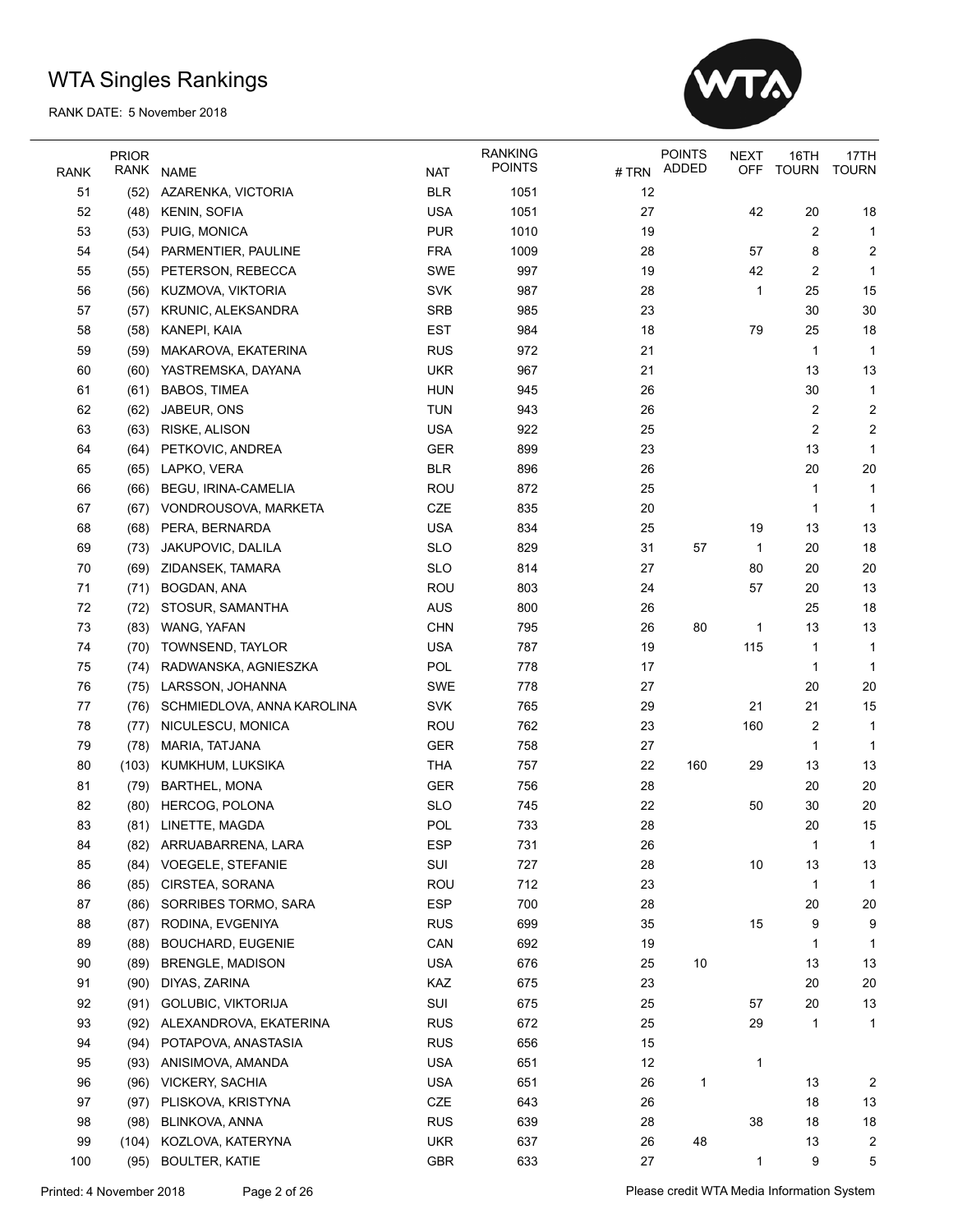

| NAME<br><b>NAT</b><br>101<br>GBR<br>628<br>(99)<br>WATSON, HEATHER<br>24<br>1<br>1<br><b>FRA</b><br>26<br>102<br>617<br>6<br>5<br>(100)<br>FERRO, FIONA<br><b>SRB</b><br>103<br>DANILOVIC, OLGA<br>615<br>18<br>45<br>1<br>(101)<br>1<br>1<br><b>USA</b><br>104<br>VANDEWEGHE, COCO<br>614<br>18<br>(102)<br>1<br>1<br><b>RUS</b><br>57<br>105<br>609<br>14<br>(110)<br>GASPARYAN, MARGARITA<br>106<br>CZE<br>584<br>14<br>(105) SAFAROVA, LUCIE<br>107<br>(106) KUZNETSOVA, SVETLANA<br><b>RUS</b><br>582<br>15<br><b>ITA</b><br>18<br>108<br>(107)<br>ERRANI, SARA<br>578<br>1<br>-1<br><b>NED</b><br>109<br>RUS, ARANTXA<br>559<br>31<br>13<br>13<br>(108)<br>1<br><b>UKR</b><br>15<br>110<br>KALININA, ANHELINA<br>552<br>23<br>13<br>9<br>8<br>(109)<br>LUX<br>21<br>111<br>MINELLA, MANDY<br>539<br>5<br>5<br>(111)<br>DUQUE-MARIÑO, MARIANA<br>COL<br>112<br>527<br>21<br>(113)<br>1<br>1<br><b>BEL</b><br>21<br>113<br>WICKMAYER, YANINA<br>518<br>15<br>(114)<br>1<br>1<br><b>CHN</b><br>114<br>(115) ZHU, LIN<br>511<br>24<br>50<br>1<br>1<br>1<br>115<br>(116) KUDERMETOVA, VERONIKA<br><b>RUS</b><br>505<br>25<br>1<br>21<br>1<br>1<br><b>USA</b><br>2<br>$\overline{c}$<br>116<br><b>BRADY, JENNIFER</b><br>504<br>25<br>(117)<br><b>GER</b><br>13<br>12<br>117<br>SIEGEMUND, LAURA<br>504<br>23<br>(118)<br><b>UKR</b><br>118<br>KOSTYUK, MARTA<br>493<br>15<br>(119)<br><b>JPN</b><br>119<br>HIBINO, NAO<br>491<br>25<br>15<br>12<br>8<br>(123)<br>22<br>120<br>DIATCHENKO, VITALIA<br><b>RUS</b><br>489<br>29<br>2<br>(112)<br>1<br>5<br>2<br>121<br><b>GER</b><br>485<br>27<br>2<br>(121)<br>KORPATSCH, TAMARA<br><b>UZB</b><br>5<br>122<br>482<br>25<br>15<br>7<br>(127)<br>SHARIPOVA, SABINA<br>1<br>123<br><b>RUS</b><br>478<br>20<br>(125)<br>ZVONAREVA, VERA<br>1<br>1<br>1<br><b>ESP</b><br>124<br><b>GARCIA PEREZ, GEORGINA</b><br>26<br>9<br>10<br>9<br>(126)<br>477<br>125<br>PEGULA, JESSICA<br><b>USA</b><br>477<br>21<br>5<br>(124)<br>1<br>1<br>4<br><b>ISR</b><br>22<br>18<br>126<br>GLUSHKO, JULIA<br>473<br>5<br>(122)<br>1<br>4<br>127<br>STOLLAR, FANNY<br><b>HUN</b><br>472<br>28<br>6<br>2<br>(128)<br>1<br>1<br><b>USA</b><br>470<br>22<br>128<br>DOLEHIDE, CAROLINE<br>1<br>(129)<br>1<br><b>USA</b><br>129<br>LEPCHENKO, VARVARA<br>466<br>21<br>10<br>14<br>10<br>(130)<br><b>USA</b><br>130<br><b>BELLIS, CATHERINE</b><br>465<br>11<br>(131)<br>131<br><b>RUS</b><br>457<br>26<br>96<br>15<br>(165)<br>KHROMACHEVA, IRINA<br>1<br>1<br>132<br><b>UKR</b><br>456<br>18<br>(132)<br>BONDARENKO, KATERYNA<br>1<br>1<br>8<br>$\overline{c}$<br>133<br>(133) ZHUK, SOFYA<br><b>RUS</b><br>22<br>2<br>450<br><b>RUS</b><br>134<br>(134) VIKHLYANTSEVA, NATALIA<br>448<br>13<br>26<br>18<br><b>CHN</b><br>23<br>2<br>135<br>(139) LIU, FANGZHOU<br>444<br>15<br>85<br>1<br>CZE<br>438<br>24<br>136<br>SMITKOVA, TEREZA<br>1<br>1<br>(135)<br><b>RUS</b><br>13<br>137<br>(136) VESNINA, ELENA<br>437<br><b>USA</b><br>26<br>10<br>138<br>(140)<br>LIU, CLAIRE<br>435<br>4<br>4<br><b>JPN</b><br>30<br>5<br>139<br>(137)<br>DOI, MISAKI<br>434<br>2<br>1<br>1<br><b>CHN</b><br>23<br>8<br>2<br>140<br>(138)<br>DUAN, YINGYING<br>433<br>29<br>ROU<br>8<br>5<br>141<br>(141)<br>BARA, IRINA<br>429<br>27<br>1<br>CZE<br>428<br>28<br>15<br>12<br>12<br>142<br>(142)<br>BOUZKOVA, MARIE<br><b>ESP</b><br>30<br>5<br>143<br><b>BADOSA GIBERT, PAULA</b><br>428<br>24<br>5<br>5<br>(151)<br>144<br>SUI<br>420<br>24<br>2<br>$\overline{c}$<br>(143)<br>TEICHMANN, JIL<br>1<br>CZE<br>419<br>145<br>MUCHOVA, KAROLINA<br>15<br>5<br>(144)<br>PAR<br>146<br>CEPEDE ROYG, VERONICA<br>415<br>24<br>1<br>(145)<br>1<br>1<br><b>USA</b><br>411<br>10<br>$\overline{\mathbf{c}}$<br>147<br>(146) GIBBS, NICOLE<br>26<br>10<br>10<br>ROU<br>148<br>DULGHERU, ALEXANDRA<br>408<br>18<br>7<br>1<br>(148)<br>1<br>SUI<br>8<br>38<br>149<br>(149)<br>PERRIN, CONNY<br>407<br>30<br>10<br>9<br>150<br>(120)<br>BONAVENTURE, YSALINE<br><b>BEL</b><br>406<br>22<br>1<br>1 |             | <b>PRIOR</b> |  | <b>RANKING</b> |      | <b>POINTS</b> | <b>NEXT</b> | 16TH         | 17TH         |
|--------------------------------------------------------------------------------------------------------------------------------------------------------------------------------------------------------------------------------------------------------------------------------------------------------------------------------------------------------------------------------------------------------------------------------------------------------------------------------------------------------------------------------------------------------------------------------------------------------------------------------------------------------------------------------------------------------------------------------------------------------------------------------------------------------------------------------------------------------------------------------------------------------------------------------------------------------------------------------------------------------------------------------------------------------------------------------------------------------------------------------------------------------------------------------------------------------------------------------------------------------------------------------------------------------------------------------------------------------------------------------------------------------------------------------------------------------------------------------------------------------------------------------------------------------------------------------------------------------------------------------------------------------------------------------------------------------------------------------------------------------------------------------------------------------------------------------------------------------------------------------------------------------------------------------------------------------------------------------------------------------------------------------------------------------------------------------------------------------------------------------------------------------------------------------------------------------------------------------------------------------------------------------------------------------------------------------------------------------------------------------------------------------------------------------------------------------------------------------------------------------------------------------------------------------------------------------------------------------------------------------------------------------------------------------------------------------------------------------------------------------------------------------------------------------------------------------------------------------------------------------------------------------------------------------------------------------------------------------------------------------------------------------------------------------------------------------------------------------------------------------------------------------------------------------------------------------------------------------------------------------------------------------------------------------------------------------------------------------------------------------------------------------------------------------------------------------------------------------------------------------------------------------------------------------------------------------------------------------------------------------------------------------------------------------------------------------------------------------------------------------------------------------------------------------------------------------------------------------------------------------------------------------------------------------------------------------------------------------------------|-------------|--------------|--|----------------|------|---------------|-------------|--------------|--------------|
|                                                                                                                                                                                                                                                                                                                                                                                                                                                                                                                                                                                                                                                                                                                                                                                                                                                                                                                                                                                                                                                                                                                                                                                                                                                                                                                                                                                                                                                                                                                                                                                                                                                                                                                                                                                                                                                                                                                                                                                                                                                                                                                                                                                                                                                                                                                                                                                                                                                                                                                                                                                                                                                                                                                                                                                                                                                                                                                                                                                                                                                                                                                                                                                                                                                                                                                                                                                                                                                                                                                                                                                                                                                                                                                                                                                                                                                                                                                                                                                            | <b>RANK</b> | RANK         |  | <b>POINTS</b>  | #TRN | ADDED         | <b>OFF</b>  | <b>TOURN</b> | <b>TOURN</b> |
|                                                                                                                                                                                                                                                                                                                                                                                                                                                                                                                                                                                                                                                                                                                                                                                                                                                                                                                                                                                                                                                                                                                                                                                                                                                                                                                                                                                                                                                                                                                                                                                                                                                                                                                                                                                                                                                                                                                                                                                                                                                                                                                                                                                                                                                                                                                                                                                                                                                                                                                                                                                                                                                                                                                                                                                                                                                                                                                                                                                                                                                                                                                                                                                                                                                                                                                                                                                                                                                                                                                                                                                                                                                                                                                                                                                                                                                                                                                                                                                            |             |              |  |                |      |               |             |              |              |
|                                                                                                                                                                                                                                                                                                                                                                                                                                                                                                                                                                                                                                                                                                                                                                                                                                                                                                                                                                                                                                                                                                                                                                                                                                                                                                                                                                                                                                                                                                                                                                                                                                                                                                                                                                                                                                                                                                                                                                                                                                                                                                                                                                                                                                                                                                                                                                                                                                                                                                                                                                                                                                                                                                                                                                                                                                                                                                                                                                                                                                                                                                                                                                                                                                                                                                                                                                                                                                                                                                                                                                                                                                                                                                                                                                                                                                                                                                                                                                                            |             |              |  |                |      |               |             |              |              |
|                                                                                                                                                                                                                                                                                                                                                                                                                                                                                                                                                                                                                                                                                                                                                                                                                                                                                                                                                                                                                                                                                                                                                                                                                                                                                                                                                                                                                                                                                                                                                                                                                                                                                                                                                                                                                                                                                                                                                                                                                                                                                                                                                                                                                                                                                                                                                                                                                                                                                                                                                                                                                                                                                                                                                                                                                                                                                                                                                                                                                                                                                                                                                                                                                                                                                                                                                                                                                                                                                                                                                                                                                                                                                                                                                                                                                                                                                                                                                                                            |             |              |  |                |      |               |             |              |              |
|                                                                                                                                                                                                                                                                                                                                                                                                                                                                                                                                                                                                                                                                                                                                                                                                                                                                                                                                                                                                                                                                                                                                                                                                                                                                                                                                                                                                                                                                                                                                                                                                                                                                                                                                                                                                                                                                                                                                                                                                                                                                                                                                                                                                                                                                                                                                                                                                                                                                                                                                                                                                                                                                                                                                                                                                                                                                                                                                                                                                                                                                                                                                                                                                                                                                                                                                                                                                                                                                                                                                                                                                                                                                                                                                                                                                                                                                                                                                                                                            |             |              |  |                |      |               |             |              |              |
|                                                                                                                                                                                                                                                                                                                                                                                                                                                                                                                                                                                                                                                                                                                                                                                                                                                                                                                                                                                                                                                                                                                                                                                                                                                                                                                                                                                                                                                                                                                                                                                                                                                                                                                                                                                                                                                                                                                                                                                                                                                                                                                                                                                                                                                                                                                                                                                                                                                                                                                                                                                                                                                                                                                                                                                                                                                                                                                                                                                                                                                                                                                                                                                                                                                                                                                                                                                                                                                                                                                                                                                                                                                                                                                                                                                                                                                                                                                                                                                            |             |              |  |                |      |               |             |              |              |
|                                                                                                                                                                                                                                                                                                                                                                                                                                                                                                                                                                                                                                                                                                                                                                                                                                                                                                                                                                                                                                                                                                                                                                                                                                                                                                                                                                                                                                                                                                                                                                                                                                                                                                                                                                                                                                                                                                                                                                                                                                                                                                                                                                                                                                                                                                                                                                                                                                                                                                                                                                                                                                                                                                                                                                                                                                                                                                                                                                                                                                                                                                                                                                                                                                                                                                                                                                                                                                                                                                                                                                                                                                                                                                                                                                                                                                                                                                                                                                                            |             |              |  |                |      |               |             |              |              |
|                                                                                                                                                                                                                                                                                                                                                                                                                                                                                                                                                                                                                                                                                                                                                                                                                                                                                                                                                                                                                                                                                                                                                                                                                                                                                                                                                                                                                                                                                                                                                                                                                                                                                                                                                                                                                                                                                                                                                                                                                                                                                                                                                                                                                                                                                                                                                                                                                                                                                                                                                                                                                                                                                                                                                                                                                                                                                                                                                                                                                                                                                                                                                                                                                                                                                                                                                                                                                                                                                                                                                                                                                                                                                                                                                                                                                                                                                                                                                                                            |             |              |  |                |      |               |             |              |              |
|                                                                                                                                                                                                                                                                                                                                                                                                                                                                                                                                                                                                                                                                                                                                                                                                                                                                                                                                                                                                                                                                                                                                                                                                                                                                                                                                                                                                                                                                                                                                                                                                                                                                                                                                                                                                                                                                                                                                                                                                                                                                                                                                                                                                                                                                                                                                                                                                                                                                                                                                                                                                                                                                                                                                                                                                                                                                                                                                                                                                                                                                                                                                                                                                                                                                                                                                                                                                                                                                                                                                                                                                                                                                                                                                                                                                                                                                                                                                                                                            |             |              |  |                |      |               |             |              |              |
|                                                                                                                                                                                                                                                                                                                                                                                                                                                                                                                                                                                                                                                                                                                                                                                                                                                                                                                                                                                                                                                                                                                                                                                                                                                                                                                                                                                                                                                                                                                                                                                                                                                                                                                                                                                                                                                                                                                                                                                                                                                                                                                                                                                                                                                                                                                                                                                                                                                                                                                                                                                                                                                                                                                                                                                                                                                                                                                                                                                                                                                                                                                                                                                                                                                                                                                                                                                                                                                                                                                                                                                                                                                                                                                                                                                                                                                                                                                                                                                            |             |              |  |                |      |               |             |              |              |
|                                                                                                                                                                                                                                                                                                                                                                                                                                                                                                                                                                                                                                                                                                                                                                                                                                                                                                                                                                                                                                                                                                                                                                                                                                                                                                                                                                                                                                                                                                                                                                                                                                                                                                                                                                                                                                                                                                                                                                                                                                                                                                                                                                                                                                                                                                                                                                                                                                                                                                                                                                                                                                                                                                                                                                                                                                                                                                                                                                                                                                                                                                                                                                                                                                                                                                                                                                                                                                                                                                                                                                                                                                                                                                                                                                                                                                                                                                                                                                                            |             |              |  |                |      |               |             |              |              |
|                                                                                                                                                                                                                                                                                                                                                                                                                                                                                                                                                                                                                                                                                                                                                                                                                                                                                                                                                                                                                                                                                                                                                                                                                                                                                                                                                                                                                                                                                                                                                                                                                                                                                                                                                                                                                                                                                                                                                                                                                                                                                                                                                                                                                                                                                                                                                                                                                                                                                                                                                                                                                                                                                                                                                                                                                                                                                                                                                                                                                                                                                                                                                                                                                                                                                                                                                                                                                                                                                                                                                                                                                                                                                                                                                                                                                                                                                                                                                                                            |             |              |  |                |      |               |             |              |              |
|                                                                                                                                                                                                                                                                                                                                                                                                                                                                                                                                                                                                                                                                                                                                                                                                                                                                                                                                                                                                                                                                                                                                                                                                                                                                                                                                                                                                                                                                                                                                                                                                                                                                                                                                                                                                                                                                                                                                                                                                                                                                                                                                                                                                                                                                                                                                                                                                                                                                                                                                                                                                                                                                                                                                                                                                                                                                                                                                                                                                                                                                                                                                                                                                                                                                                                                                                                                                                                                                                                                                                                                                                                                                                                                                                                                                                                                                                                                                                                                            |             |              |  |                |      |               |             |              |              |
|                                                                                                                                                                                                                                                                                                                                                                                                                                                                                                                                                                                                                                                                                                                                                                                                                                                                                                                                                                                                                                                                                                                                                                                                                                                                                                                                                                                                                                                                                                                                                                                                                                                                                                                                                                                                                                                                                                                                                                                                                                                                                                                                                                                                                                                                                                                                                                                                                                                                                                                                                                                                                                                                                                                                                                                                                                                                                                                                                                                                                                                                                                                                                                                                                                                                                                                                                                                                                                                                                                                                                                                                                                                                                                                                                                                                                                                                                                                                                                                            |             |              |  |                |      |               |             |              |              |
|                                                                                                                                                                                                                                                                                                                                                                                                                                                                                                                                                                                                                                                                                                                                                                                                                                                                                                                                                                                                                                                                                                                                                                                                                                                                                                                                                                                                                                                                                                                                                                                                                                                                                                                                                                                                                                                                                                                                                                                                                                                                                                                                                                                                                                                                                                                                                                                                                                                                                                                                                                                                                                                                                                                                                                                                                                                                                                                                                                                                                                                                                                                                                                                                                                                                                                                                                                                                                                                                                                                                                                                                                                                                                                                                                                                                                                                                                                                                                                                            |             |              |  |                |      |               |             |              |              |
|                                                                                                                                                                                                                                                                                                                                                                                                                                                                                                                                                                                                                                                                                                                                                                                                                                                                                                                                                                                                                                                                                                                                                                                                                                                                                                                                                                                                                                                                                                                                                                                                                                                                                                                                                                                                                                                                                                                                                                                                                                                                                                                                                                                                                                                                                                                                                                                                                                                                                                                                                                                                                                                                                                                                                                                                                                                                                                                                                                                                                                                                                                                                                                                                                                                                                                                                                                                                                                                                                                                                                                                                                                                                                                                                                                                                                                                                                                                                                                                            |             |              |  |                |      |               |             |              |              |
|                                                                                                                                                                                                                                                                                                                                                                                                                                                                                                                                                                                                                                                                                                                                                                                                                                                                                                                                                                                                                                                                                                                                                                                                                                                                                                                                                                                                                                                                                                                                                                                                                                                                                                                                                                                                                                                                                                                                                                                                                                                                                                                                                                                                                                                                                                                                                                                                                                                                                                                                                                                                                                                                                                                                                                                                                                                                                                                                                                                                                                                                                                                                                                                                                                                                                                                                                                                                                                                                                                                                                                                                                                                                                                                                                                                                                                                                                                                                                                                            |             |              |  |                |      |               |             |              |              |
|                                                                                                                                                                                                                                                                                                                                                                                                                                                                                                                                                                                                                                                                                                                                                                                                                                                                                                                                                                                                                                                                                                                                                                                                                                                                                                                                                                                                                                                                                                                                                                                                                                                                                                                                                                                                                                                                                                                                                                                                                                                                                                                                                                                                                                                                                                                                                                                                                                                                                                                                                                                                                                                                                                                                                                                                                                                                                                                                                                                                                                                                                                                                                                                                                                                                                                                                                                                                                                                                                                                                                                                                                                                                                                                                                                                                                                                                                                                                                                                            |             |              |  |                |      |               |             |              |              |
|                                                                                                                                                                                                                                                                                                                                                                                                                                                                                                                                                                                                                                                                                                                                                                                                                                                                                                                                                                                                                                                                                                                                                                                                                                                                                                                                                                                                                                                                                                                                                                                                                                                                                                                                                                                                                                                                                                                                                                                                                                                                                                                                                                                                                                                                                                                                                                                                                                                                                                                                                                                                                                                                                                                                                                                                                                                                                                                                                                                                                                                                                                                                                                                                                                                                                                                                                                                                                                                                                                                                                                                                                                                                                                                                                                                                                                                                                                                                                                                            |             |              |  |                |      |               |             |              |              |
|                                                                                                                                                                                                                                                                                                                                                                                                                                                                                                                                                                                                                                                                                                                                                                                                                                                                                                                                                                                                                                                                                                                                                                                                                                                                                                                                                                                                                                                                                                                                                                                                                                                                                                                                                                                                                                                                                                                                                                                                                                                                                                                                                                                                                                                                                                                                                                                                                                                                                                                                                                                                                                                                                                                                                                                                                                                                                                                                                                                                                                                                                                                                                                                                                                                                                                                                                                                                                                                                                                                                                                                                                                                                                                                                                                                                                                                                                                                                                                                            |             |              |  |                |      |               |             |              |              |
|                                                                                                                                                                                                                                                                                                                                                                                                                                                                                                                                                                                                                                                                                                                                                                                                                                                                                                                                                                                                                                                                                                                                                                                                                                                                                                                                                                                                                                                                                                                                                                                                                                                                                                                                                                                                                                                                                                                                                                                                                                                                                                                                                                                                                                                                                                                                                                                                                                                                                                                                                                                                                                                                                                                                                                                                                                                                                                                                                                                                                                                                                                                                                                                                                                                                                                                                                                                                                                                                                                                                                                                                                                                                                                                                                                                                                                                                                                                                                                                            |             |              |  |                |      |               |             |              |              |
|                                                                                                                                                                                                                                                                                                                                                                                                                                                                                                                                                                                                                                                                                                                                                                                                                                                                                                                                                                                                                                                                                                                                                                                                                                                                                                                                                                                                                                                                                                                                                                                                                                                                                                                                                                                                                                                                                                                                                                                                                                                                                                                                                                                                                                                                                                                                                                                                                                                                                                                                                                                                                                                                                                                                                                                                                                                                                                                                                                                                                                                                                                                                                                                                                                                                                                                                                                                                                                                                                                                                                                                                                                                                                                                                                                                                                                                                                                                                                                                            |             |              |  |                |      |               |             |              |              |
|                                                                                                                                                                                                                                                                                                                                                                                                                                                                                                                                                                                                                                                                                                                                                                                                                                                                                                                                                                                                                                                                                                                                                                                                                                                                                                                                                                                                                                                                                                                                                                                                                                                                                                                                                                                                                                                                                                                                                                                                                                                                                                                                                                                                                                                                                                                                                                                                                                                                                                                                                                                                                                                                                                                                                                                                                                                                                                                                                                                                                                                                                                                                                                                                                                                                                                                                                                                                                                                                                                                                                                                                                                                                                                                                                                                                                                                                                                                                                                                            |             |              |  |                |      |               |             |              |              |
|                                                                                                                                                                                                                                                                                                                                                                                                                                                                                                                                                                                                                                                                                                                                                                                                                                                                                                                                                                                                                                                                                                                                                                                                                                                                                                                                                                                                                                                                                                                                                                                                                                                                                                                                                                                                                                                                                                                                                                                                                                                                                                                                                                                                                                                                                                                                                                                                                                                                                                                                                                                                                                                                                                                                                                                                                                                                                                                                                                                                                                                                                                                                                                                                                                                                                                                                                                                                                                                                                                                                                                                                                                                                                                                                                                                                                                                                                                                                                                                            |             |              |  |                |      |               |             |              |              |
|                                                                                                                                                                                                                                                                                                                                                                                                                                                                                                                                                                                                                                                                                                                                                                                                                                                                                                                                                                                                                                                                                                                                                                                                                                                                                                                                                                                                                                                                                                                                                                                                                                                                                                                                                                                                                                                                                                                                                                                                                                                                                                                                                                                                                                                                                                                                                                                                                                                                                                                                                                                                                                                                                                                                                                                                                                                                                                                                                                                                                                                                                                                                                                                                                                                                                                                                                                                                                                                                                                                                                                                                                                                                                                                                                                                                                                                                                                                                                                                            |             |              |  |                |      |               |             |              |              |
|                                                                                                                                                                                                                                                                                                                                                                                                                                                                                                                                                                                                                                                                                                                                                                                                                                                                                                                                                                                                                                                                                                                                                                                                                                                                                                                                                                                                                                                                                                                                                                                                                                                                                                                                                                                                                                                                                                                                                                                                                                                                                                                                                                                                                                                                                                                                                                                                                                                                                                                                                                                                                                                                                                                                                                                                                                                                                                                                                                                                                                                                                                                                                                                                                                                                                                                                                                                                                                                                                                                                                                                                                                                                                                                                                                                                                                                                                                                                                                                            |             |              |  |                |      |               |             |              |              |
|                                                                                                                                                                                                                                                                                                                                                                                                                                                                                                                                                                                                                                                                                                                                                                                                                                                                                                                                                                                                                                                                                                                                                                                                                                                                                                                                                                                                                                                                                                                                                                                                                                                                                                                                                                                                                                                                                                                                                                                                                                                                                                                                                                                                                                                                                                                                                                                                                                                                                                                                                                                                                                                                                                                                                                                                                                                                                                                                                                                                                                                                                                                                                                                                                                                                                                                                                                                                                                                                                                                                                                                                                                                                                                                                                                                                                                                                                                                                                                                            |             |              |  |                |      |               |             |              |              |
|                                                                                                                                                                                                                                                                                                                                                                                                                                                                                                                                                                                                                                                                                                                                                                                                                                                                                                                                                                                                                                                                                                                                                                                                                                                                                                                                                                                                                                                                                                                                                                                                                                                                                                                                                                                                                                                                                                                                                                                                                                                                                                                                                                                                                                                                                                                                                                                                                                                                                                                                                                                                                                                                                                                                                                                                                                                                                                                                                                                                                                                                                                                                                                                                                                                                                                                                                                                                                                                                                                                                                                                                                                                                                                                                                                                                                                                                                                                                                                                            |             |              |  |                |      |               |             |              |              |
|                                                                                                                                                                                                                                                                                                                                                                                                                                                                                                                                                                                                                                                                                                                                                                                                                                                                                                                                                                                                                                                                                                                                                                                                                                                                                                                                                                                                                                                                                                                                                                                                                                                                                                                                                                                                                                                                                                                                                                                                                                                                                                                                                                                                                                                                                                                                                                                                                                                                                                                                                                                                                                                                                                                                                                                                                                                                                                                                                                                                                                                                                                                                                                                                                                                                                                                                                                                                                                                                                                                                                                                                                                                                                                                                                                                                                                                                                                                                                                                            |             |              |  |                |      |               |             |              |              |
|                                                                                                                                                                                                                                                                                                                                                                                                                                                                                                                                                                                                                                                                                                                                                                                                                                                                                                                                                                                                                                                                                                                                                                                                                                                                                                                                                                                                                                                                                                                                                                                                                                                                                                                                                                                                                                                                                                                                                                                                                                                                                                                                                                                                                                                                                                                                                                                                                                                                                                                                                                                                                                                                                                                                                                                                                                                                                                                                                                                                                                                                                                                                                                                                                                                                                                                                                                                                                                                                                                                                                                                                                                                                                                                                                                                                                                                                                                                                                                                            |             |              |  |                |      |               |             |              |              |
|                                                                                                                                                                                                                                                                                                                                                                                                                                                                                                                                                                                                                                                                                                                                                                                                                                                                                                                                                                                                                                                                                                                                                                                                                                                                                                                                                                                                                                                                                                                                                                                                                                                                                                                                                                                                                                                                                                                                                                                                                                                                                                                                                                                                                                                                                                                                                                                                                                                                                                                                                                                                                                                                                                                                                                                                                                                                                                                                                                                                                                                                                                                                                                                                                                                                                                                                                                                                                                                                                                                                                                                                                                                                                                                                                                                                                                                                                                                                                                                            |             |              |  |                |      |               |             |              |              |
|                                                                                                                                                                                                                                                                                                                                                                                                                                                                                                                                                                                                                                                                                                                                                                                                                                                                                                                                                                                                                                                                                                                                                                                                                                                                                                                                                                                                                                                                                                                                                                                                                                                                                                                                                                                                                                                                                                                                                                                                                                                                                                                                                                                                                                                                                                                                                                                                                                                                                                                                                                                                                                                                                                                                                                                                                                                                                                                                                                                                                                                                                                                                                                                                                                                                                                                                                                                                                                                                                                                                                                                                                                                                                                                                                                                                                                                                                                                                                                                            |             |              |  |                |      |               |             |              |              |
|                                                                                                                                                                                                                                                                                                                                                                                                                                                                                                                                                                                                                                                                                                                                                                                                                                                                                                                                                                                                                                                                                                                                                                                                                                                                                                                                                                                                                                                                                                                                                                                                                                                                                                                                                                                                                                                                                                                                                                                                                                                                                                                                                                                                                                                                                                                                                                                                                                                                                                                                                                                                                                                                                                                                                                                                                                                                                                                                                                                                                                                                                                                                                                                                                                                                                                                                                                                                                                                                                                                                                                                                                                                                                                                                                                                                                                                                                                                                                                                            |             |              |  |                |      |               |             |              |              |
|                                                                                                                                                                                                                                                                                                                                                                                                                                                                                                                                                                                                                                                                                                                                                                                                                                                                                                                                                                                                                                                                                                                                                                                                                                                                                                                                                                                                                                                                                                                                                                                                                                                                                                                                                                                                                                                                                                                                                                                                                                                                                                                                                                                                                                                                                                                                                                                                                                                                                                                                                                                                                                                                                                                                                                                                                                                                                                                                                                                                                                                                                                                                                                                                                                                                                                                                                                                                                                                                                                                                                                                                                                                                                                                                                                                                                                                                                                                                                                                            |             |              |  |                |      |               |             |              |              |
|                                                                                                                                                                                                                                                                                                                                                                                                                                                                                                                                                                                                                                                                                                                                                                                                                                                                                                                                                                                                                                                                                                                                                                                                                                                                                                                                                                                                                                                                                                                                                                                                                                                                                                                                                                                                                                                                                                                                                                                                                                                                                                                                                                                                                                                                                                                                                                                                                                                                                                                                                                                                                                                                                                                                                                                                                                                                                                                                                                                                                                                                                                                                                                                                                                                                                                                                                                                                                                                                                                                                                                                                                                                                                                                                                                                                                                                                                                                                                                                            |             |              |  |                |      |               |             |              |              |
|                                                                                                                                                                                                                                                                                                                                                                                                                                                                                                                                                                                                                                                                                                                                                                                                                                                                                                                                                                                                                                                                                                                                                                                                                                                                                                                                                                                                                                                                                                                                                                                                                                                                                                                                                                                                                                                                                                                                                                                                                                                                                                                                                                                                                                                                                                                                                                                                                                                                                                                                                                                                                                                                                                                                                                                                                                                                                                                                                                                                                                                                                                                                                                                                                                                                                                                                                                                                                                                                                                                                                                                                                                                                                                                                                                                                                                                                                                                                                                                            |             |              |  |                |      |               |             |              |              |
|                                                                                                                                                                                                                                                                                                                                                                                                                                                                                                                                                                                                                                                                                                                                                                                                                                                                                                                                                                                                                                                                                                                                                                                                                                                                                                                                                                                                                                                                                                                                                                                                                                                                                                                                                                                                                                                                                                                                                                                                                                                                                                                                                                                                                                                                                                                                                                                                                                                                                                                                                                                                                                                                                                                                                                                                                                                                                                                                                                                                                                                                                                                                                                                                                                                                                                                                                                                                                                                                                                                                                                                                                                                                                                                                                                                                                                                                                                                                                                                            |             |              |  |                |      |               |             |              |              |
|                                                                                                                                                                                                                                                                                                                                                                                                                                                                                                                                                                                                                                                                                                                                                                                                                                                                                                                                                                                                                                                                                                                                                                                                                                                                                                                                                                                                                                                                                                                                                                                                                                                                                                                                                                                                                                                                                                                                                                                                                                                                                                                                                                                                                                                                                                                                                                                                                                                                                                                                                                                                                                                                                                                                                                                                                                                                                                                                                                                                                                                                                                                                                                                                                                                                                                                                                                                                                                                                                                                                                                                                                                                                                                                                                                                                                                                                                                                                                                                            |             |              |  |                |      |               |             |              |              |
|                                                                                                                                                                                                                                                                                                                                                                                                                                                                                                                                                                                                                                                                                                                                                                                                                                                                                                                                                                                                                                                                                                                                                                                                                                                                                                                                                                                                                                                                                                                                                                                                                                                                                                                                                                                                                                                                                                                                                                                                                                                                                                                                                                                                                                                                                                                                                                                                                                                                                                                                                                                                                                                                                                                                                                                                                                                                                                                                                                                                                                                                                                                                                                                                                                                                                                                                                                                                                                                                                                                                                                                                                                                                                                                                                                                                                                                                                                                                                                                            |             |              |  |                |      |               |             |              |              |
|                                                                                                                                                                                                                                                                                                                                                                                                                                                                                                                                                                                                                                                                                                                                                                                                                                                                                                                                                                                                                                                                                                                                                                                                                                                                                                                                                                                                                                                                                                                                                                                                                                                                                                                                                                                                                                                                                                                                                                                                                                                                                                                                                                                                                                                                                                                                                                                                                                                                                                                                                                                                                                                                                                                                                                                                                                                                                                                                                                                                                                                                                                                                                                                                                                                                                                                                                                                                                                                                                                                                                                                                                                                                                                                                                                                                                                                                                                                                                                                            |             |              |  |                |      |               |             |              |              |
|                                                                                                                                                                                                                                                                                                                                                                                                                                                                                                                                                                                                                                                                                                                                                                                                                                                                                                                                                                                                                                                                                                                                                                                                                                                                                                                                                                                                                                                                                                                                                                                                                                                                                                                                                                                                                                                                                                                                                                                                                                                                                                                                                                                                                                                                                                                                                                                                                                                                                                                                                                                                                                                                                                                                                                                                                                                                                                                                                                                                                                                                                                                                                                                                                                                                                                                                                                                                                                                                                                                                                                                                                                                                                                                                                                                                                                                                                                                                                                                            |             |              |  |                |      |               |             |              |              |
|                                                                                                                                                                                                                                                                                                                                                                                                                                                                                                                                                                                                                                                                                                                                                                                                                                                                                                                                                                                                                                                                                                                                                                                                                                                                                                                                                                                                                                                                                                                                                                                                                                                                                                                                                                                                                                                                                                                                                                                                                                                                                                                                                                                                                                                                                                                                                                                                                                                                                                                                                                                                                                                                                                                                                                                                                                                                                                                                                                                                                                                                                                                                                                                                                                                                                                                                                                                                                                                                                                                                                                                                                                                                                                                                                                                                                                                                                                                                                                                            |             |              |  |                |      |               |             |              |              |
|                                                                                                                                                                                                                                                                                                                                                                                                                                                                                                                                                                                                                                                                                                                                                                                                                                                                                                                                                                                                                                                                                                                                                                                                                                                                                                                                                                                                                                                                                                                                                                                                                                                                                                                                                                                                                                                                                                                                                                                                                                                                                                                                                                                                                                                                                                                                                                                                                                                                                                                                                                                                                                                                                                                                                                                                                                                                                                                                                                                                                                                                                                                                                                                                                                                                                                                                                                                                                                                                                                                                                                                                                                                                                                                                                                                                                                                                                                                                                                                            |             |              |  |                |      |               |             |              |              |
|                                                                                                                                                                                                                                                                                                                                                                                                                                                                                                                                                                                                                                                                                                                                                                                                                                                                                                                                                                                                                                                                                                                                                                                                                                                                                                                                                                                                                                                                                                                                                                                                                                                                                                                                                                                                                                                                                                                                                                                                                                                                                                                                                                                                                                                                                                                                                                                                                                                                                                                                                                                                                                                                                                                                                                                                                                                                                                                                                                                                                                                                                                                                                                                                                                                                                                                                                                                                                                                                                                                                                                                                                                                                                                                                                                                                                                                                                                                                                                                            |             |              |  |                |      |               |             |              |              |
|                                                                                                                                                                                                                                                                                                                                                                                                                                                                                                                                                                                                                                                                                                                                                                                                                                                                                                                                                                                                                                                                                                                                                                                                                                                                                                                                                                                                                                                                                                                                                                                                                                                                                                                                                                                                                                                                                                                                                                                                                                                                                                                                                                                                                                                                                                                                                                                                                                                                                                                                                                                                                                                                                                                                                                                                                                                                                                                                                                                                                                                                                                                                                                                                                                                                                                                                                                                                                                                                                                                                                                                                                                                                                                                                                                                                                                                                                                                                                                                            |             |              |  |                |      |               |             |              |              |
|                                                                                                                                                                                                                                                                                                                                                                                                                                                                                                                                                                                                                                                                                                                                                                                                                                                                                                                                                                                                                                                                                                                                                                                                                                                                                                                                                                                                                                                                                                                                                                                                                                                                                                                                                                                                                                                                                                                                                                                                                                                                                                                                                                                                                                                                                                                                                                                                                                                                                                                                                                                                                                                                                                                                                                                                                                                                                                                                                                                                                                                                                                                                                                                                                                                                                                                                                                                                                                                                                                                                                                                                                                                                                                                                                                                                                                                                                                                                                                                            |             |              |  |                |      |               |             |              |              |
|                                                                                                                                                                                                                                                                                                                                                                                                                                                                                                                                                                                                                                                                                                                                                                                                                                                                                                                                                                                                                                                                                                                                                                                                                                                                                                                                                                                                                                                                                                                                                                                                                                                                                                                                                                                                                                                                                                                                                                                                                                                                                                                                                                                                                                                                                                                                                                                                                                                                                                                                                                                                                                                                                                                                                                                                                                                                                                                                                                                                                                                                                                                                                                                                                                                                                                                                                                                                                                                                                                                                                                                                                                                                                                                                                                                                                                                                                                                                                                                            |             |              |  |                |      |               |             |              |              |
|                                                                                                                                                                                                                                                                                                                                                                                                                                                                                                                                                                                                                                                                                                                                                                                                                                                                                                                                                                                                                                                                                                                                                                                                                                                                                                                                                                                                                                                                                                                                                                                                                                                                                                                                                                                                                                                                                                                                                                                                                                                                                                                                                                                                                                                                                                                                                                                                                                                                                                                                                                                                                                                                                                                                                                                                                                                                                                                                                                                                                                                                                                                                                                                                                                                                                                                                                                                                                                                                                                                                                                                                                                                                                                                                                                                                                                                                                                                                                                                            |             |              |  |                |      |               |             |              |              |
|                                                                                                                                                                                                                                                                                                                                                                                                                                                                                                                                                                                                                                                                                                                                                                                                                                                                                                                                                                                                                                                                                                                                                                                                                                                                                                                                                                                                                                                                                                                                                                                                                                                                                                                                                                                                                                                                                                                                                                                                                                                                                                                                                                                                                                                                                                                                                                                                                                                                                                                                                                                                                                                                                                                                                                                                                                                                                                                                                                                                                                                                                                                                                                                                                                                                                                                                                                                                                                                                                                                                                                                                                                                                                                                                                                                                                                                                                                                                                                                            |             |              |  |                |      |               |             |              |              |
|                                                                                                                                                                                                                                                                                                                                                                                                                                                                                                                                                                                                                                                                                                                                                                                                                                                                                                                                                                                                                                                                                                                                                                                                                                                                                                                                                                                                                                                                                                                                                                                                                                                                                                                                                                                                                                                                                                                                                                                                                                                                                                                                                                                                                                                                                                                                                                                                                                                                                                                                                                                                                                                                                                                                                                                                                                                                                                                                                                                                                                                                                                                                                                                                                                                                                                                                                                                                                                                                                                                                                                                                                                                                                                                                                                                                                                                                                                                                                                                            |             |              |  |                |      |               |             |              |              |
|                                                                                                                                                                                                                                                                                                                                                                                                                                                                                                                                                                                                                                                                                                                                                                                                                                                                                                                                                                                                                                                                                                                                                                                                                                                                                                                                                                                                                                                                                                                                                                                                                                                                                                                                                                                                                                                                                                                                                                                                                                                                                                                                                                                                                                                                                                                                                                                                                                                                                                                                                                                                                                                                                                                                                                                                                                                                                                                                                                                                                                                                                                                                                                                                                                                                                                                                                                                                                                                                                                                                                                                                                                                                                                                                                                                                                                                                                                                                                                                            |             |              |  |                |      |               |             |              |              |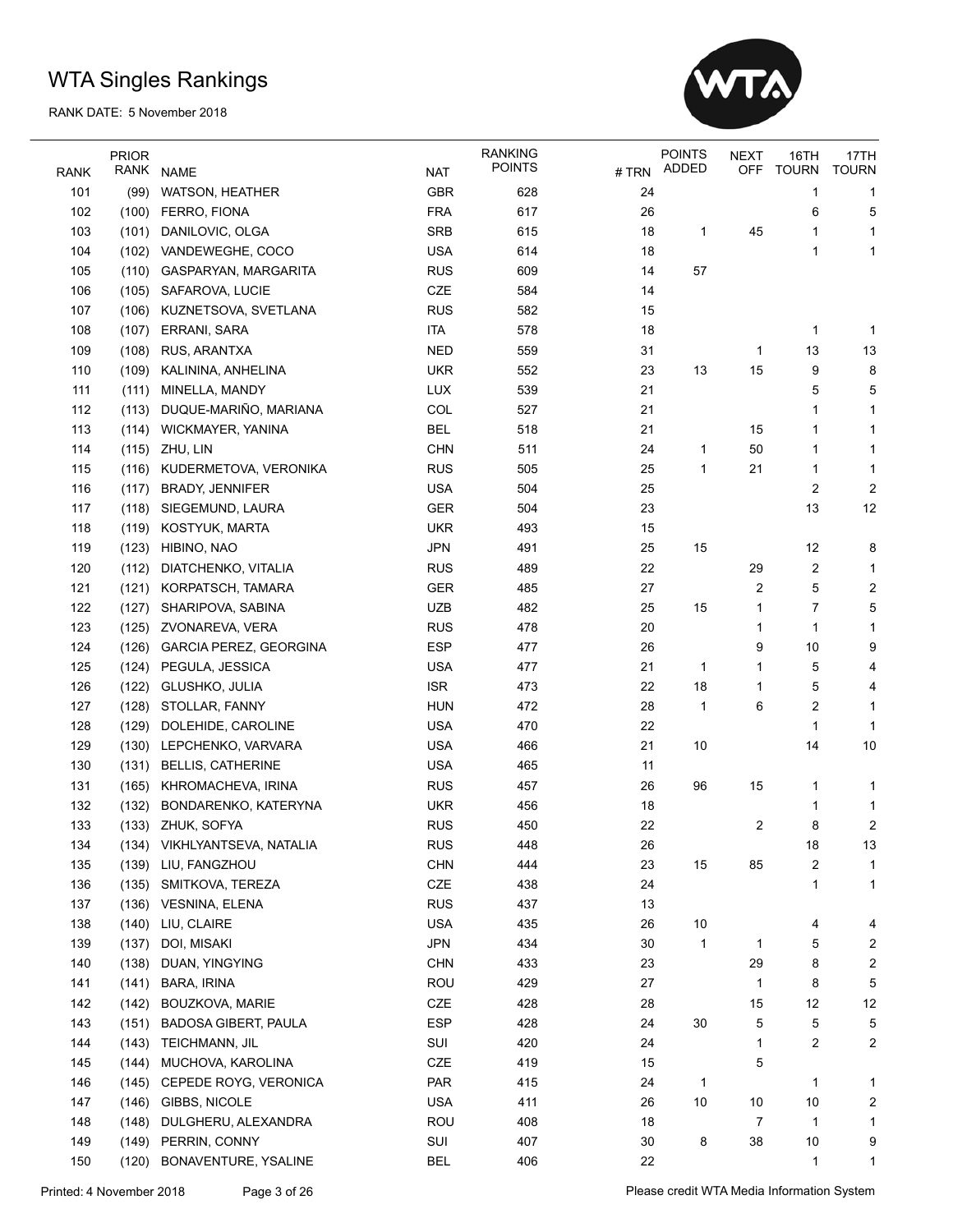

|             | <b>PRIOR</b> |                             |            | <b>RANKING</b><br><b>POINTS</b> |        | <b>POINTS</b> | <b>NEXT</b> | 16TH         | 17TH                    |
|-------------|--------------|-----------------------------|------------|---------------------------------|--------|---------------|-------------|--------------|-------------------------|
| <b>RANK</b> | RANK         | <b>NAME</b>                 | <b>NAT</b> |                                 | # TRN  | <b>ADDED</b>  | OFF         | <b>TOURN</b> | <b>TOURN</b>            |
| 151         | (150)        | FRECH, MAGDALENA            | POL        | 403                             | 26     |               | 1           | 2            | 2                       |
| 152         | (152)        | LOTTNER, ANTONIA            | GER        | 395                             | 25     |               | 96          | 1            | 1                       |
| 153         | (168)        | DART, HARRIET               | GBR        | 392                             | 25     | 50            |             | 8            | 5                       |
| 154         | (160)        | GORGODZE, EKATERINE         | GEO        | 387                             | 25     | 15            |             | 5            | 4                       |
| 155         | (153)        | MCHALE, CHRISTINA           | <b>USA</b> | 385                             | 30     | 10            |             | 20           | 13                      |
| 156         | (154)        | TOMOVA, VIKTORIYA           | <b>BUL</b> | 385                             | 26     |               | 1           | 1            | 1                       |
| 157         | (155)        | VON DEICHMANN, KATHINKA     | LIE        | 384                             | 27     |               | 1           | 8            | 5                       |
| 158         | (156)        | HON, PRISCILLA              | <b>AUS</b> | 384                             | 28     | 8             | 1           | 8            | 8                       |
| 159         | (158)        | HOGENKAMP, RICHEL           | <b>NED</b> | 382                             | 25     | 1             | 31          | 1            | 1                       |
| 160         | (159)        | ALLERTOVA, DENISA           | CZE        | 380                             | 11     |               |             |              |                         |
| 161         | (161)        | KIICK, ALLIE                | <b>USA</b> | 376                             | 23     | 1             |             | 5            | $\overline{\mathbf{c}}$ |
| 162         | (180)        | HAN, XINYUN                 | <b>CHN</b> | 372                             | 27     | 58            | 1           | 2            | 2                       |
| 163         | (163)        | BOLSOVA ZADOINOV, ALIONA    | <b>ESP</b> | 369                             | 21     |               |             | 1            | 1                       |
| 164         | (164)        | TAYLOR, GABRIELLA           | <b>GBR</b> | 364                             | 24     | 1             |             | 2            | 1                       |
| 165         | (171)        | GRAMMATIKOPOULOU, VALENTINI | GRE        | 362                             | 27     | 29            |             | 11           | 9                       |
| 166         | (157)        | DI LORENZO, FRANCESCA       | <b>USA</b> | 358                             | 24     |               |             | 4            | $\overline{\mathbf{c}}$ |
| 167         | (167)        | NARA, KURUMI                | <b>JPN</b> | 356                             | 28     | 10            | 50          | 1            | 1                       |
| 168         | (166)        | RODIONOVA, ARINA            | <b>AUS</b> | 355                             | 34     | 8             | 15          | 9            | 8                       |
| 169         | (162)        | KALINSKAYA, ANNA            | <b>RUS</b> | 354                             | 22     |               |             | 1            | 1                       |
| 170         | (181)        | LAO, DANIELLE               | <b>USA</b> | 352                             | 24     | 42            | 21          | 5            | 4                       |
| 171         | (173)        | KERKHOVE, LESLEY            | <b>NED</b> | 348                             | 23     | 18            | 5           | 2            | 1                       |
| 172         | (170)        | <b>WITTHOEFT, CARINA</b>    | <b>GER</b> | 342                             | 26     |               |             | 1            | 1                       |
| 173         | (172)        | ERAYDIN, BASAK              | <b>TUR</b> | 339                             | 28     | 5             | 16          | 2            | $\overline{\mathbf{c}}$ |
| 174         | (198)        | JUVAN, KAJA                 | <b>SLO</b> | 339                             | 17     | 50            |             | 1            | 1                       |
| 175         | (174)        | SWIATEK, IGA                | POL        | 328                             | 10     |               |             |              |                         |
| 176         | (169)        | SWAN, KATIE                 | <b>GBR</b> | 326                             | 22     | 38            |             | 5            | 5                       |
| 177         | (175)        | SOLER-ESPINOSA, SÍLVIA      | <b>ESP</b> | 326                             | 26     |               | 2           | 14           | 12                      |
| 178         | (185)        | ANDREESCU, BIANCA VANESSA   | CAN        | 326                             | 17     | 29            |             | 1            | 1                       |
| 179         | (176)        | CEPELOVA, JANA              | <b>SVK</b> | 325                             | 22     |               | 20          | 1            | 1                       |
| 180         | (177)        | SAMSONOVA, LIUDMILA         | <b>RUS</b> | 325                             | 22     | 5             |             | 6            | 5                       |
| 181         |              | (178) PEREZ, ELLEN          | <b>AUS</b> | 322                             | 24     | 8             | 1           | 1            | 1                       |
| 182         |              | (194) KOVINIC, DANKA        | <b>MNE</b> | 321                             | 31     | 29            | 1           | 2            | $\overline{\mathbf{c}}$ |
| 183         |              | (179) LOEB, JAMIE           | <b>USA</b> | 317                             | 28     |               | 10          | 8            | 6                       |
| 184         |              | (235) HADDAD MAIA, BEATRIZ  | <b>BRA</b> | 315                             | 19     | 70            |             | 1            |                         |
| 185         | (182)        | JOROVIC, IVANA              | <b>SRB</b> | 314                             | 24     | 1             |             | 5            | 5                       |
| 186         | (186)        | MARINO, REBECCA CATHERINE   | CAN        | 311                             | $16\,$ |               |             | 1            |                         |
| 187         | (183)        | DI GIUSEPPE, MARTINA        | <b>ITA</b> | 310                             | 23     |               | 1           | 1            | 1                       |
| 188         | (187)        | SHIMIZU, AYANO              | <b>JPN</b> | 309                             | 30     |               | 1           | 5            | 1                       |
| 189         |              | (188) FLINK, VARVARA        | <b>RUS</b> | 306                             | 19     | 1             |             | 1            | 1                       |
| 190         |              | (189) PAOLINI, JASMINE      | ITA        | 305                             | 29     |               | 1           | 8            | 2                       |
| 191         | (201)        | RYBAKINA, ELENA             | KAZ        | 304                             | 19     | 17            |             | 1            | 1                       |
| 192         | (197)        | RAINA, ANKITA               | <b>IND</b> | 301                             | 28     | 15            | 1           | 6            | 5                       |
| 193         | (191)        | ZAVATSKA, KATARINA          | <b>UKR</b> | 301                             | 26     |               |             | 1            | 1                       |
| 194         | (192)        | MUHAMMAD, ASIA              | <b>USA</b> | 299                             | 23     | 1             | 1           | 1            | 1                       |
| 195         | (193)        | TREVISAN, MARTINA           | ITA        | 298                             | 19     |               |             | 1            | 1                       |
| 196         | (147)        | AHN, KRISTIE                | <b>USA</b> | 298                             | 29     | 1             | 1           | 2            | 2                       |
| 197         | (214)        | LU, JIA-JING                | <b>CHN</b> | 296                             | 28     | 30            | 1           | 5            | 5                       |
| 198         | (215)        | THANDI, KARMAN KAUR         | <b>IND</b> | 296                             | 25     | 31            |             | 5            | 5                       |
| 199         | (204)        | BROADY, NAOMI               | GBR        | 293                             | 28     | 8             | 1           | 2            | 1                       |
| 200         | (196)        | WANG, XIYU                  | <b>CHN</b> | 292                             | 15     |               |             |              |                         |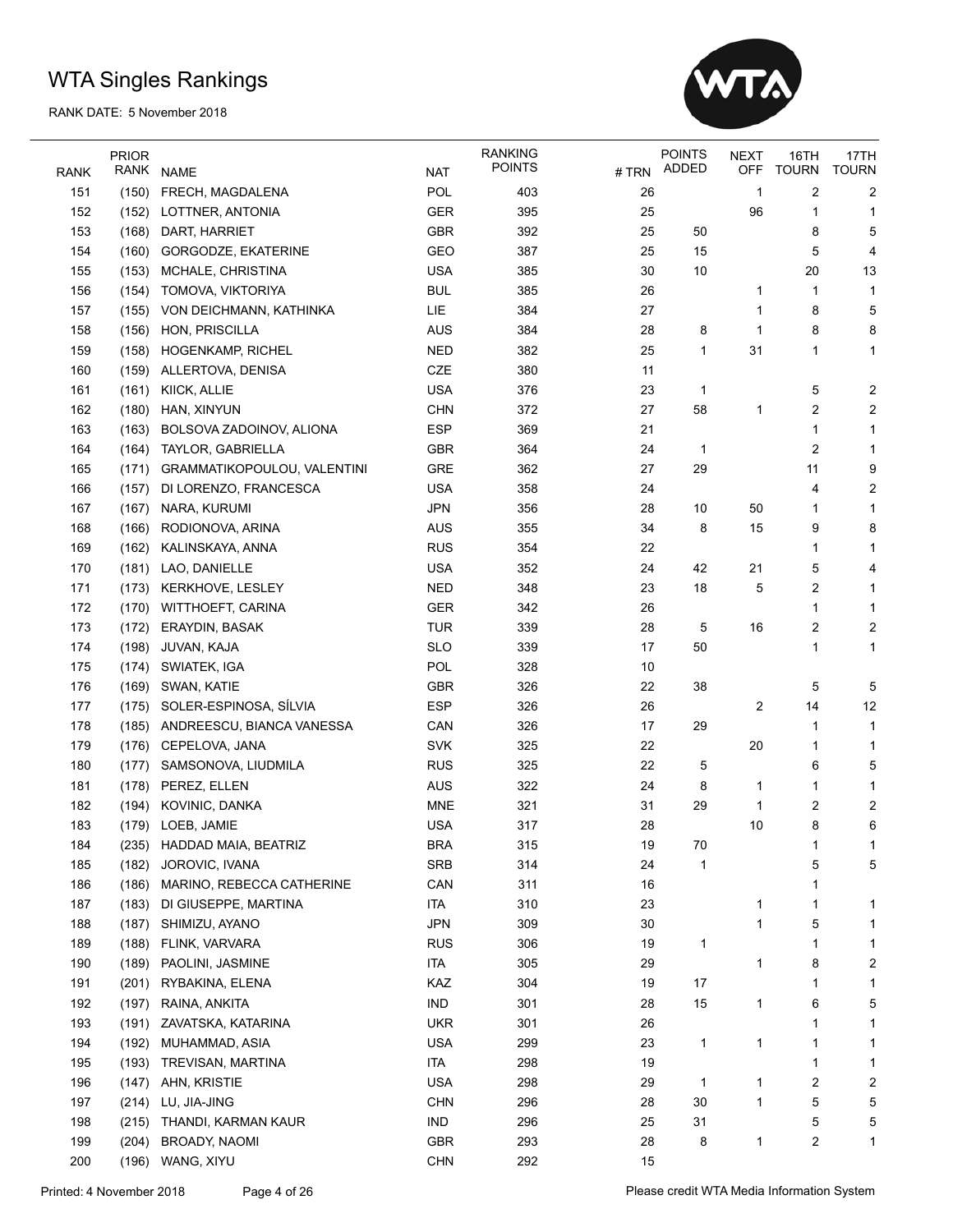

|             | <b>PRIOR</b> |                                          |                   | <b>RANKING</b> |          | <b>POINTS</b> | <b>NEXT</b> | 16TH         | 17TH         |
|-------------|--------------|------------------------------------------|-------------------|----------------|----------|---------------|-------------|--------------|--------------|
| <b>RANK</b> | RANK         | <b>NAME</b>                              | <b>NAT</b>        | <b>POINTS</b>  | # TRN    | ADDED         | <b>OFF</b>  | <b>TOURN</b> | <b>TOURN</b> |
| 201         | (211)        | JANG, SU JEONG                           | <b>KOR</b>        | 290            | 29       | 19            | 25          | 5            | 4            |
| 202         | (199)        | <b>FOURLIS, JAIMEE</b>                   | <b>AUS</b>        | 289            | 26       | 1             |             | 4            | 4            |
| 203         | (202)        | KREJCIKOVA, BARBORA                      | CZE               | 288            | 18       |               |             | 1            | 1            |
| 204         | (190)        | HAAS, BARBARA                            | AUT               | 287            | 26       | 1             | 29          | 2            | 2            |
| 205         | (195)        | RADANOVIC, DEJANA                        | <b>SRB</b>        | 287            | 26       |               | 1           | 2            | 1            |
| 206         | (205)        | FETT, JANA                               | CRO               | 285            | 24       | 1             | 1           | 1            | 1            |
| 207         | (206)        | XUN, FANG YING                           | <b>CHN</b>        | 282            | 24       | 1             | 13          | 2            | 1            |
| 208         | (207)        | MRDEZA, TEREZA                           | CRO               | 282            | 26       | 2             |             | 1            | 1            |
| 209         | (212)        | SCHOOFS, BIBIANE                         | <b>NED</b>        | 281            | 29       | 15            |             | 9            | 8            |
| 210         | (203)        | ZHAO, CAROL                              | CAN               | 281            | 26       | 2             | 140         | 1            | 1            |
| 211         | (184)        | ROGOWSKA, OLIVIA                         | AUS               | 280            | 25       | 48            | 48          | 2            | 1            |
| 212         | (210)        | MARTINCOVA, TEREZA                       | CZE               | 278            | 30       | 6             |             | 5            | 4            |
| 213         | (209)        | ZHANG, YUXUAN                            | <b>CHN</b>        | 278            | 20       | 1             | 50          | 1            | 1            |
| 214         | (200)        | KOSTOVA, ELITSA                          | <b>BUL</b>        | 276            | 30       | 8             | 1           | 5            | 2            |
| 215         | (269)        | HIVES, ZOE                               | <b>AUS</b>        | 275            | 14       | 80            | 8           |              |              |
| 216         | (249)        | HAN, NA-LAE                              | <b>KOR</b>        | 273            | 18       | 49            | 13          | 1            | 1            |
| 217         | (213)        | GATTO-MONTICONE, GIULIA                  | <b>ITA</b>        | 273            | 29       | 1             | 5           | 5            | 5            |
| 218         | (216)        | IVAKHNENKO, VALENTYNA                    | <b>RUS</b>        | 270            | 24       | 1             |             | 2            | 2            |
| 219         | (217)        | SEBOV, KATHERINE                         | CAN               | 270            | 26       | 8             | 1           | 3            | 1            |
| 220         | (218)        | HIBI, MAYO                               | <b>JPN</b>        | 269            | 20       |               | 13          | 1            | 1            |
| 221         | (219)        | ZANEVSKA, MARYNA                         | <b>BEL</b>        | 269            | 21       |               | 1           | 2            | 1            |
| 222         | (220)        | ZAJA, ANNA                               | <b>GER</b>        | 267            | 24       |               | 1           | 1            | 1            |
| 223         | (227)        | ZARYCKA, ANASTASIA                       | CZE               | 267            | 21       | 9             | 9           | 1            | 1            |
| 224         | (221)        | ABANDA, FRANCOISE                        | CAN               | 265            | 19       |               |             | 1            | 1            |
| 225         | (244)        | SHARMA, ASTRA                            | <b>AUS</b>        | 264            | 15       | 29            | 8           |              |              |
| 226         | (309)        | OSUIGWE, WHITNEY                         | <b>USA</b>        | 263            | 14       | 115           |             |              |              |
| 227         | (226)        | PAQUET, CHLOE                            | <b>FRA</b>        | 263            | 31       | 9             | 2           | 6            | 5            |
| 228         | (224)        | HESSE, AMANDINE                          | <b>FRA</b>        | 262            | 27       |               |             | 1            | 1            |
| 229         | (225)        | LISICKI, SABINE                          | <b>GER</b>        | 261            | 17       | 1             | 57          | 1            | 1            |
| 230         | (222)        | CABRERA, LIZETTE                         | <b>AUS</b>        | 258            | 27       | 8             |             | 2            | 1            |
| 231         | (228)        | GRYMALSKA, ANASTASIA                     | <b>ITA</b>        | 258            | 30       | 9             | 1           | 8            | 8            |
| 232         | (230)        | ROSCA, ANDREEA AMALIA                    | <b>ROU</b>        | 257            | 28       | 1             |             | 5            | 5            |
| 233         | (232)        | SRAMKOVA, REBECCA                        | <b>SVK</b>        | 256            | 17       | 5             |             | 1            | 1            |
| 234         |              | (231) CHIESA, DEBORAH                    | <b>ITA</b>        | 255            | 31       | 5             | 2           | 5            | 2            |
| 235         | (240)        | IN-ALBON, YLENA                          | SUI               | 252            | 23       | 18            |             | 6            | 4            |
| 236         | (234)        | DOROSHINA, OLGA                          | <b>RUS</b>        | 251            | 19       | 8             |             | 5            | 1            |
| 237         | (233)        | DUNNE, KATY                              | <b>GBR</b>        | 250            | 28       | 1             | 25          | 9            | 8            |
| 238         | (239)        | KARATANTCHEVA, SESIL                     | <b>BUL</b>        | 249            | 24       | 21            | 1           | 1            | 1            |
| 239         | (236)        | PONCHET, JESSIKA                         | <b>FRA</b>        | 245            | 23       | 29            | 15          | 5            | 5            |
| 240         | (237)        | OZGEN, PEMRA                             | <b>TUR</b>        | 244            | 26       | 1             |             | 6            | 5            |
| 241         | (238)        | <b>BACSINSZKY, TIMEA</b>                 | SUI               | 243            | 16       |               |             | 1            |              |
| 242         |              | SERBAN, RALUCA GEORGIANA                 | <b>ROU</b>        | 243            | 20       | 50            |             | 1            |              |
| 243         | (266)        | RUSE, ELENA-GABRIELA                     |                   | 242            |          | 18            |             |              | 1            |
|             | (250)        | STOJANOVIC, NINA                         | ROU               |                | 25       |               | 26          | 1            | 1            |
| 244         | (257)        |                                          | SRB               | 240            | 22       | 30            | 13          | 1            | 1            |
| 245<br>246  | (242)        | <b>GEORGES, MYRTILLE</b>                 | <b>FRA</b><br>JPN | 237            | 29<br>29 |               | 1<br>25     | 2            | 1            |
| 247         | (243)        | NAMIGATA, JUNRI<br><b>GRABHER, JULIA</b> |                   | 236<br>234     | 21       | 1             |             | 2<br>1       | 2            |
|             | (223)        |                                          | AUT               |                |          |               | 1           |              | 1            |
| 248         | (248)        | ZIMMERMANN, KIMBERLEY                    | <b>BEL</b>        | 234            | 28       | 15            |             | 3            | 1            |
| 249         | (208)        | AIAVA, DESTANEE                          | AUS               | 233            | 19       | 1             | 8           | 1            | 1            |
| 250         |              | (245) KOBORI, MOMOKO                     | JPN               | 233            | 22       |               | 13          | 1            | 1            |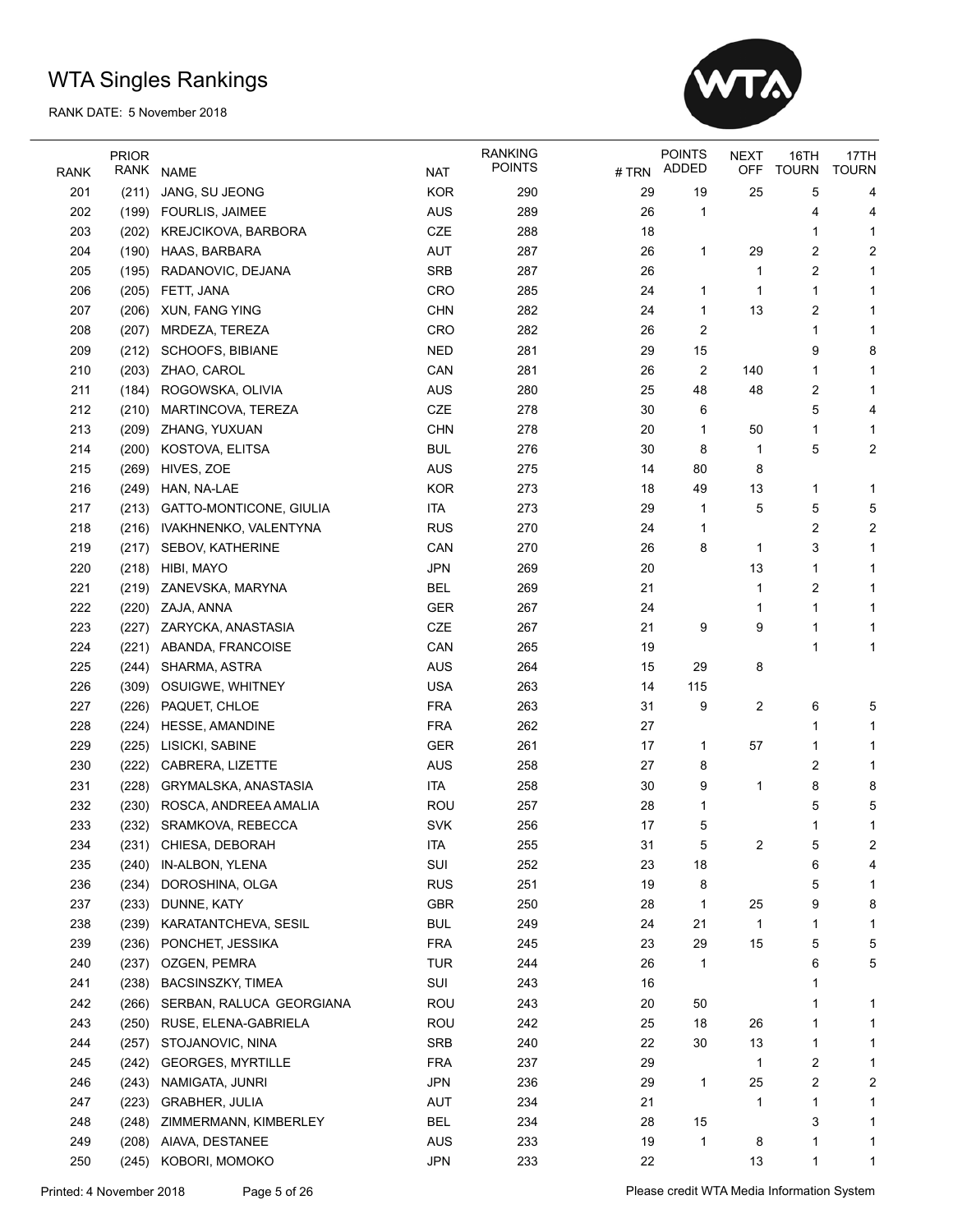

|             | <b>PRIOR</b> |                          |                | <b>RANKING</b> |      | <b>POINTS</b> | <b>NEXT</b> | 16TH         | 17TH         |
|-------------|--------------|--------------------------|----------------|----------------|------|---------------|-------------|--------------|--------------|
| <b>RANK</b> | RANK         | <b>NAME</b>              | <b>NAT</b>     | <b>POINTS</b>  | #TRN | ADDED         | <b>OFF</b>  | <b>TOURN</b> | <b>TOURN</b> |
| 251         | (229)        | KRATZER, ASHLEY          | <b>USA</b>     | 232            | 21   |               | 3           | 1            | 1            |
| 252         | (254)        | DAVIS, LAUREN            | <b>USA</b>     | 231            | 19   | 21            |             | 1            | 1            |
| 253         | (252)        | KHAZANIUK, DENIZ         | <b>ISR</b>     | 231            | 20   | 15            |             | 1            | 1            |
| 254         | (247)        | MIN, GRACE               | <b>USA</b>     | 229            | 23   | 1             | 1           | 1            | 1            |
| 255         | (316)        | LEMOINE, QUIRINE         | <b>NED</b>     | 225            | 12   | 80            |             |              |              |
| 256         | (246)        | LUKAS, TENA              | CRO            | 213            | 22   |               | 5           | 1            | 1            |
| 257         | (258)        | HOBGARSKI, KATHARINA     | <b>GER</b>     | 212            | 26   | 5             |             | 2            | 2            |
| 258         | (256)        | ZARAZUA, RENATA          | <b>MEX</b>     | 211            | 28   |               | 1           | 2            | 2            |
| 259         | (259)        | MINOKOSHI, MAI           | <b>JPN</b>     | 208            | 34   | 1             | 29          | 5            | 5            |
| 260         | (275)        | ZHANG, KAI-LIN           | <b>CHN</b>     | 208            | 26   | 29            | 1           | 4            | 4            |
| 261         | (253)        | BONDAR, ANNA             | <b>HUN</b>     | 206            | 29   |               | 7           | 5            | 5            |
| 262         | (260)        | KOLODZIEJOVA, MIRIAM     | CZE            | 206            | 24   |               |             | 3            | 2            |
| 263         | (262)        | SAEZ LARRA, OLGA         | <b>ESP</b>     | 203            | 31   |               | 7           | 5            | 5            |
| 264         | (263)        | ORMAECHEA, PAULA         | ARG            | 203            | 13   |               | 1           |              |              |
| 265         | (267)        | KUCOVA, KRISTINA         | <b>SVK</b>     | 201            | 14   |               |             |              |              |
| 266         | (261)        | STEWART, KATERINA        | <b>USA</b>     | 201            | 20   |               | 15          | 1            | 1            |
| 267         | (276)        | REIX, SHERAZAD           | <b>FRA</b>     | 201            | 26   | 15            | 2           | 1            | $\mathbf 1$  |
| 268         | (255)        | BUYUKAKCAY, CAGLA        | <b>TUR</b>     | 199            | 26   | 9             | 10          | 2            | 2            |
| 269         | (271)        | CADANTU, ALEXANDRA       | <b>ROU</b>     | 199            | 26   | 8             | 1           | 2            | 1            |
| 270         | (241)        | FALCONI, IRINA           | <b>USA</b>     | 196            | 19   |               | 10          | 1            | 1            |
| 271         | (277)        | XU, SHILIN               | <b>CHN</b>     | 193            | 23   | 8             |             | 1            | 1            |
| 272         | (270)        | LEE, YA-HSUAN            | <b>TPE</b>     | 193            | 20   | 2             |             | 1            | 1            |
| 273         | (272)        | <b>BENOIT, MARIE</b>     | <b>BEL</b>     | 190            | 27   |               | 6           | 4            | 4            |
| 274         | (273)        | EIKERI, ULRIKKE          | <b>NOR</b>     | 188            | 34   | 1             | 26          | 6            | 5            |
| 275         | (274)        | SHINIKOVA, ISABELLA      | <b>BUL</b>     | 188            | 30   |               |             | 5            | 5            |
| 276         | (265)        | IANCHUK, OLGA            | <b>UKR</b>     | 185            | 28   | 1             | 18          | 1            | 1            |
| 277         | (292)        | PLIPUECH, PEANGTARN      | THA            | 183            | 25   | 17            | 1           | 1            | 1            |
| 278         | (279)        | KUWATA, HIROKO           | <b>JPN</b>     | 183            | 32   | 6             | 1           | 1            | 1            |
| 279         | (282)        | LIANG, EN-SHUO           | <b>TPE</b>     | 182            | 9    | 8             |             |              |              |
| 280         | (278)        | LU, JING-JING            | <b>CHN</b>     | 181            | 20   | 1             | 25          | 1            | 1            |
| 281         | (293)        | OZAKI, RISA              | <b>JPN</b>     | 180            | 30   | 15            | 1           | 2            | 1            |
| 282         | (280)        | MALECKOVA, JESIKA        | CZE            | 178            | 23   |               | 9           | 5            | 3            |
| 283         |              | (281) BRODSKY, GAIL      | <b>USA</b>     | 177            | 13   | 1             |             |              |              |
| 284         | (264)        | CRISTIAN, JAQUELINE      | <b>ROU</b>     | 177            | 26   | 5             |             |              |              |
| 285         | (286)        | <b>BIRRELL, KIMBERLY</b> | AUS            | 177            | 24   | 8             | 8           | 1            | 1            |
| 286         | (251)        | SCHNYDER, PATTY          | SUI            | 175            | 16   |               |             | 1            |              |
| 287         | (288)        | YADLAPALLI, PRANJALA     | $\mathsf{IND}$ | 175            | 22   | 6             |             | 1            | 1            |
| 288         | (297)        | ANDERSON, ROBIN          | <b>USA</b>     | 174            | 16   | 15            |             | 1            |              |
| 289         | (284)        | STRAKHOVA, VALERIYA      | <b>UKR</b>     | 172            | 27   | 1             |             | 5            | 5            |
| 290         | (285)        | KAWA, KATARZYNA          | POL            | 171            | 16   |               |             | 1            |              |
| 291         | (287)        | JAKSIC, JOVANA           | SRB            | 170            | 22   |               |             |              | 1            |
| 292         | (290)        | MYERS, ABBIE             | AUS            | 170            | 16   | 1             |             | 1            |              |
| 293         | (289)        | HOZUMI, ERI              | <b>JPN</b>     | 169            | 27   | 1             | 13          | 2            | 2            |
| 294         | (300)        | <b>BRITO, FERNANDA</b>   | <b>CHI</b>     | 169            | 19   | 18            | 7           | 2            | 1            |
| 295         | (291)        | SEGUEL, DANIELA          | CHI            | 168            | 21   |               | 6           | 1            | 1            |
| 296         | (283)        | GALFI, DALMA             | <b>HUN</b>     | 168            | 25   | 3             | 50          | 1            | 1            |
| 297         | (303)        | PITER, KATARZYNA         | POL            | 165            | 27   | 9             |             | 1            | 1            |
| 298         | (294)        | PENG, SHUAI              | <b>CHN</b>     | 163            | 14   |               |             |              |              |
| 299         | (295)        | KAJI, HARUKA             | <b>JPN</b>     | 162            | 29   |               | 1           | 5            | 1            |
| 300         |              |                          |                |                |      |               | 21          |              |              |
|             | (323)        | DAY, KAYLA               | <b>USA</b>     | 160            | 23   | 21            |             | 1            | 1            |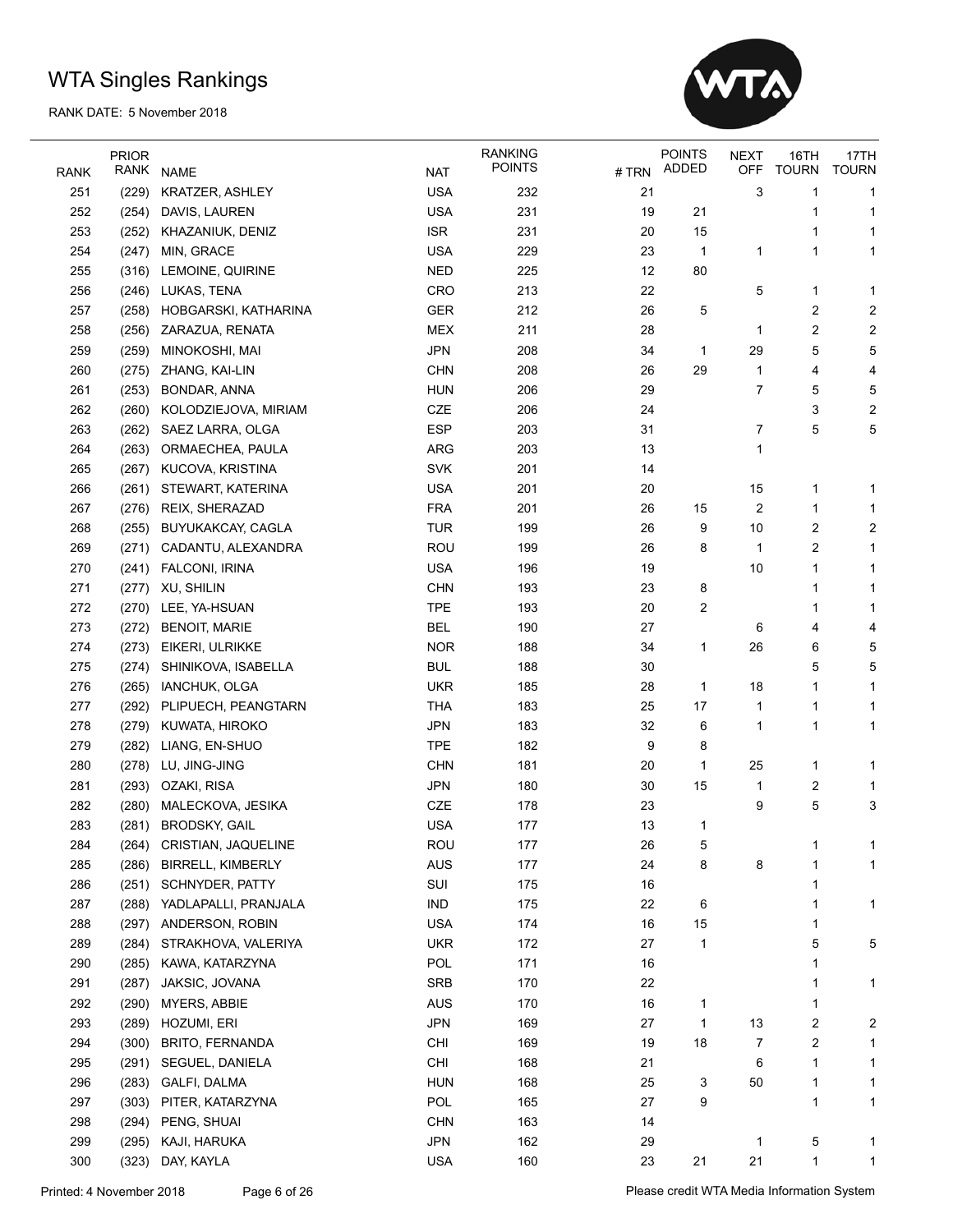

|             | <b>PRIOR</b> |                                                 |            | <b>RANKING</b> |       | <b>POINTS</b> | <b>NEXT</b> | 16TH           | 17TH         |
|-------------|--------------|-------------------------------------------------|------------|----------------|-------|---------------|-------------|----------------|--------------|
| <b>RANK</b> | RANK         | <b>NAME</b>                                     | <b>NAT</b> | <b>POINTS</b>  | # TRN | ADDED         | OFF         | <b>TOURN</b>   | <b>TOURN</b> |
| 301         | (318)        | STEFKOVA, BARBORA                               | CZE        | 158            | 20    | 16            |             | 1              | 1            |
| 302         | (301)        | RUBINI, STEFANIA                                | <b>ITA</b> | 158            | 28    |               |             | 1              | 1            |
| 303         | (299)        | MATEAS, MARIA                                   | <b>USA</b> | 157            | 23    |               | 1           | 1              | 1            |
| 304         | (338)        | WALLACE, ISABELLE                               | <b>AUS</b> | 155            | 23    | 29            | 15          | 1              | 1            |
| 305         | (305)        | GASANOVA, ANASTASIA                             | <b>RUS</b> | 155            | 15    |               | 13          |                |              |
| 306         | (347)        | WANG, XINYU                                     | <b>CHN</b> | 153            | 15    | 29            | 13          |                |              |
| 307         | (320)        | <b>BAINS, NAIKTHA</b>                           | <b>AUS</b> | 153            | 33    | 15            | 8           | 5              | 4            |
| 308         | (306)        | ARCANGIOLI, MANON                               | <b>FRA</b> | 153            | 31    | 1             | 7           | 2              | 2            |
| 309         | (307)        | ANDRIANJAFITRIMO, TESSAH                        | <b>FRA</b> | 153            | 29    |               | 4           | 5              | 5            |
| 310         | (304)        | LI, ANN                                         | <b>USA</b> | 152            | 18    | 5             |             | 1              | 1            |
| 311         | (302)        | JANI, REKA-LUCA                                 | <b>HUN</b> | 152            | 27    | 1             | 12          | 2              | 1            |
| 312         | (298)        | RODRIGUEZ, VICTORIA                             | <b>MEX</b> | 152            | 20    |               | 1           | 1              | 1            |
| 313         | (268)        | PIERI, JESSICA                                  | <b>ITA</b> | 151            | 20    |               | 1           | 1              | 1            |
| 314         | (315)        | TAN, HARMONY                                    | <b>FRA</b> | 149            | 22    | 5             | 4           | 1              | 1            |
| 315         | (308)        | ANSHBA, AMINA                                   | <b>RUS</b> | 149            | 28    | 1             | 19          | 5              | 5            |
| 316         | (310)        | MINNEN, GREET                                   | <b>BEL</b> | 148            | 21    |               |             | 2              | 2            |
| 317         | (296)        | TERE-APISAH, ABIGAIL                            | <b>PNG</b> | 147            | 17    | 1             | 29          | 1              | 1            |
| 318         | (313)        | <b>BURGER, CINDY</b>                            | <b>NED</b> | 146            | 20    |               | 5           | 1              | 1            |
| 319         | (314)        | DODIN, OCEANE                                   | <b>FRA</b> | 145            | 14    |               |             |                |              |
| 320         | (327)        | PODOROSKA, NADIA                                | <b>ARG</b> | 145            | 12    | 10            |             |                |              |
| 321         | (317)        | <b>BOSIO, VICTORIA</b>                          | <b>ARG</b> | 145            | 19    |               |             | 1              | 1            |
| 322         | (319)        | IMANISHI, MIHARU                                | <b>JPN</b> | 143            | 28    | 1             | 13          | 1              | 1            |
| 323         | (348)        | RAMIALISON, IRINA                               | <b>FRA</b> | 143            | 19    | 20            | 1           | 1              | 1            |
| 324         | (328)        | MONOVA, POLINA                                  | <b>RUS</b> | 142            | 19    | 9             | 15          | 1              | 1            |
| 325         | (312)        | MELNIKOVA, MARINA                               | <b>RUS</b> | 138            | 27    | 1             |             | 1              | 1            |
| 326         | (325)        | OSAKA, MARI                                     | <b>JPN</b> | 137            | 22    | 1             | 9           | 1              | 1            |
| 327         | (322)        | KILNAROVA, MONIKA                               | CZE        | 137            | 21    |               | 1           | 1              | 1            |
| 328         | (326)        | GAMIZ, ANDREA                                   | <b>VEN</b> | 136            | 26    |               | 5           | 2              | 1            |
| 329         | (337)        | SCHOLL, CHIARA                                  | <b>USA</b> | 136            | 31    | 9             |             | 1              | 1            |
| 330         | (363)        | RADWANSKA, URSZULA                              | POL        | 135            | 16    | 21            | 1           | 1              |              |
| 331         | (329)        | RUEFFER, LENA                                   | <b>GER</b> | 133            | 26    | 1             | 2           | 2              | 2            |
| 332         | (330)        | GUERRERO ALVAREZ, EVA                           | <b>ESP</b> | 133            | 19    |               | 1           | 1              | 1            |
| 333         |              | (311) HONCOVA, MICHAELA                         | <b>SVK</b> | 132            | 34    | 1             | 3           | 1              | 1            |
| 334         |              | (355) YOU, XIAODI                               | <b>CHN</b> | 132            | 18    | 16            | 13          | $\overline{ }$ |              |
| 335         |              | (331) LYKINA, KSENIA                            | <b>RUS</b> | 132            | 10    |               | 15          |                |              |
| 336         | (335)        | CHWALINSKA, MAJA                                | POL        | 131            | 13    | $\mathbf{1}$  |             |                |              |
| 337         | (332)        | PARRIZAS DIAZ, NURIA                            | <b>ESP</b> | 131            | 23    |               | 12          | 1              | 1            |
| 338         | (334)        | MARCINKEVICA, DIANA                             | LAT        | 130            | 31    |               | 9           | 1              | 1            |
| 339         | (336)        | HALBAUER, ELIZABETH                             | <b>USA</b> | 129            | 19    | 1             |             | 1              | 1            |
| 340         | (324)        | CHANG, SOPHIE                                   | <b>USA</b> | 128            | 23    | 1             | 3           | 1              | 1            |
| 341         | (386)        | LEYKINA, POLINA                                 | <b>RUS</b> | 128            | 21    | 30            | 9           | 1              | 1            |
| 342         |              | SANCHEZ, MARIA                                  |            | 127            | 24    | 1             | 1           | 1              | 1            |
|             | (339)        |                                                 | <b>USA</b> |                |       |               |             |                |              |
| 343         | (341)        | LUCIC-BARONI, MIRJANA<br>HERAZO GONZALEZ, MARIA | CRO        | 126            | 5     |               |             |                |              |
| 344         | (342)        |                                                 | COL        | 126            | 20    |               | 12          | 1              | 1            |
| 345         | (354)        | ARCONADA, USUE MAITANE                          | <b>USA</b> | 126            | 25    | 8             | $10$        | 1              | 1            |
| 346         | (343)        | <b>BUCSA, CRISTINA</b>                          | ESP        | 126            | 15    |               |             |                |              |
| 347         | (344)        | KOLAR, NASTJA                                   | <b>SLO</b> | 126            | 26    |               |             | 4              | 4            |
| 348         | (345)        | BRESCIA, GEORGIA                                | ITA        | 125            | 26    |               | 25          | 1              | 1            |
| 349         | (346)        | CABEZA CANDELA, ESTRELLA                        | <b>ESP</b> | 125            | 17    |               |             | 1              | 1            |
| 350         |              | (340) SABINO, LISA                              | SUI        | 125            | 23    | 1             |             | 2              | 2            |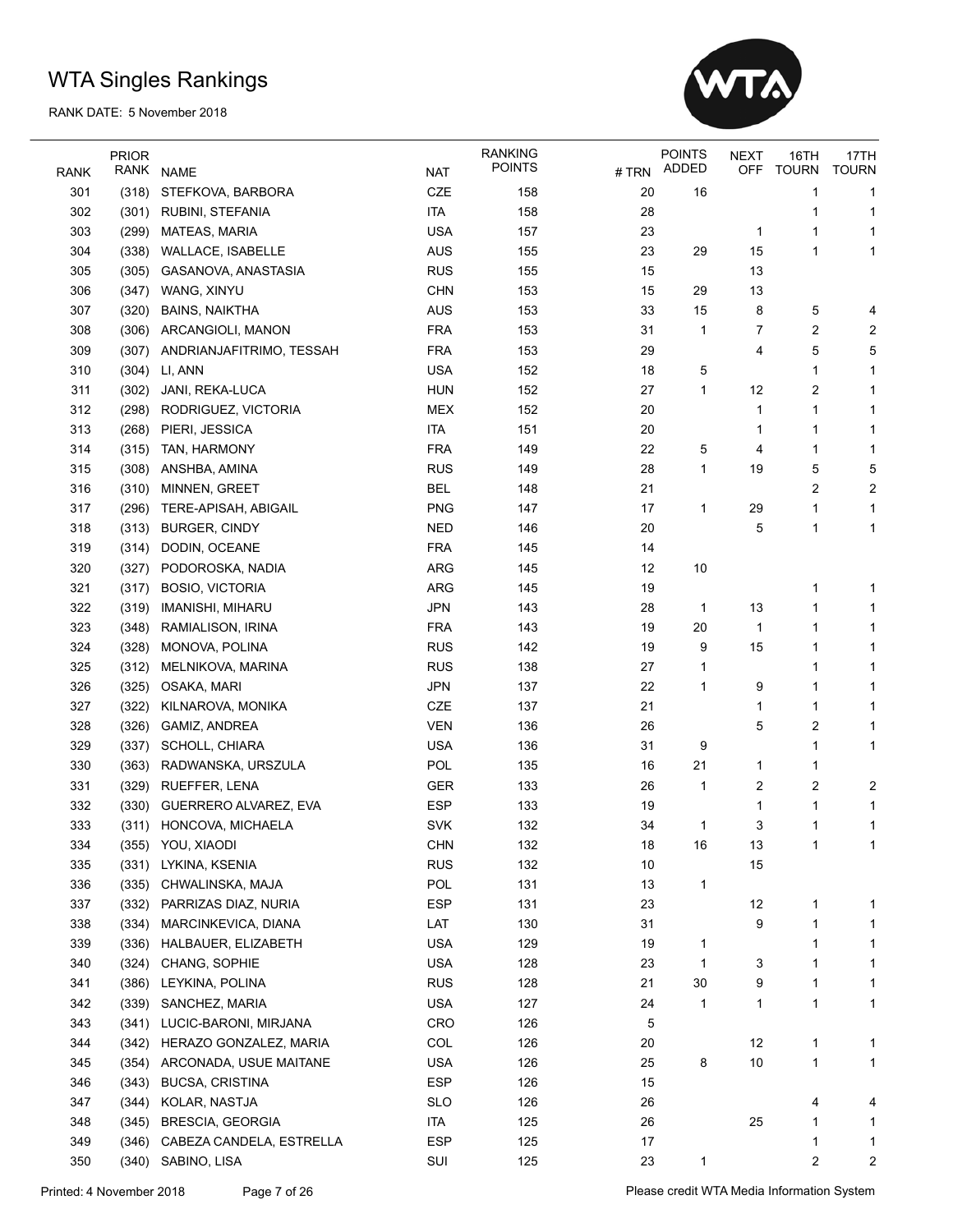

|             | <b>PRIOR</b> |                                         |            | <b>RANKING</b><br><b>POINTS</b> |       | <b>POINTS</b><br><b>ADDED</b> | <b>NEXT</b> | 16TH         | 17TH           |
|-------------|--------------|-----------------------------------------|------------|---------------------------------|-------|-------------------------------|-------------|--------------|----------------|
| <b>RANK</b> | RANK         | <b>NAME</b>                             | <b>NAT</b> |                                 | # TRN |                               | OFF         | <b>TOURN</b> | <b>TOURN</b>   |
| 351         | (321)        | CAKAREVIC, SARA                         | <b>FRA</b> | 124                             | 18    |                               | 19          | 1            | 1              |
| 352         | (349)        | SANESI, GAIA                            | <b>ITA</b> | 124                             | 19    |                               |             |              | 1              |
| 353         | (356)        | ZLOCHOVA, ZUZANA                        | <b>SVK</b> | 123                             | 16    | 5                             |             | 1            |                |
| 354         | (333)        | DUVAL, VICTORIA                         | <b>USA</b> | 121                             | 21    |                               | 5           | 1            | 1              |
| 355         | (350)        | <b>GERLACH, KATHARINA</b>               | <b>GER</b> | 121                             | 19    | 1                             |             | 1            | 1              |
| 356         | (351)        | PELLA, CATALINA                         | ARG        | 121                             | 18    |                               | 9           | 1            | 1              |
| 357         | (352)        | MARISTANY ZULETA DE REALES, GUIOMAR ESP |            | 121                             | 22    |                               | 1           | 1            | 1              |
| 358         | (361)        | <b>CENGIZ, BERFU</b>                    | <b>TUR</b> | 119                             | 19    | 5                             |             | 1            | 1              |
| 359         | (362)        | ALVES, CAROLINA MELIGENI                | <b>BRA</b> | 119                             | 23    | 6                             | 2           | 2            | $\overline{c}$ |
| 360         | (364)        | KOSTIC, NATALIJA                        | <b>SRB</b> | 116                             | 23    | 4                             | 1           | 1            | 1              |
| 361         | (360)        | HATOUKA, YULIYA                         | <b>BLR</b> | 116                             | 14    | 1                             |             |              |                |
| 362         | (359)        | GONZALEZ, MONTSERRAT                    | PAR        | 116                             | 22    |                               | 1           | 1            | 1              |
| 363         | (353)        | MCPHEE, KAYLAH                          | <b>AUS</b> | 116                             | 23    | 15                            | 1           | 1            | 1              |
| 364         | (379)        | POTOCNIK, NINA                          | <b>SLO</b> | 115                             | 20    | 9                             | 5           | 1            | 1              |
| 365         | (365)        | SÁNCHEZ, ANA SOFIA                      | <b>MEX</b> | 111                             | 25    |                               |             | 1            | 1              |
| 366         | (366)        | <b>BHOSALE, RUTUJA</b>                  | <b>IND</b> | 111                             | 24    | 1                             |             |              | 1              |
| 367         | (369)        | INOUE, MIYABI                           | <b>JPN</b> | 110                             | 21    |                               | 13          | 1            | 1              |
| 368         | (370)        | SIMMONDS, CHANEL                        | <b>RSA</b> | 110                             | 22    | 1                             |             | 1            | 1              |
| 369         | (372)        | BOLKVADZE, MARIAM                       | GEO        | 110                             | 19    |                               |             | 1            | 1              |
| 370         | (373)        | MATTEK-SANDS, BETHANIE                  | <b>USA</b> | 109                             | 11    |                               |             |              |                |
| 371         | (358)        | LIM, ALIZÉ                              | <b>FRA</b> | 109                             | 17    |                               | 8           | 1            | 1              |
| 372         | (374)        | GAI, AO                                 | <b>CHN</b> | 109                             | 26    | $\overline{c}$                | 6           | 1            | 1              |
| 373         | (375)        | DANILINA, ANNA                          | KAZ        | 109                             | 10    |                               |             |              |                |
| 374         | (376)        | TERZIYSKA, JULIA                        | <b>BUL</b> | 109                             | 18    |                               |             | 1            | 1              |
| 375         | (377)        | <b>BOSERUP, JULIA</b>                   | <b>USA</b> | 107                             | 9     |                               | 1           |              |                |
| 376         | (368)        | LUMSDEN, MAIA                           | <b>GBR</b> | 107                             | 20    |                               | 12          | 1            | 1              |
| 377         | (398)        | SAVINYKH, VALERIA                       | <b>RUS</b> | 106                             | 22    | 18                            |             | 1            | 1              |
| 378         | (401)        | YUAN, YUE                               | <b>CHN</b> | 106                             | 21    | 13                            |             | 1            | 1              |
| 379         | (380)        | FETECAU, IRINA                          | <b>ROU</b> | 106                             | 22    |                               |             | 2            | 2              |
| 380         | (381)        | KING, VANIA                             | <b>USA</b> | 105                             | 8     |                               |             |              |                |
| 381         | (389)        | DI SARRA, FEDERICA                      | <b>ITA</b> | 105                             | 24    | 5                             |             | 1            | 1              |
| 382         | (382)        | DINU, CRISTINA                          | <b>ROU</b> | 105                             | 24    | 1                             | 31          | 1            | 1              |
| 383         |              | (383) BASSOLS RIBERA, MARINA            | <b>ESP</b> | 105                             | 22    |                               |             | 1            | 1              |
| 384         | (384)        | SIZIKOVA, YANA                          | <b>RUS</b> | 104                             | 17    | 1                             |             |              |                |
| 385         | (378)        | SEMA, ERIKA                             | <b>JPN</b> | 104                             | 27    | 5                             | 1           | 1            | 1              |
| 386         | (367)        | BOZOVIC, ALEXANDRA                      | AUS        | 104                             | 19    | 1                             | 1           | 1            | 1              |
| 387         | (385)        | YEROLYMOS, MARGOT                       | <b>FRA</b> | 103                             | 21    |                               | 1           | 1            | 1              |
| 388         | (387)        | CE, GABRIELA                            | <b>BRA</b> | 103                             | 21    | $\mathbf{1}$                  |             | 1            | 1              |
| 389         | (395)        | INGLIS, MADDISON                        | AUS        | 103                             | 21    | 5                             | 1           | 1            | 1              |
| 390         | (388)        | FRIEDSAM, ANNA-LENA                     | GER        | 102                             | 5     |                               | 1           |              |                |
| 391         | (390)        | MOLINARO, ELEONORA                      | <b>LUX</b> | 101                             | 11    |                               | 4           |              |                |
| 392         | (391)        | KATO, MIYU                              | <b>JPN</b> | 99                              | 19    |                               |             | 1            | 1              |
| 393         |              |                                         | <b>FRA</b> | 99                              |       |                               |             | 1            | 1              |
|             | (392)        | ALBIE, AUDREY                           |            |                                 | 17    |                               | 6           |              |                |
| 394         | (393)        | UCHIJIMA, MOYUKA                        | <b>JPN</b> | 99                              | 9     |                               | 4           |              |                |
| 395         | (403)        | YASHINA, EKATERINA                      | <b>RUS</b> | 99                              | 20    | 5                             | 7           | 1            | 1              |
| 396         | (371)        | SAMIR, SANDRA                           | EGY        | 99                              | 26    | 1                             | 7           | 1            | 1              |
| 397         | (394)        | MIHALIKOVA, TEREZA                      | SVK        | 99                              | 21    |                               |             | 1            | 1              |
| 398         | (396)        | KUKHARCHUK, NIKA                        | <b>RUS</b> | 97                              | 24    |                               |             | 1            | 1              |
| 399         | (397)        | JONES, FRANCESCA                        | <b>GBR</b> | 96                              | 20    | 1                             | 12          | 1            | 1              |
| 400         | (399)        | TJANDRAMULIA, OLIVIA                    | AUS        | 96                              | 29    | 8                             | 1           | 1            | 1              |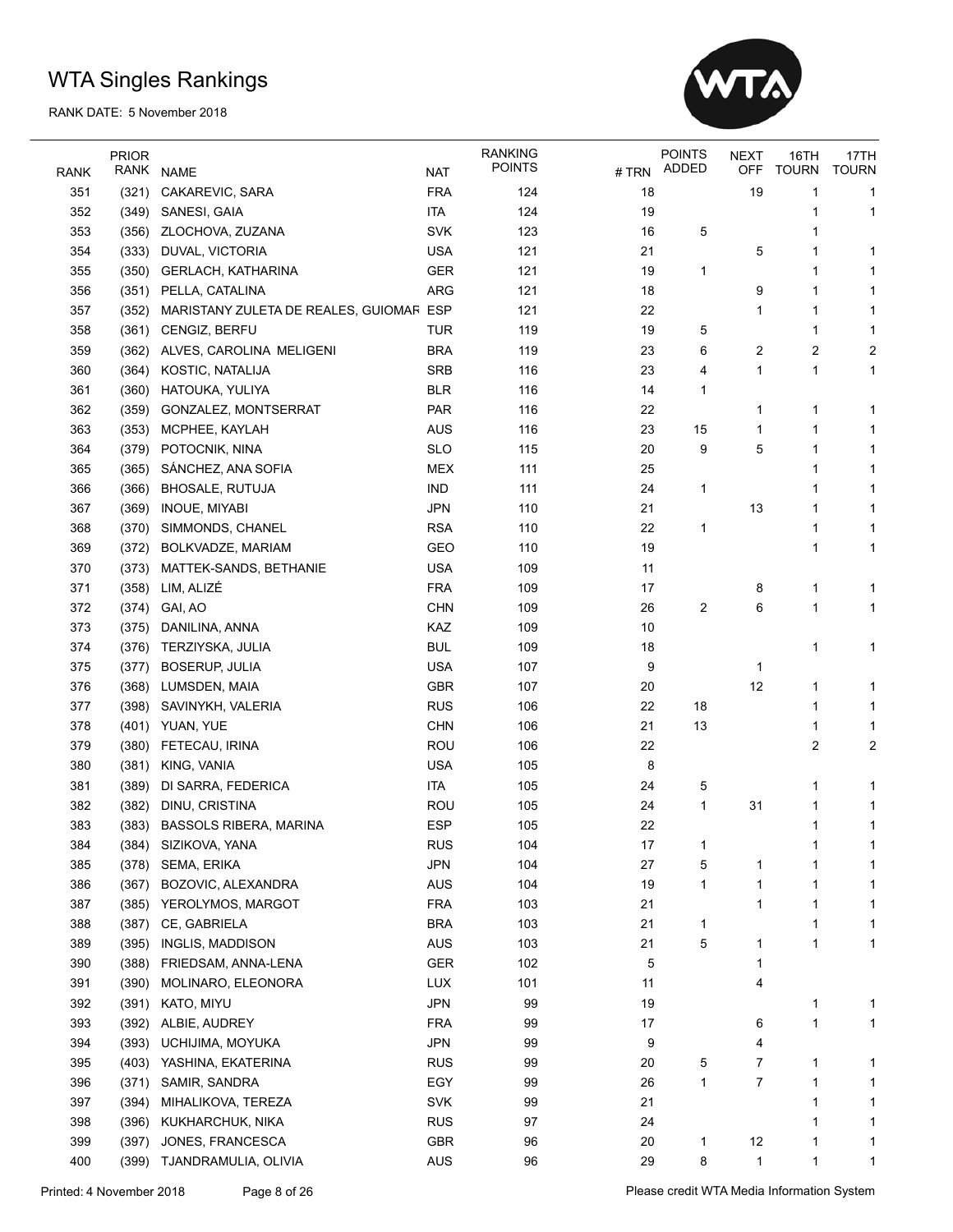

|             | <b>PRIOR</b> |                                   |            | <b>RANKING</b><br><b>POINTS</b> |       | <b>POINTS</b> | <b>NEXT</b> | 16TH         | 17TH                    |
|-------------|--------------|-----------------------------------|------------|---------------------------------|-------|---------------|-------------|--------------|-------------------------|
| <b>RANK</b> | RANK         | <b>NAME</b>                       | <b>NAT</b> |                                 | # TRN | ADDED         | OFF         | <b>TOURN</b> | <b>TOURN</b>            |
| 401         | (400)        | ABDURAIMOVA, NIGINA               | <b>UZB</b> | 96                              | 10    |               |             |              |                         |
| 402         | (402)        | HONTAMA, MAI                      | <b>JPN</b> | 95                              | 19    |               |             | 1            | 1                       |
| 403         | (405)        | CHERNYSHOVA, MARYNA               | <b>UKR</b> | 94                              | 19    |               |             | 1            | 1                       |
| 404         | (407)        | <b>BURILLO ESCORIHUELA, IRENE</b> | <b>ESP</b> | 94                              | 26    |               |             | 2            | $\overline{\mathbf{c}}$ |
| 405         | (408)        | MURAMATSU, CHIHIRO                | <b>JPN</b> | 93                              | 25    |               | 1           | 1            | 1                       |
| 406         | (413)        | TALABA, GABRIELA                  | <b>ROU</b> | 93                              | 8     | 3             |             |              |                         |
| 407         | (418)        | STEFANINI, LUCREZIA               | ITA        | 93                              | 23    | 5             |             | 1            | 1                       |
| 408         | (409)        | <b>BEKTAS, EMINA</b>              | <b>USA</b> | 92                              | 23    | 1             | 6           | 1            | 1                       |
| 409         | (410)        | MA, SHUYUE                        | <b>CHN</b> | 92                              | 18    |               |             | 1            | 1                       |
| 410         | (426)        | SCHOLSEN, HELENE                  | <b>BEL</b> | 92                              | 22    | 9             |             | 1            | 1                       |
| 411         | (420)        | <b>BURRAGE, JODIE</b>             | <b>GBR</b> | 91                              | 20    | 5             | 4           | 1            | 1                       |
| 412         | (406)        | MORATELLI, ANGELICA               | <b>ITA</b> | 91                              | 22    | 1             |             | 1            | 1                       |
| 413         | (414)        | <b>WERNER, CAROLINE</b>           | <b>GER</b> | 90                              | 16    |               |             | 1            |                         |
| 414         | (415)        | ROSATELLO, CAMILLA                | ITA        | 89                              | 15    | 1             |             |              |                         |
| 415         | (416)        | AL NABHANI, FATMA                 | <b>OMA</b> | 89                              | 18    | 1             |             | 1            | 1                       |
| 416         | (357)        | <b>BAI, ALISON</b>                | <b>AUS</b> | 89                              | 21    | 1             | 1           | 1            | 1                       |
| 417         | (417)        | DETIUC, ANASTASIA                 | CZE        | 89                              | 19    |               | 2           | 1            | 1                       |
| 418         | (419)        | KONJUH, ANA                       | CRO        | 88                              | 7     |               |             |              |                         |
| 419         | (412)        | <b>BJORKLUND, MIRJAM</b>          | <b>SWE</b> | 88                              | 16    |               |             | 1            |                         |
| 420         | (421)        | MANASSE, MAEGAN                   | <b>USA</b> | 87                              | 6     |               |             |              |                         |
| 421         | (422)        | THAMCHAIWAT, BUNYAWI              | <b>THA</b> | 87                              | 17    |               |             | 1            | 1                       |
| 422         | (404)        | POZNIKHIRENKO, GANNA              | <b>UKR</b> | 86                              | 19    | 1             | 5           | 1            | 1                       |
| 423         | (423)        | PARTAUD, MARINE                   | <b>FRA</b> | 86                              | 21    | 3             | 1           | 1            | 1                       |
| 424         | (486)        | GJORCHESKA, LINA                  | <b>MKD</b> | 85                              | 11    | 18            |             |              |                         |
| 425         | (424)        | BULGARU, MIRIAM                   | ROU        | 84                              | 17    |               | 6           | 1            | 1                       |
| 426         | (425)        | AYUKAWA, MANA                     | <b>JPN</b> | 84                              | 14    |               |             |              |                         |
| 427         | (427)        | GOVORTSOVA, OLGA                  | <b>BLR</b> | 83                              | 8     |               |             |              |                         |
| 428         | (428)        | SADIKOVIC, AMRA                   | SUI        | 83                              | 18    | 1             |             | 1            | 1                       |
| 429         | (429)        | ZACARIAS, MARCELA                 | <b>MEX</b> | 83                              | 14    |               |             |              |                         |
| 430         | (430)        | PANTUCKOVA, MAGDALENA             | CZE        | 83                              | 20    |               |             | 1            | 1                       |
| 431         | (431)        | LAZARO GARCIA, ANDREA             | <b>ESP</b> | 82                              | 9     |               |             |              |                         |
| 432         | (432)        | KAN, VICTORIA                     | <b>RUS</b> | 82                              | 12    |               | 12          |              |                         |
| 433         |              | (434) NEFEDOVA, ANASTASIA         | <b>USA</b> | 82                              | 28    | 1             | 4           | 2            | 2                       |
| 434         |              | (435) CHANG, KAI-CHEN             | <b>TPE</b> | 81                              | 13    |               |             |              |                         |
| 435         | (437)        | ROBSON, LAURA                     | <b>GBR</b> | 81                              | 11    |               | 13          |              |                         |
| 436         | (438)        | PERPER, ALEXANDRA                 | <b>MDA</b> | 81                              | 21    |               |             | 1            | 1                       |
| 437         | (439)        | ARANGO, EMILIANA                  | COL        | 80                              | 13    |               |             |              |                         |
| 438         | (441)        | OKAMURA, KYOKA                    | <b>JPN</b> | 80                              | 15    |               | 1           |              |                         |
| 439         |              | (450) GREY, SARAH BETH            | <b>GBR</b> | 80                              | 17    | 5             | 1           | 1            | 1                       |
| 440         | (511)        | SEKULIC, SARAH-REBECCA            | <b>GER</b> | 80                              | 18    | 21            |             | 1            | 1                       |
| 441         | (442)        | DASCALU, NICOLETA                 | ROU        | 79                              | 17    |               | 18          | 1            | 1                       |
| 442         | (443)        | NAYDENOVA, ALEKSANDRINA           | <b>BUL</b> | 79                              | 17    |               |             | 1            | 1                       |
| 443         | (444)        | UDVARDY, PANNA                    | <b>HUN</b> | 79                              | 26    |               | 9           | 1            | 1                       |
| 444         | (445)        | GHIOROAIE, ILONA-GEORGIANA        | ROU        | 79                              | 10    |               |             |              |                         |
| 445         | (455)        | <b>GLEASON, QUINN</b>             | <b>USA</b> | 78                              | 21    | 5             |             | 1            | 1                       |
| 446         | (446)        | KUNG, LEONIE                      | SUI        | 78                              | 15    | 1             |             |              |                         |
| 447         | (485)        | GRACHEVA, VARVARA                 | <b>RUS</b> | 78                              | 11    | 10            |             |              |                         |
| 448         | (447)        | KURATA, NATHALY                   | <b>BRA</b> | 78                              | 19    |               | 4           | 1            | 1                       |
| 449         | (448)        | KORDOLAIMI, ELENI                 | GRE        | 78                              | 22    |               | 1           | 1            | 1                       |
| 450         | (433)        | CAREGARO, MARTINA                 | <b>ITA</b> | 78                              | 23    |               | 1           | 1            | 1                       |
|             |              |                                   |            |                                 |       |               |             |              |                         |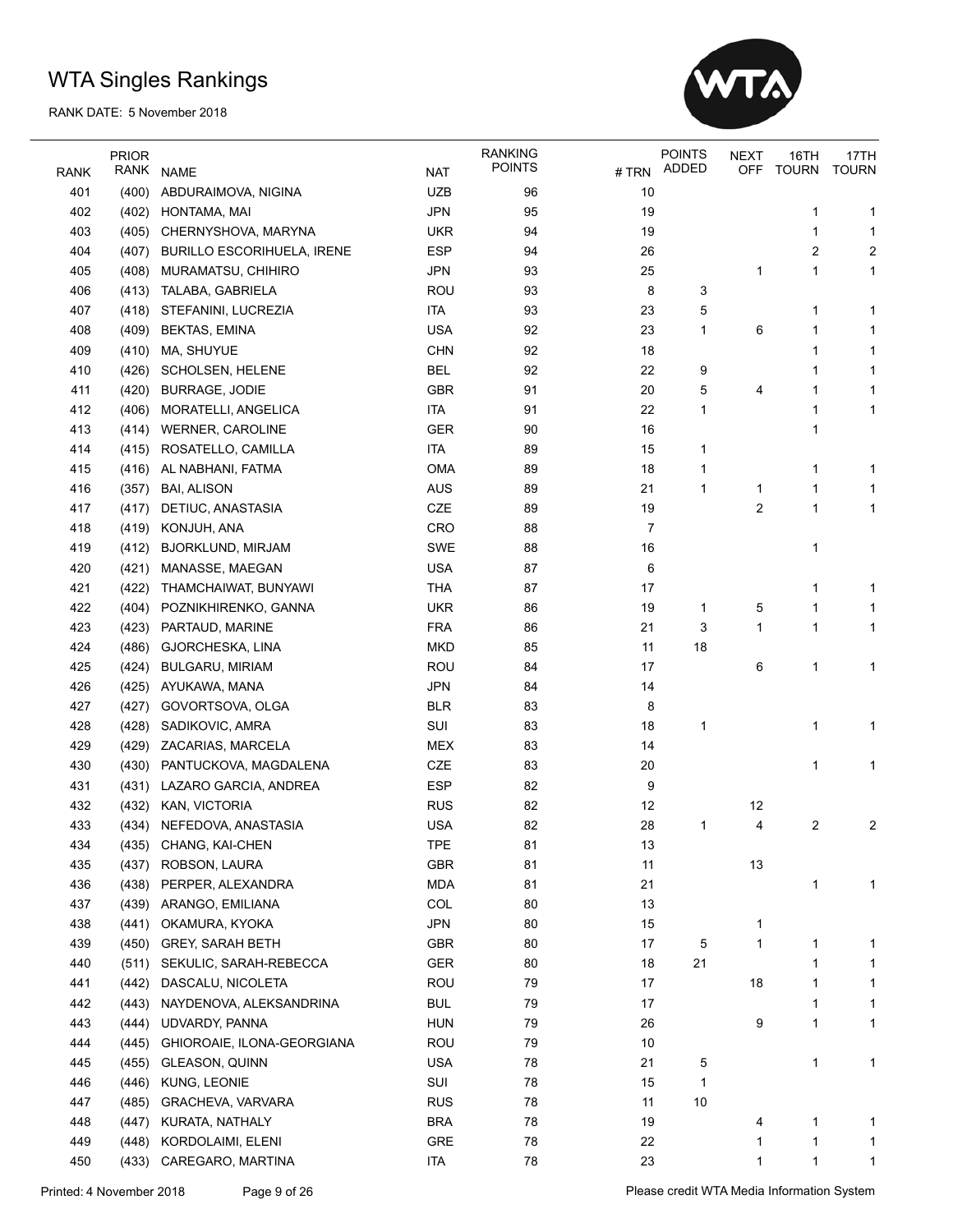

|             | <b>PRIOR</b>   |                               |                          | <b>RANKING</b> |          | <b>POINTS</b> | <b>NEXT</b> | 16TH         | 17TH         |
|-------------|----------------|-------------------------------|--------------------------|----------------|----------|---------------|-------------|--------------|--------------|
| <b>RANK</b> | RANK           | <b>NAME</b>                   | <b>NAT</b>               | <b>POINTS</b>  | # TRN    | ADDED         | <b>OFF</b>  | <b>TOURN</b> | <b>TOURN</b> |
| 451         | (482)          | CHIRICO, LOUISA               | <b>USA</b>               | 77             | 22       | 10            |             | 1            | 1            |
| 452         | (468)          | TURATI, BIANCA                | <b>ITA</b>               | 77             | 13       | 5             |             |              |              |
| 453         | (461)          | ANDREI, LAURA IOANA           | ROU                      | 77             | 17       | 5             |             | 1            | 1            |
| 454         | (466)          | ZHANG, LING                   | <b>HKG</b>               | 76             | 26       | 6             | 1           | $\mathbf{1}$ | 1            |
| 455         | (440)          | NIEMEIER, JULE                | <b>GER</b>               | 76             | 12       |               |             |              |              |
| 456         | (451)          | BOSKOVIC, LEA                 | CRO                      | 76             | 19       |               |             | 1            | 1            |
| 457         | (452)          | <b>BAPTISTE, HAILEY</b>       | <b>USA</b>               | 76             | 8        |               |             |              |              |
| 458         |                | (483) CAKO, JACQUELINE        | <b>USA</b>               | 75             | 26       | 8             | 13          | 1            | 1            |
| 459         | (436)          | SILVA, EDEN                   | <b>GBR</b>               | 75             | 21       |               |             | 1            | 1            |
| 460         | (456)          | PANTUCKOVA, GABRIELA          | CZE                      | 74             | 16       |               |             | 1            |              |
| 461         | (457)          | DABROWSKI, GABRIELA           | CAN                      | 73             | 9        |               |             |              |              |
| 462         | (458)          | SUN, XULIU                    | <b>CHN</b>               | 73             | 21       | 1             | 25          | 1            | 1            |
| 463         | (459)          | HANATANI, NAGI                | <b>JPN</b>               | 73             | 24       |               |             | 1            | 1            |
| 464         | (467)          | WANG, MEILING                 | <b>CHN</b>               | 73             | 16       | 1             |             | 1            |              |
| 465         | (523)          | LOPATETSKAYA, DASHA           | <b>UKR</b>               | 73             | 4        | 15            |             |              |              |
| 466         | (460)          | SIMION, OANA GEORGETA         | <b>ROU</b>               | 73             | 16       | 1             | 7           | 1            |              |
| 467         | (462)          | KOELZER, ROMY                 | <b>GER</b>               | 73             | 19       |               |             | 1            | 1            |
| 468         | (463)          | LANSERE, SOFYA                | <b>RUS</b>               | 72             | 12       |               |             |              |              |
| 469         | (464)          | GUO, HANYU                    | <b>CHN</b>               | 72             | 20       | 2             | 1           | 1            | 1            |
| 470         | (465)          | PANOVA, ALEXANDRA             | <b>RUS</b>               | 72             | 12       |               |             |              |              |
| 471         | (449)          | FROLOVA, ANASTASIA            | <b>RUS</b>               | 72             | 11       |               | 1           |              |              |
| 472         | (454)          | COLMEGNA, MARTINA             | <b>ITA</b>               | 72             | 19       |               |             | 1            | 1            |
| 473         |                | (469) CAVALLE-REIMERS, YVONNE | <b>ESP</b>               | 72             | 21       |               | 1           | 1            | 1            |
| 474         |                | (474) SPITERI, DALILA         | <b>ITA</b>               | 72             | 21       | 6             |             | 1            | 1            |
| 475         |                | (473) AKITA, SHIHO            | <b>JPN</b>               | 71             | 18       |               | 13          | 1            | 1            |
| 476         | (411)          | HENDLER, TAMARYN              | <b>BEL</b>               | 71             | 12       |               |             |              |              |
| 477         | (475)          | PAPAMICHAIL, DESPINA          | <b>GRE</b>               | 71             | 26       |               |             | 1            | 1            |
| 478         | (470)          | PATTERSON, TAMMI              | AUS                      | 70             | 11       |               | 15          |              |              |
| 479         | (471)          | GUARACHI, ALEXA               | CHI                      | 70             | 11       |               |             |              |              |
| 480         | (488)          | KIM, DABIN                    | <b>KOR</b>               | 70             | 17       | 4             |             | 1            |              |
| 481         | (477)          | MATVIYENKO, LISA              | <b>GER</b>               | 70             | 17       |               |             | 1            | 1<br>1       |
| 482         | (478)          | EGUCHI, MISA                  | <b>JPN</b>               | 69             | 15       |               | 6           |              |              |
| 483         |                | (479) LEE, HUA-CHEN           | <b>TPE</b>               | 69             | 11       |               |             |              |              |
| 484         |                | (480) HEISE, PRISCILLA        | <b>FRA</b>               | 69             | 14       |               |             |              |              |
| 485         |                |                               |                          | 69             |          |               | 7           | 1            |              |
|             | (481)<br>(487) | EVTIMOVA, DIA<br>LEE, SO-RA   | <b>BUL</b><br><b>KOR</b> | 68             | 16<br>11 |               | 4           |              |              |
| 486<br>487  |                |                               | CAN                      | 67             | 5        | 1<br>8        |             |              |              |
|             | (515)          | FERNANDEZ, LEYLAH ANNIE       |                          |                |          |               |             |              |              |
| 488         | (489)          | GONCALVES, PAULA CRISTINA     | <b>BRA</b>               | 67             | 14       |               |             |              |              |
| 489         | (490)          | <b>BRONZETTI, LUCIA</b>       | <b>ITA</b>               | 67             | 19       |               | 2           | 1            | 1            |
| 490         | (496)          | ARAKAWA, HARUNA               | <b>JPN</b>               | 67             | 22       | 3             | 4           | 1            | 1            |
| 491         | (491)          | MOORE, TARA                   | GBR                      | 66             | 22       |               |             | $\mathbf{1}$ | 1            |
| 492         | (504)          | SHAPATAVA, SOFIA              | GEO                      | 66             | 20       | 4             | 1           | 1            | 1            |
| 493         | (492)          | SHYMANOVICH, IRYNA            | <b>BLR</b>               | 66             | 8        |               |             |              |              |
| 494         | (508)          | FERRANDO, CRISTIANA           | <b>ITA</b>               | 65             | 22       | 5             |             | 1            | 1            |
| 495         | (498)          | MARAND, SANAZ                 | <b>USA</b>               | 65             | 15       | 1             | 1           |              |              |
| 496         | (493)          | PAIGINA, MARTA                | <b>RUS</b>               | 65             | 5        |               | 50          |              |              |
| 497         | (453)          | SOLOVYEVA, VALERIYA           | <b>RUS</b>               | 65             | 12       |               | 10          |              |              |
| 498         | (495)          | <b>BANDECCHI, SUSAN</b>       | SUI                      | 65             | 17       |               |             | 1            | 1            |
| 499         | (525)          | MENDEZ, SEONE                 | <b>AUS</b>               | 65             | 20       | 8             | $\mathbf 1$ | 1            | 1            |
| 500         | (484)          | PIRAZHENKA, SVIATLANA         | <b>BLR</b>               | 64             | 18       | 1             | 12          | 1            | 1            |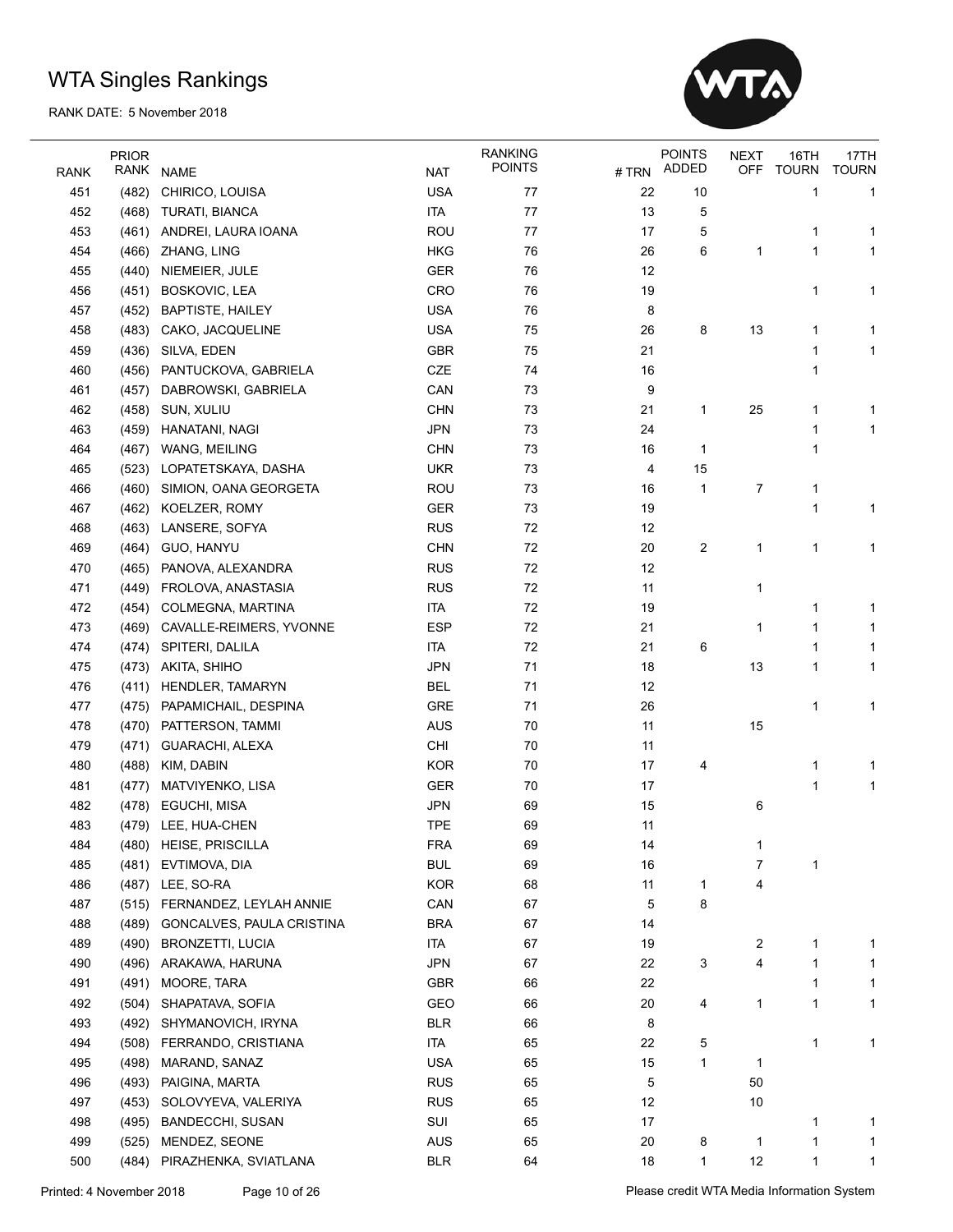

|      | <b>PRIOR</b> |                             |            | <b>RANKING</b> |       | <b>POINTS</b> | <b>NEXT</b> | 16TH         | 17TH         |
|------|--------------|-----------------------------|------------|----------------|-------|---------------|-------------|--------------|--------------|
| RANK | RANK         | <b>NAME</b>                 | <b>NAT</b> | <b>POINTS</b>  | # TRN | ADDED         | OFF         | <b>TOURN</b> | <b>TOURN</b> |
| 501  | (497)        | AKSU, AYLA                  | <b>TUR</b> | 64             | 18    | 1             |             | 1            | 1            |
| 502  | (518)        | GILCHRIST, NADJA            | <b>USA</b> | 64             | 14    | 5             |             |              |              |
| 503  | (494)        | SUVRIJN, JADE               | <b>FRA</b> | 64             | 16    |               | 1           | 1            |              |
| 504  | (472)        | ARN, GRETA                  | <b>HUN</b> | 63             | 9     |               |             |              |              |
| 505  | (501)        | CHANG, HANNA                | <b>USA</b> | 63             | 19    | 1             |             | 1            | 1            |
| 506  | (502)        | SUGNAUX, TESS               | SUI        | 63             | 16    |               |             | 1            |              |
| 507  | (503)        | CRACIUN, GEORGIA ANDREEA    | <b>ROU</b> | 63             | 12    |               |             |              |              |
| 508  | (476)        | ELIE, JENNIFER              | <b>USA</b> | 62             | 14    |               | 8           |              |              |
| 509  | (507)        | APPLETON, EMILY             | <b>GBR</b> | 62             | 25    |               | 7           | 1            | 1            |
| 510  | (509)        | PALKINA, KSENIA             | KGZ        | 61             | 24    | 2             |             | 1            | 1            |
| 511  | (568)        | KULIKOVA, ANASTASIA         | <b>FIN</b> | 61             | 10    | 12            | 1           |              |              |
| 512  | (506)        | AINITDINOVA, GOZAL          | KAZ        | 61             | 12    |               |             |              |              |
| 513  | (510)        | MISHINA, DARIA              | <b>RUS</b> | 61             | 13    |               |             |              |              |
| 514  | (512)        | <b>BARNETT, ALICIA</b>      | <b>GBR</b> | 61             | 17    |               | 4           | 1            | 1            |
| 515  | (514)        | HERDZELAS, DEA              | BIH        | 60             | 12    |               |             |              |              |
| 516  | (513)        | CHRISTIE, FREYA             | <b>GBR</b> | 59             | 19    |               | 7           | 1            | 1            |
| 517  | (517)        | WEBLEY-SMITH, EMILY         | <b>GBR</b> | 59             | 18    | 1             |             | 1            | 1            |
| 518  | (519)        | OMAE, AKIKO                 | <b>JPN</b> | 59             | 14    |               | 1           |              |              |
| 519  | (516)        | TOMIC, SARA                 | <b>AUS</b> | 58             | 13    |               | 15          |              |              |
| 520  | (520)        | AOYAMA, SHUKO               | <b>JPN</b> | 58             | 12    |               | 25          |              |              |
| 521  | (505)        | VASYLYEVA, ANASTASIYA       | <b>UKR</b> | 58             | 19    |               | 1           | 1            | 1            |
| 522  | (521)        | SKAMLOVA, CHANTAL           | SVK        | 58             | 25    |               | 1           | 1            | 1            |
| 523  | (522)        | KOVAL, VLADA                | <b>RUS</b> | 58             | 14    |               |             |              |              |
| 524  | (524)        | LODIKOVA, DARIA             | <b>RUS</b> | 58             | 15    |               |             |              |              |
| 525  | (526)        | MORDERGER, TAYISIYA         | GER        | 58             | 20    |               |             | 1            | 1            |
| 526  |              | SOYLU, IPEK                 |            | 57             | 22    |               | 15          | 1            |              |
|      | (527)        |                             | <b>TUR</b> |                |       | 1             |             |              | 1            |
| 527  | (528)        | CHEAPCHANDEJ, PATCHARIN     | <b>THA</b> | 57             | 10    |               | 1           |              |              |
| 528  | (551)        | CHOI, JI-HEE                | <b>KOR</b> | 57             | 10    | 5             | 1           |              |              |
| 529  | (529)        | GERVAIS, JULIE              | <b>FRA</b> | 57             | 13    |               | 2           |              |              |
| 530  | (531)        | GUTIERREZ CARRASCO, MARIA   | <b>ESP</b> | 56             | 14    |               |             |              |              |
| 531  | (532)        | OZEKI, MICHIKA              | <b>JPN</b> | 55             | 19    |               | 1           | 1            | 1            |
| 532  | (533)        | CASCINO, ESTELLE            | <b>FRA</b> | 55             | 13    |               |             |              |              |
| 533  |              | (587) KRUZHKOVA, DARIA      | <b>RUS</b> | 55             | 13    | 10            |             |              |              |
| 534  | (534)        | TALBI, SHALIMAR             | <b>BLR</b> | 55             | 15    |               |             |              |              |
| 535  | (564)        | LISTER, CORNELIA            | SWE        | 54             | 18    | 6             |             | 1            | 1            |
| 536  | (557)        | OLMOS, GIULIANA             | <b>MEX</b> | 54             | 13    | 3             | 6           |              |              |
| 537  | (537)        | VISHNEVSKAYA, EKATERINA     | <b>RUS</b> | 54             | 17    |               | 12          | 1            | 1            |
| 538  | (538)        | LEE, PEI-CHI                | <b>TPE</b> | 54             | 19    |               |             | 1            | 1            |
| 539  | (541)        | MARFUTINA, MARIA            | <b>RUS</b> | 54             | 16    |               |             | 1            |              |
| 540  | (536)        | GATICA, BARBARA             | CHI        | 54             | 17    |               | 2           | 1            | 1            |
| 541  | (542)        | PRIBYLOVA, ANASTASIA        | <b>RUS</b> | 54             | 19    |               |             | 1            | 1            |
| 542  | (544)        | HSU, CHIEH-YU               | <b>TPE</b> | 54             | 24    | $\mathbf 1$   | 1           | 1            | 1            |
| 543  | (545)        | ZHENG, WUSHUANG             | CHN        | 53             | 16    |               | 4           | 1            |              |
| 544  | (546)        | LESNIAK, MARTA              | POL        | 53             | 7     |               | 19          |              |              |
| 545  | (547)        | WAGNER, STEPHANIE           | <b>GER</b> | 53             | 8     |               | 1           |              |              |
| 546  | (530)        | LASKUTOVA, KSENIA           | <b>RUS</b> | 53             | 9     |               |             |              |              |
| 547  | (540)        | SALDEN, LARA                | <b>BEL</b> | 53             | 13    |               |             |              |              |
| 548  | (499)        | PEDRETTI, THAISA GRANA      | <b>BRA</b> | 53             | 16    |               | 4           | 1            |              |
| 549  | (548)        | STADLER, NINA               | SUI        | 53             | 17    | 1             |             | 1            | 1            |
| 550  | (549)        | JOVANOVSKI PETROVIC, BOJANA | SRB        | 52             | 12    |               |             |              |              |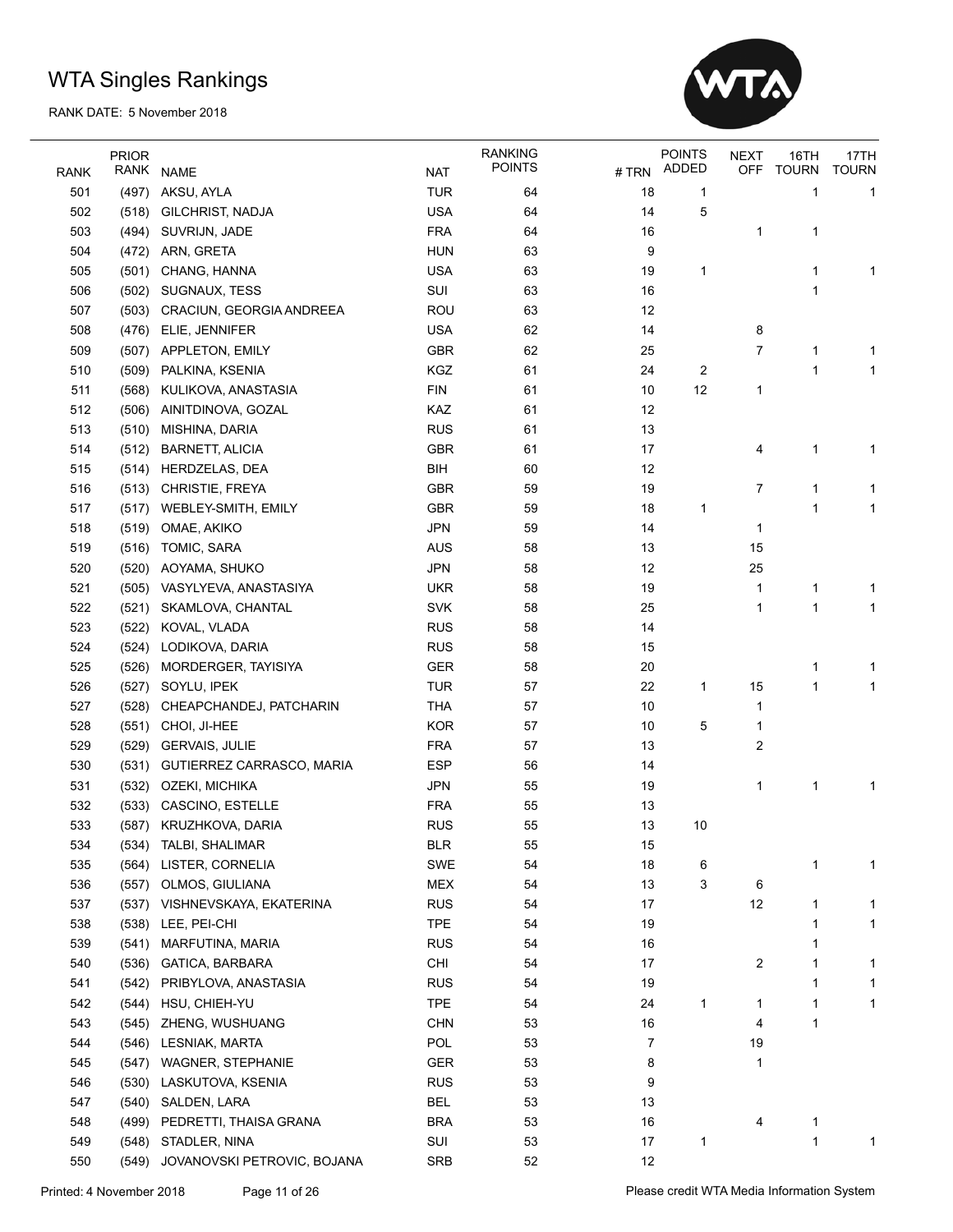

|      | <b>PRIOR</b> |                                 |            | <b>RANKING</b> |          | <b>POINTS</b> | <b>NEXT</b>  | 16TH         | 17TH         |
|------|--------------|---------------------------------|------------|----------------|----------|---------------|--------------|--------------|--------------|
| RANK | RANK         | <b>NAME</b>                     | <b>NAT</b> | <b>POINTS</b>  | $\#$ TRN | <b>ADDED</b>  | OFF          | <b>TOURN</b> | <b>TOURN</b> |
| 551  | (550)        | FUJIWARA, RIKA                  | <b>JPN</b> | 52             | 8        |               | 1            |              |              |
| 552  | (552)        | WALTERT, SIMONA                 | SUI        | 52             | 12       |               |              |              |              |
| 553  | (580)        | KLAFFNER, MELANIE               | <b>AUT</b> | 52             | 14       | 6             |              |              |              |
| 554  | (554)        | CARTER, HAYLEY                  | <b>USA</b> | 52             | 9        |               |              |              |              |
| 555  | (556)        | USHIJIMA, RISA                  | <b>JPN</b> | 52             | 17       |               |              | 1            | 1            |
| 556  | (543)        | ZAKARLYUK, MARIANNA             | <b>UKR</b> | 52             | 20       |               | 13           | 1            | 1            |
| 557  | (500)        | MURRAY, SAMANTHA                | GBR        | 51             | 11       |               |              |              |              |
| 558  | (558)        | HEISEN, VIVIAN                  | GER        | 51             | 20       |               | 1            | 1            | 1            |
| 559  | (565)        | CHONG, EUDICE                   | HKG        | 51             | 12       | 2             |              |              |              |
| 560  | (539)        | MUNTEAN, VICTORIA               | <b>FRA</b> | 51             | 23       |               | 2            | 1            | 1            |
| 561  | (562)        | STOKKE, MELANIE                 | <b>NOR</b> | 51             | 14       | 1             | 5            |              |              |
| 562  | (596)        | VRLJIC, ANA                     | CRO        | 51             | 15       | 10            |              |              |              |
| 563  | (559)        | STAMATOVA, JULIA                | <b>BUL</b> | 51             | 20       | 1             | 4            | 1            | 1            |
| 564  | (560)        | VESELINOVIC, ANA                | <b>MNE</b> | 50             | 11       |               |              |              |              |
| 565  | (561)        | ROSCA, IOANA LOREDANA           | <b>ROU</b> | 50             | 9        |               |              |              |              |
| 566  | (613)        | CADAR, ELENA-TEODORA            | ROU        | 50             | 13       | 12            | 1            |              |              |
| 567  | (566)        | JEONG, SUNAM                    | <b>KOR</b> | 49             | 10       |               | 4            |              |              |
| 568  | (567)        | YAMAGUCHI, MEI                  | <b>JPN</b> | 49             | 7        |               | 19           |              |              |
| 569  | (569)        | VISMANE, DANIELA                | LAT        | 49             | 12       |               | 6            |              |              |
| 570  |              | (571) YUDANOV, MARINA           | <b>SWE</b> | 49             | 16       |               | 2            | 1            |              |
| 571  | (570)        | IVANOVA, DASHA                  | <b>USA</b> | 49             | 16       |               |              | 1            |              |
| 572  | (573)        | HOSTE FERRER, CLAUDIA           | <b>ESP</b> | 49             | 18       |               |              | 1            | 1            |
| 573  | (553)        | RODGERS, AMANDA                 | <b>USA</b> | 48             | 16       |               |              | 1            |              |
| 574  | (574)        | RAME, ALICE                     | <b>FRA</b> | 48             | 15       |               | 1            |              |              |
| 575  | (612)        | MORGINA, ANNA                   | <b>RUS</b> | 47             | 15       | 7             |              |              |              |
| 576  | (599)        | YE, QIU YU                      | <b>CHN</b> | 47             | 16       | 6             | 6            | 1            |              |
| 577  | (576)        | DESAI, ZEEL                     | <b>IND</b> | 47             | 15       |               |              |              |              |
| 578  | (577)        | BERBEROVIC, NEFISA              | <b>BIH</b> | 47             | 13       |               | 1            |              |              |
| 579  | (589)        | SIEDLISKA, NATALIA              | POL        | 47             | 13       | 5             | 1            |              |              |
| 580  | (578)        | PIGOSSI, LAURA                  | <b>BRA</b> | 47             | 15       |               | 5            |              |              |
| 581  | (579)        | STEUR, JULYETTE MARIA JOSEPHINE | GER        | 47             | 17       |               |              | 1            | 1            |
| 582  | (581)        | <b>BURNETT, NASTASSJA</b>       | <b>ITA</b> | 46             | 12       |               |              |              |              |
| 583  |              | (588) MATTEUCCI, ALICE          | <b>ITA</b> | 46             | 13       | 1             |              |              |              |
| 584  |              | (582) HO, JESSICA               | <b>USA</b> | 46             | 14       |               |              |              |              |
| 585  | (563)        | GIANGRECO CAMPIZ, CAMILA        | PAR        | 46             | 15       |               | 1            |              |              |
| 586  | (583)        | LECHEMIA, ELIXANE               | <b>FRA</b> | 46             | $18$     |               | 1            | 1            | 1            |
| 587  | (584)        | KRAJICEK, MICHAELLA             | <b>NED</b> | 45             | 7        |               |              |              |              |
| 588  | (585)        | MA, YE-XIN                      | <b>CHN</b> | 45             | 16       |               |              | 1            |              |
| 589  | (594)        | HELGO, MALENE                   | <b>NOR</b> | 45             | 11       | 5             | 1            |              |              |
| 590  | (572)        | UEDA, RAMU                      | <b>JPN</b> | 45             | 16       |               | 5            | 1            |              |
| 591  | (586)        | KOMARDINA, ANASTASIYA           | <b>RUS</b> | 44             | 10       |               | 1            |              |              |
| 592  | (535)        | ZMAU, MICHELE ALEXANDRA         | <b>ITA</b> | 43             | 15       |               |              |              |              |
| 593  | (609)        | MELISS, VERENA                  | ITA        | 43             | 18       | 3             | $\mathbf{1}$ | 1            | 1            |
| 594  | (590)        | CHEONG, NAOMI                   | <b>USA</b> | 42             | 4        |               | 31           |              |              |
| 595  | (591)        | HOURIGAN, PAIGE MARY            | <b>NZL</b> | 42             | 4        |               |              |              |              |
| 596  | (592)        | SHAFFER, KENNEDY                | <b>USA</b> | 42             | 5        | 5             |              |              |              |
| 597  | (593)        | BAYERLOVA, MICHAELA             | CZE        | 42             | 8        |               |              |              |              |
| 598  | (595)        | KAZIONOVA, EKATERINA            | <b>RUS</b> | 42             | 15       |               |              |              |              |
| 599  | (597)        | MARCHETTI, GIORGIA              | ITA        | 42             | 18       |               |              | 1            | 1            |
|      | (598)        |                                 |            | 41             |          |               |              |              |              |
| 600  |              | GABRIC, ANNA                    | GER        |                | 10       |               |              |              |              |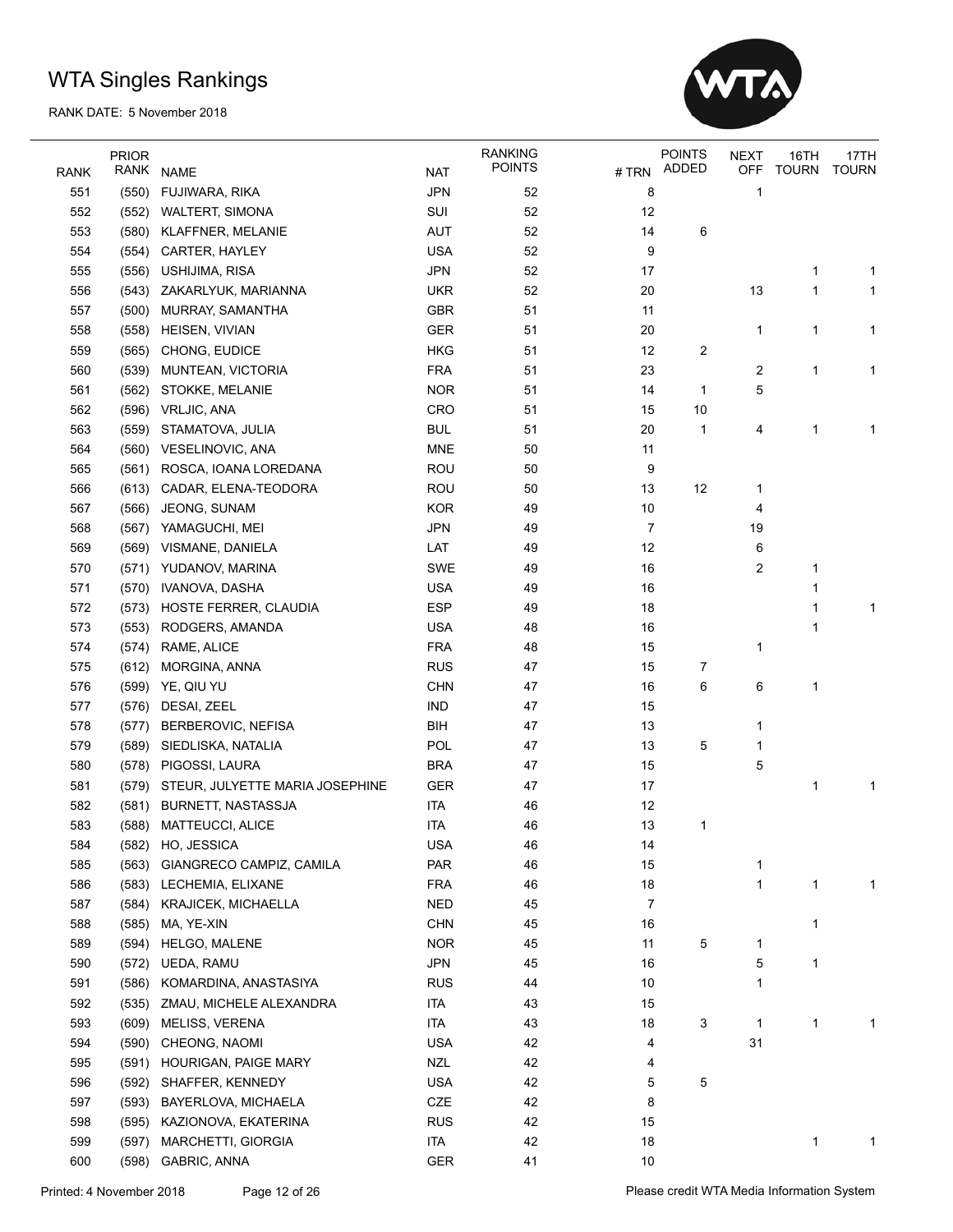

|            | <b>PRIOR</b> |                         |                          | <b>RANKING</b> |        | <b>POINTS</b> | <b>NEXT</b> | 16TH         | 17TH         |
|------------|--------------|-------------------------|--------------------------|----------------|--------|---------------|-------------|--------------|--------------|
| RANK       | RANK         | <b>NAME</b>             | <b>NAT</b>               | <b>POINTS</b>  |        | #TRN ADDED    | <b>OFF</b>  | <b>TOURN</b> | <b>TOURN</b> |
| 601        | (617)        | KANG, JIAQI             | <b>CHN</b>               | 41             | 22     | 3             | 1           | 1            | 1            |
| 602        | (600)        | WU, HO CHING            | <b>HKG</b>               | 41             | 12     |               |             |              |              |
| 603        | (647)        | <b>GUO, MEIQI</b>       | <b>CHN</b>               | 41             | 8      | 6             |             |              |              |
| 604        | (602)        | CAO, SIQI               | <b>CHN</b>               | 41             | 11     |               | 1           |              |              |
| 605        | (605)        | BILARDO, FEDERICA       | <b>ITA</b>               | 41             | 12     |               | 4           |              |              |
| 606        | (606)        | MARKOVA, JOHANA         | CZE                      | 41             | 15     |               |             |              |              |
| 606        | (575)        | ROMEO, CAROLINE         | <b>FRA</b>               | 41             | 15     |               | 1           |              |              |
| 608        |              | (607) GABUEVA, ANGELINA | <b>RUS</b>               | 41             | 16     |               |             | 1            |              |
| 609        | (555)        | CABAJ AWAD, JACQUELINE  | <b>SWE</b>               | 41             | 17     | 1             | 1           | 1            | 1            |
| 610        | (608)        | NAZARKINA, DARIA        | <b>RUS</b>               | 41             | 17     |               |             | 1            | 1            |
| 611        | (610)        | KENNEL, KARIN           | SUI                      | 41             | 20     | 1             |             | 1            | 1            |
| 612        | (611)        | <b>BUREL, CLARA</b>     | <b>FRA</b>               | 40             | 7      |               |             |              |              |
| 613        | (621)        | CUK, PIA                | <b>SLO</b>               | 40             | 10     | 1             |             |              |              |
| 614        | (603)        | MESTACH, AN-SOPHIE      | <b>BEL</b>               | 40             | 11     |               | 15          |              |              |
| 615        |              | (616) SCHAEFER, ANNE    | <b>GER</b>               | 39             | 10     |               |             |              |              |
| 616        |              | (618) HSU, CHING-WEN    | <b>TPE</b>               | 39             | 9      |               |             |              |              |
| 617        | (619)        | LAHEY, ASHLEY           | <b>USA</b>               | 39             | 5      |               |             |              |              |
| 618        | (663)        | SHOSHYNA, ANASTASIYA    | <b>UKR</b>               | 39             | 6      | 6             | 2           |              |              |
| 619        | (667)        | JORGE, FRANCISCA        | <b>POR</b>               | 39             | 12     | 12            |             |              |              |
| 620        | (615)        | MARINKOVIC, BOJANA      | <b>SRB</b>               | 39             | 15     |               |             |              |              |
| 621        | (622)        | ADLER, LOU              | <b>FRA</b>               | 39             | 15     |               |             |              |              |
| 622        | (623)        | VANLANGENDONCK, ELIESSA | <b>BEL</b>               | 39             | 18     |               |             | 1            | 1            |
| 623        | (655)        | JAIN, MAHAK             | <b>IND</b>               | 38             | 9      | 4             |             |              |              |
| 624        | (624)        | BHATIA, RIYA            | <b>IND</b>               | 38             | 15     |               |             |              |              |
| 625        | (625)        | ELBABA, JULIA           | <b>USA</b>               | 38             | 19     | 1             |             | 1            | 1            |
| 626        | (620)        | ENE, CRISTINA           | ROU                      | 38             | 7      |               | 1           |              |              |
| 627        | (626)        | SAWAYANAGI, RIKO        | <b>JPN</b>               | 38             | 8      |               | 1           |              |              |
| 628        |              |                         |                          | 38             | 8      |               |             |              |              |
| 629        | (627)        | TOPALOVA, GERGANA       | <b>BUL</b><br><b>BRA</b> | 38             | 9      |               |             |              |              |
|            | (628)        | PEREIRA, TELIANA        |                          |                |        |               |             |              |              |
| 630        | (631)        | SUN, ZIYUE              | <b>CHN</b>               | 38             | 14     |               | 6           |              |              |
| 631<br>632 | (637)        | FENG, SHUO              | <b>CHN</b><br><b>CHN</b> | 37<br>37       | 15     | 1             | 1           |              |              |
|            |              | (673) LIU, CHANG        |                          |                | 12     | 6             |             |              |              |
| 633        |              | (698) MONTEZ, PAMELA    | <b>USA</b>               | 37             | 12     | 8             |             |              |              |
| 634        |              | (633) JUHASZOVA, VIVIEN | SVK                      | 37             | $18\,$ |               | b           |              |              |
| 635        |              | (601) SEZER, MELIS      | <b>TUR</b>               | 37             | 18     |               | 2           | 1            | 1            |
| 636        | (604)        | EKLUND, MIA NICOLE      | <b>FIN</b>               | 37             | 11     |               | 12          |              |              |
| 637        | (629)        | KOEHLER, MARIA JOAO     | POR                      | 37             | 12     |               |             |              |              |
| 638        | (630)        | BONIC, BARBARA          | SRB                      | 37             | 13     |               | 1           |              |              |
| 639        | (634)        | NOEL, MALLAURIE         | <b>FRA</b>               | 37             | 15     |               | $\mathbf 1$ |              |              |
| 640        | (636)        | <b>BUKTA, AGNES</b>     | <b>HUN</b>               | 37             | 21     |               | 2           | 1            | 1            |
| 641        | (662)        | KINARD, TORI            | <b>USA</b>               | 36             | 13     | 3             | 19          |              |              |
| 642        | (638)        | WACHACZYK, JULIA        | GER                      | 36             | 8      |               | 4           |              |              |
| 643        | (639)        | SCHAEFER, DOMINIQUE     | PER                      | 36             | 9      |               |             |              |              |
| 644        | (640)        | ROEMER, CHARLOTTE       | ECU                      | 36             | 9      |               |             |              |              |
| 645        | (665)        | DAMASCHIN, ALEXANDRA    | ROU                      | 36             | 11     | 3             |             |              |              |
| 646        | (641)        | PIERI, TATIANA          | <b>ITA</b>               | 36             | 12     |               |             |              |              |
| 647        | (614)        | REMONDINA, ANNA GIULIA  | <b>ITA</b>               | 36             | 14     |               | 2           |              |              |
| 648        | (635)        | <b>SCALA, CAMILLA</b>   | <b>ITA</b>               | 36             | 14     |               | 5           |              |              |
| 649        | (644)        | TANAKA, YUUKI           | <b>JPN</b>               | 36             | 16     |               | 1           | 1            |              |
| 650        | (645)        | SANTAMARIA, SABRINA     | <b>USA</b>               | 35             | 12     |               | 4           |              |              |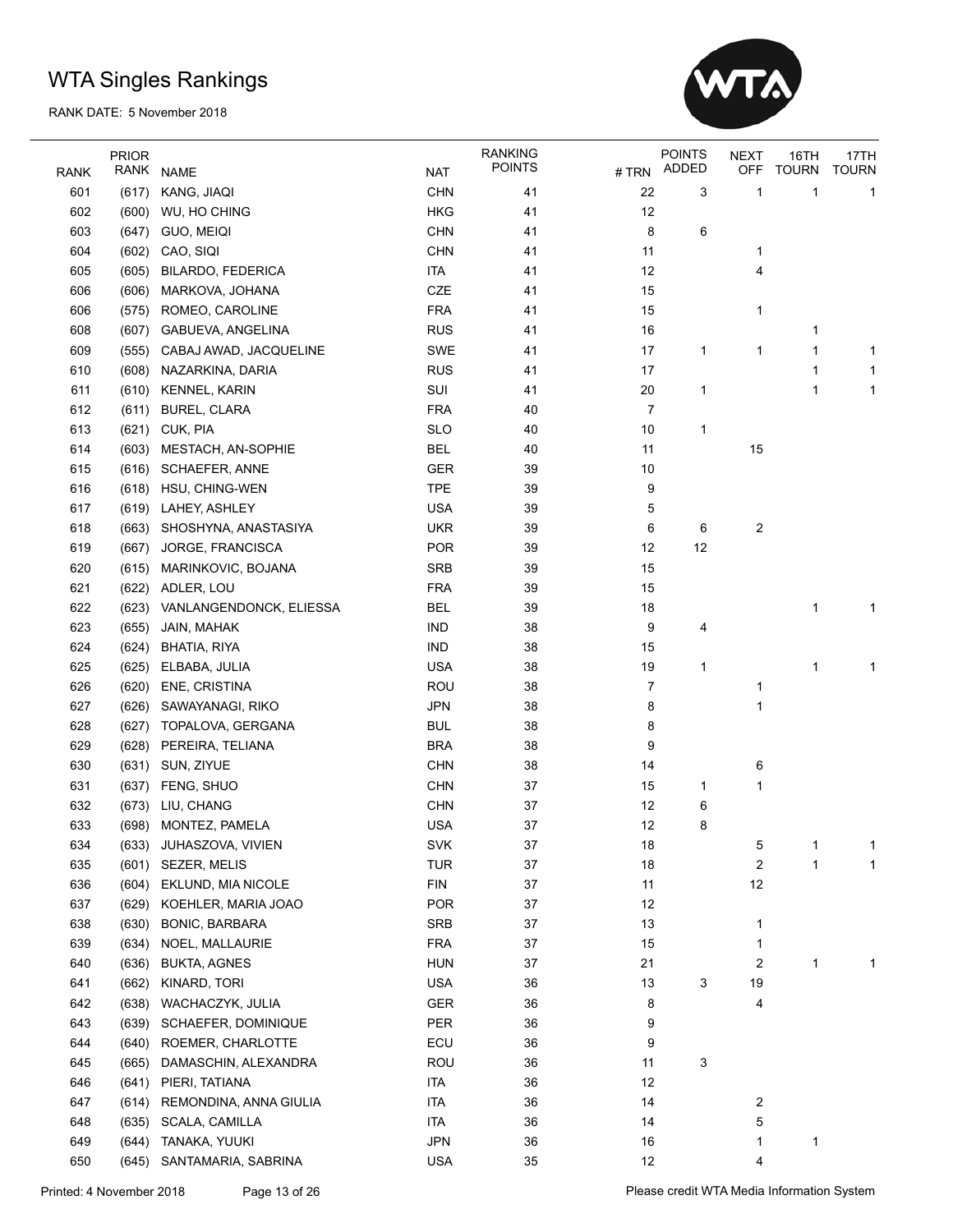

|             | <b>PRIOR</b> |                              |            | <b>RANKING</b> |        | <b>POINTS</b> | <b>NEXT</b> | 16TH         | 17TH         |
|-------------|--------------|------------------------------|------------|----------------|--------|---------------|-------------|--------------|--------------|
| <b>RANK</b> | RANK         | <b>NAME</b>                  | <b>NAT</b> | <b>POINTS</b>  | # TRN  | ADDED         | <b>OFF</b>  | <b>TOURN</b> | <b>TOURN</b> |
| 651         | (682)        | GAO, XINYU                   | <b>CHN</b> | 35             | 8      | 5             | 1           |              |              |
| 652         | (646)        | MIYAMOTO, AYUMI              | <b>JPN</b> | 35             | 7      |               |             |              |              |
| 653         | (648)        | MITU, ANDREEA                | <b>ROU</b> | 35             | 8      |               |             |              |              |
| 654         | (649)        | KIM, NA-RI                   | <b>KOR</b> | 35             | 9      |               | 1           |              |              |
| 655         | (677)        | GHITESCU, ANDREEA            | <b>ROU</b> | 35             | 12     | 5             |             |              |              |
| 656         | (643)        | <b>SCHAEDER, LAURA</b>       | GER        | 35             | 13     |               | 2           |              |              |
| 657         | (652)        | <b>BROULEAU, LOU</b>         | <b>FRA</b> | 35             | $18$   |               | 2           | 1            | 1            |
| 658         | (653)        | <b>BENCHEIKH, LOUDMILLA</b>  | <b>FRA</b> | 34             | 5      |               |             |              |              |
| 659         | (654)        | TAHAN, MAYA                  | <b>ISR</b> | 34             | 8      |               |             |              |              |
| 660         | (650)        | YUSHCHENKO, VALERIYA         | <b>RUS</b> | 34             | 10     | 1             |             |              |              |
| 661         | (657)        | ZELEVA, VALERIYA             | <b>RUS</b> | 34             | 12     |               |             |              |              |
| 662         | (642)        | GUILLERMO, LORRAINE M.       | <b>USA</b> | 34             | 12     | 1             |             |              |              |
| 663         | (705)        | ERJAVEC, VERONIKA            | <b>SLO</b> | 34             | 13     | 6             |             |              |              |
| 664         |              | (679) SUTJIADI, ALDILA       | INA        | 34             | 14     | 3             |             |              |              |
| 665         | (692)        | <b>HOEDT, MEREL</b>          | <b>NED</b> | 34             | 14     | 4             |             |              |              |
| 666         | (668)        | ARSHINKOVA, PETIA            | <b>BUL</b> | 34             | 16     | 1             |             | 1            |              |
| 667         | (632)        | JOVANOVIC, MASA              | <b>AUS</b> | 33             | 10     | 1             | 3           |              |              |
| 668         | (664)        | HARTONO, ARIANNE             | <b>NED</b> | 33             | 5      |               |             |              |              |
| 669         | (659)        | PRIBYLOVA, ANNA              | <b>RUS</b> | 33             | 13     |               |             |              |              |
| 670         | (658)        | EKSHIBAROVA, VLADA           | <b>ISR</b> | 33             | 14     | 1             |             |              |              |
| 671         | (669)        | RIOUX, LISA-MARIE            | <b>JPN</b> | 32             | 2      |               |             |              |              |
| 672         | (676)        | PORTILLO RAMIREZ, MARIA JOSE | <b>MEX</b> | 32             | 12     | 1             | 2           |              |              |
| 673         | (689)        | ZHURAVLEVA, ANGELINA         | <b>RUS</b> | 32             | 12     | 2             |             |              |              |
| 674         | (670)        | YOSHITOMI, AIKO              | <b>JPN</b> | 32             | 13     |               | 6           |              |              |
| 675         | (671)        | SILICH, ALINA                | <b>RUS</b> | 32             | 14     |               | 1           |              |              |
| 676         | (672)        | JIANG, XINYU                 | <b>CHN</b> | 31             | 10     |               |             |              |              |
| 677         | (710)        | LU, JIAXI                    | <b>CHN</b> | 31             | 10     | 3             | 1           |              |              |
| 678         | (675)        | EWING, SALMA                 | <b>USA</b> | 31             | 7      |               |             |              |              |
| 679         | (666)        | PIAI, EDUARDA                | <b>BRA</b> | 31             | 9      |               |             |              |              |
| 680         |              | (678) VUKOVIC, DRAGINJA      | <b>SRB</b> | 31             | 12     |               |             |              |              |
| 681         | (680)        | KUDRYAVTSEVA, ALLA           | <b>RUS</b> | 30             | 6      |               | 1           |              |              |
| 682         | (993)        | MCNALLY, CATHERINE           | <b>USA</b> | 30             | 6      | 21            |             |              |              |
| 683         | (681)        | KRUGER, ZOE                  | <b>RSA</b> | 30             | 6      |               |             |              |              |
| 684         | (684)        | SUN, LULU                    | SUI        | 30             | 9      |               |             |              |              |
| 685         | (674)        | OZ, IPEK                     | <b>TUR</b> | 30             | 16     | 5             |             | 1            |              |
| 686         | (685)        | KINGSLEY, RAVEENA            | <b>USA</b> | 30             | 6      |               |             |              |              |
| 687         | (686)        | <b>BOLTON, ELYSIA</b>        | <b>USA</b> | 30             | 8      |               |             |              |              |
| 688         | (688)        | GASPAR, IOANA                | <b>ROU</b> | 30             | 11     |               | 1           |              |              |
| 689         | (690)        | KOSHIISHI, AYUMI             | <b>JPN</b> | 30             | 13     |               | 1           |              |              |
| 690         | (691)        | DE BERNARDI, CLOTHILDE       | <b>FRA</b> | 30             | 13     |               | 1           |              |              |
| 691         | (660)        | MURTA, INES                  | POR        | 30             | $17\,$ |               |             | 1            | 1            |
| 692         | (693)        | RADUCANU, EMMA               | GBR        | 29             | 5      |               |             |              |              |
| 693         | (694)        | VORACOVA, RENATA             | CZE        | 29             | 2      |               |             |              |              |
| 694         | (695)        | <b>VICENS MAS, ROSA</b>      | <b>ESP</b> | 29             | 8      |               |             |              |              |
| 695         | (696)        | NINOMIYA, MAKOTO             | <b>JPN</b> | 29             | 8      |               | 1           |              |              |
| 696         | (699)        | SAKATSUME, HIMENO            | <b>JPN</b> | 29             | 5      |               |             |              |              |
| 697         | (700)        | ROBINSON, MONICA             | <b>USA</b> | 29             | 6      |               |             |              |              |
| 698         | (701)        | <b>WEEDON, ANDREA</b>        | <b>GUA</b> | 29             | 9      |               | 2           |              |              |
| 699         | (656)        | GIOVINE, CLAUDIA             | ITA        | 29             | 11     |               |             |              |              |
| 700         | (702)        | PRIMORAC, IVA                | CRO        | 29             | 11     |               |             |              |              |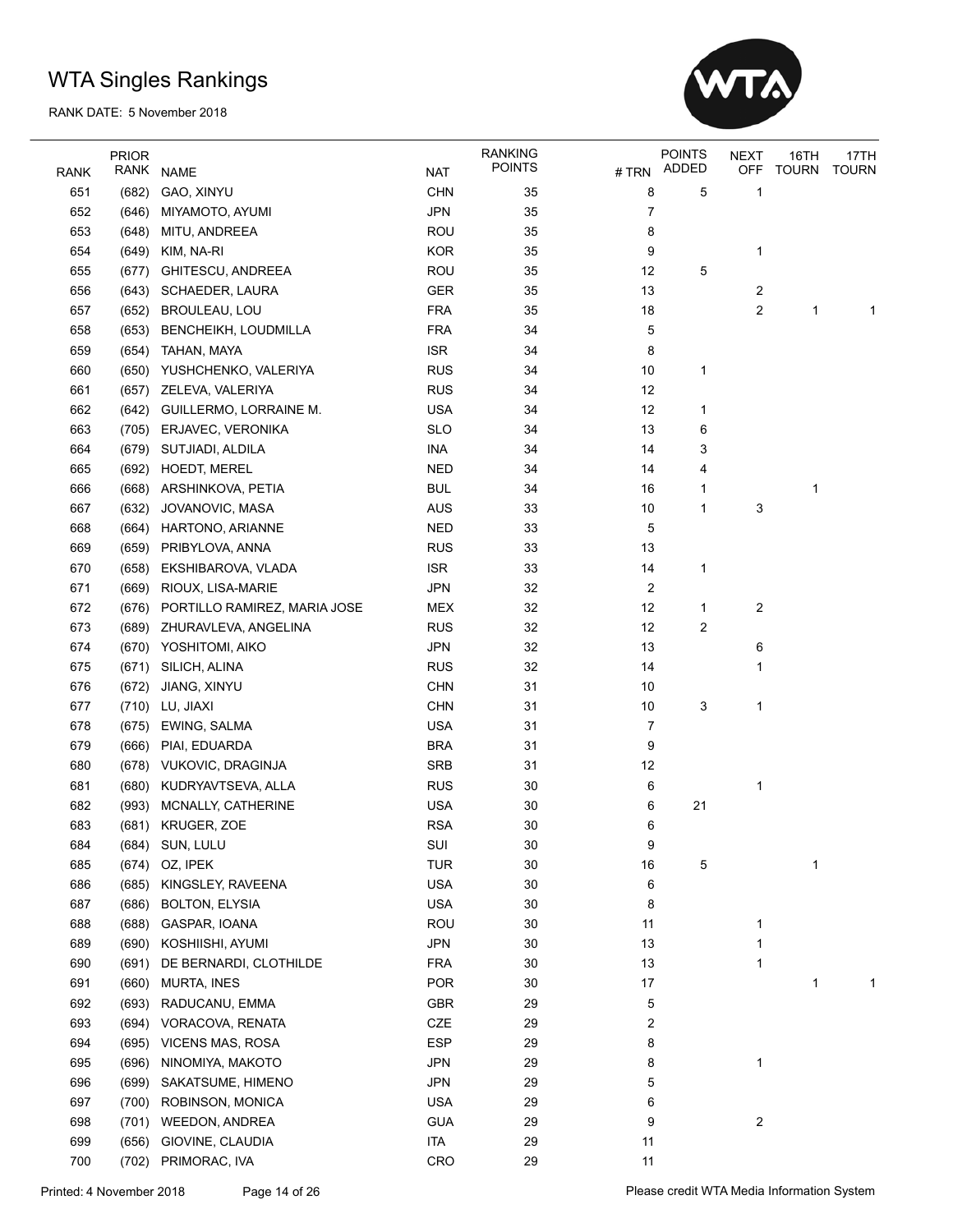

|             | <b>PRIOR</b> |                                    |            | <b>RANKING</b> |                         | <b>POINTS</b> | <b>NEXT</b> | 16TH  | 17TH         |
|-------------|--------------|------------------------------------|------------|----------------|-------------------------|---------------|-------------|-------|--------------|
| <b>RANK</b> | RANK         | NAME                               | <b>NAT</b> | <b>POINTS</b>  | # TRN                   | ADDED         | OFF         | TOURN | <b>TOURN</b> |
| 701         | (703)        | CARRILLO MARIN, ALBA               | <b>ESP</b> | 29             | 12                      |               |             |       |              |
| 702         |              | (704) HOFER, VERENA                | <b>ITA</b> | 29             | 12                      |               |             |       |              |
| 703         |              | (717) KUBAREVA, ANNA               | <b>BLR</b> | 29             | 14                      | 1             |             |       |              |
| 704         | (707)        | <b>TALCOTT, SHELBY</b>             | <b>USA</b> | 29             | 15                      |               |             |       |              |
| 705         | (720)        | <b>BECHRI, CHIRAZ</b>              | <b>TUN</b> | 29             | 15                      | 2             |             |       |              |
| 706         |              | (708) VANKOVA, KATERINA            | CZE        | 29             | 15                      |               | 1           |       |              |
| 707         |              | (709) NEEL, INGRID                 | <b>USA</b> | 28             | 10                      |               | 6           |       |              |
| 708         | (697)        | AMANMURADOVA, AKGUL                | <b>UZB</b> | 28             | 9                       |               |             |       |              |
| 709         |              | (711) HONDO, SAKURA                | <b>JPN</b> | 28             | 8                       |               |             |       |              |
| 710         |              | (712) ALHUSSEIN ABDEL AZIZ, LAMIS  | EGY        | 28             | 9                       |               |             |       |              |
| 711         |              | (713) NADEL, NICOLE                | <b>ISR</b> | 28             | 9                       |               |             |       |              |
| 712         |              | (714) KONIG, PIA                   | <b>AUT</b> | 28             | 10                      |               |             |       |              |
| 713         | (716)        | <b>TEMIN, MARIE</b>                | <b>FRA</b> | 28             | 12                      |               |             |       |              |
|             |              |                                    |            |                |                         |               |             |       |              |
| 714         | (706)        | ROBINSON, JADA                     | <b>USA</b> | 28             | 13                      |               | 1           |       |              |
| 715         | (729)        | <b>HARRISON, CATHERINE</b>         | <b>USA</b> | 27             | 10                      | 1             |             |       |              |
| 716         | (715)        | <b>BARRITZA, KAREN</b>             | <b>DEN</b> | 27             | 10                      |               |             |       |              |
| 717         |              | (719) TOLIBOVA, SADAFMOH           | <b>BLR</b> | 27             | 12                      |               |             |       |              |
| 718         | (731)        | ZEBALLOS, NOELIA                   | <b>BOL</b> | 27             | 12                      | 2             | 2           |       |              |
| 719         | (721)        | <b>BOVY, MARGAUX</b>               | <b>BEL</b> | 27             | 14                      | $\mathbf{1}$  | 2           |       |              |
| 720         | (737)        | MALMQVIST, LINNEA                  | SWE        | 27             | 14                      | 2             | 1           |       |              |
| 721         |              | (722) SESTINI HLAVACKOVA, ANDREA   | CZE        | 26             | 2                       |               |             |       |              |
| 722         |              | (723) LUANGNAM, NUDNIDA            | <b>THA</b> | 26             | 10                      |               | 4           |       |              |
| 723         |              | (724) OSORIO SERRANO, MARIA CAMILA | COL        | 26             | 6                       |               |             |       |              |
| 724         |              | (725) SUKHOTINA, ANASTASIA         | <b>RUS</b> | 26             | $\overline{7}$          |               |             |       |              |
| 725         |              | (727) SUMOVA, DIANA                | CZE        | 26             | 7                       |               |             |       |              |
| 726         | (728)        | CELIK, SUSANNE                     | <b>SWE</b> | 26             | 8                       |               |             |       |              |
| 727         | (730)        | LUCERO, CARLA                      | ARG        | 26             | 11                      |               | 4           |       |              |
| 728         | (732)        | APONASENKO, VASILISA               | <b>RUS</b> | 26             | 16                      |               | 2           | 1     |              |
| 729         |              | (751) ROUTLIFFE, ERIN              | <b>NZL</b> | 25             | 12                      | 3             |             |       |              |
| 730         | (733)        | PISLAK, MANCA                      | <b>SLO</b> | 25             | 4                       |               |             |       |              |
| 731         |              | (734) GLUSHKO, LINA                | <b>ISR</b> | 25             | 7                       |               |             |       |              |
| 732         |              | (651) GOLUBOVSKAYA, POLINA         | <b>RUS</b> | 25             | 9                       |               | 2           |       |              |
| 733         |              | (735) FOMINA, ALENA                | <b>RUS</b> | 25             | 9                       |               |             |       |              |
| 734         |              | (687) ARMITANO, MATHILDE           | <b>FRA</b> | 25             | 10                      |               |             |       |              |
| 735         | (736)        | <b>IBBOU, INES</b>                 | ALG        | 25             | 10                      |               |             |       |              |
| 736         | (819)        | NJIRIC, SILVIA                     | CRO        | 25             | 11                      | 7             |             |       |              |
| 737         | (738)        | RUSHITI, ARLINDA                   | SUI        | 25             | 14                      |               | 1           |       |              |
| 738         | (739)        | KARREGAT, DOMINIQUE                | <b>NED</b> | 25             | 14                      |               | 1           |       |              |
| 739         | (740)        | PARRY, DIANE                       | <b>FRA</b> | 24             | 3                       |               |             |       |              |
| 740         | (741)        | <b>HRADECKA, LUCIE</b>             | CZE        | 24             | 8                       |               |             |       |              |
| 741         | (661)        | KAMENSKAYA, VICTORIA               | <b>RUS</b> | 24             | 10                      |               | 4           |       |              |
| 742         | (752)        | CODINO, FIONA                      | <b>FRA</b> | 24             | 14                      | 1             | 1           |       |              |
| 743         |              | (744) VOLYNETS, KATIE              | <b>USA</b> | 24             | $\overline{\mathbf{c}}$ |               |             |       |              |
| 744         | (745)        | GOLUBOVSKAYA, SOFYA                | <b>RUS</b> | 24             |                         |               |             |       |              |
|             |              |                                    |            |                | 4                       |               |             |       |              |
| 745         | (921)        | TOMANOVA, NIKOLA                   | CZE        | 24             | 4                       | 12            |             |       |              |
| 746         | (746)        | SIBILLE, CONSTANCE                 | <b>FRA</b> | 24             | 7                       |               |             |       |              |
| 747         | (747)        | <b>WARGNIER, LUCIE</b>             | <b>FRA</b> | 24             | 9                       |               | 2           |       |              |
| 748         | (749)        | CORTEZ LLORCA, LUCIA               | <b>ESP</b> | 24             | 10                      |               |             |       |              |
| 749         |              | (753) GRAHAM, ALEXA                | <b>USA</b> | 23             | 5                       |               |             |       |              |
| 750         |              | (767) COCCIARETTO, ELISABETTA      | <b>ITA</b> | 23             | 6                       | 6             | 9           |       |              |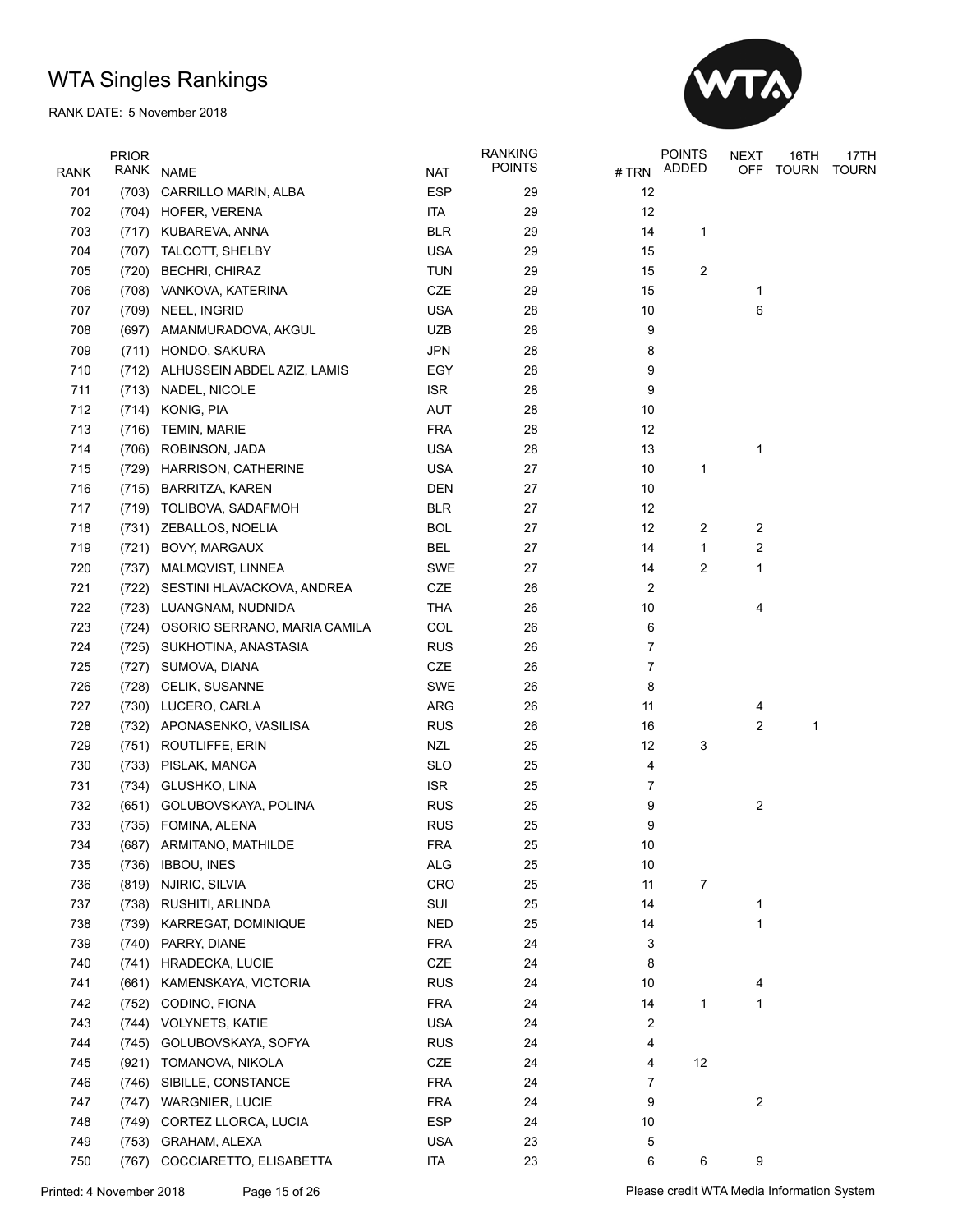

| <b>RANK</b> | <b>PRIOR</b> | RANK NAME                   | <b>NAT</b>               | <b>RANKING</b><br><b>POINTS</b> | # TRN | <b>POINTS</b><br>ADDED | <b>NEXT</b><br><b>OFF</b> | 16TH<br>TOURN | 17TH<br><b>TOURN</b> |
|-------------|--------------|-----------------------------|--------------------------|---------------------------------|-------|------------------------|---------------------------|---------------|----------------------|
| 751         | (754)        | LUQUE MORENO, MARIA JOSE    | <b>ESP</b>               | 23                              | 7     |                        |                           |               |                      |
| 751         | (754)        | ORPANA, OONA                | <b>FIN</b>               | 23                              | 7     |                        |                           |               |                      |
| 753         |              | (756) STEFANI, LUISA        | <b>BRA</b>               | 23                              | 7     |                        |                           |               |                      |
| 754         | (757)        | MORISAKI, KANAKO            | <b>JPN</b>               | 23                              | 9     |                        |                           |               |                      |
| 755         | (758)        | HORACKOVA, GABRIELA         | CZE                      | 23                              | 10    |                        | $\overline{c}$            |               |                      |
| 756         |              | (759) PONOMAR, LISA         | <b>GER</b>               | 23                              | 10    |                        | $\overline{c}$            |               |                      |
| 757         | (750)        | MORDERGER, YANA             | GER                      | 23                              | 11    |                        |                           |               |                      |
| 758         | (760)        | STOJANOVIC, JELENA          | <b>AUS</b>               | 23                              | 13    |                        |                           |               |                      |
| 759         |              | (761) TONA, MIRIANA         | <b>ITA</b>               | 23                              | 15    |                        |                           |               |                      |
| 760         | (762)        | MASAROVA, REBEKA            | <b>ESP</b>               | 22                              | 3     |                        | 9                         |               |                      |
| 761         | (763)        | MA, CONNIE                  | <b>USA</b>               | 22                              | 3     |                        |                           |               |                      |
| 762         | (765)        | NAITO, YUKI                 | <b>JPN</b>               | 22                              | 4     |                        | 1                         |               |                      |
| 763         | (766)        | NAVARRO, EMMA               | <b>USA</b>               | 22                              | 5     |                        |                           |               |                      |
| 764         | (748)        | TAKAMURA, SATSUKI           | <b>JPN</b>               | 22                              | 8     |                        | 4                         |               |                      |
| 765         | (768)        | <b>TUBELLO, ALICE</b>       | <b>FRA</b>               | 22                              | 9     |                        |                           |               |                      |
| 766         | (769)        | OKUNO, AYAKA                | <b>JPN</b>               | 22                              | 9     |                        |                           |               |                      |
| 767         | (770)        | LENE, EMMA                  | <b>FRA</b>               | 22                              | 10    |                        | 4                         |               |                      |
| 768         | (784)        | NI MA, ZHUOMA               | <b>CHN</b>               | 22                              | 10    | 1                      | 4                         |               |                      |
| 769         |              | (771) LUKACS, VANDA         | <b>HUN</b>               | 22                              | 11    | $\mathbf 1$            |                           |               |                      |
| 770         | (772)        | CUROVIC, TAMARA             | SRB                      | 22                              | 11    |                        |                           |               |                      |
| 771         | (775)        | MORVAYOVA, VIKTORIA         | SVK                      | 22                              | 13    |                        |                           |               |                      |
| 772         | (776)        | YANG, ZHAOXUAN              | <b>CHN</b>               | 21                              | 7     |                        | 1                         |               |                      |
| 773         |              |                             |                          | 21                              |       |                        | 1                         |               |                      |
| 774         |              | (683) PIVOVAROVA, ANASTASIA | <b>RUS</b><br><b>USA</b> | 21                              | 6     |                        |                           |               |                      |
|             |              | (726) WHORISKEY, CAITLIN    |                          |                                 | 6     |                        | 3                         |               |                      |
| 775         | (780)        | DA SILVA FICK, GABRIELLA    | <b>AUS</b>               | 21                              | 9     |                        | 1                         |               |                      |
| 775         |              | (780) URZHUMOVA, VALERIYA   | <b>RUS</b>               | 21                              | 9     |                        |                           |               |                      |
| 777         |              | (782) DEVIDZE, SALOME       | <b>GEO</b>               | 21                              | 9     |                        |                           |               |                      |
| 778         | (783)        | SISKOVA, ANNA               | CZE                      | 21                              | 9     |                        |                           |               |                      |
| 779         | (774)        | KA, ANDREA                  | CAM                      | 21                              | 12    |                        | 4                         |               |                      |
| 780         | (786)        | ROGERS, SHELBY              | <b>USA</b>               | 20                              | 3     |                        |                           |               |                      |
| 781         | (787)        | BRANSTINE, CARSON           | CAN                      | 20                              | 9     |                        |                           |               |                      |
| 782         |              | (789) SATO, NAHO            | <b>JPN</b>               | 20                              | 5     |                        |                           |               |                      |
| 783         |              | (790) LORBERGS, GENEVIEVE   | <b>AUS</b>               | 20                              | 6     |                        | 5                         |               |                      |
| 784         |              | (792) TOPCIC, IVANA         | CRO                      | 20                              | 7     |                        |                           |               |                      |
| 785         |              | (793) REDDY, SNEHADEVI S    | <b>IND</b>               | 20                              | 7     |                        |                           |               |                      |
| 786         |              | (911) WILLIAM, TIFFANY      | GBR                      | 20                              | 8     | 7                      | 2                         |               |                      |
| 787         | (794)        | MAKAROVA, EKATERINA         | <b>RUS</b>               | 20                              | 9     |                        |                           |               |                      |
| 788         |              | (785) VAN NGUYEN, CHANELLE  | <b>USA</b>               | 20                              | 9     |                        |                           |               |                      |
| 789         | (795)        | SIMIC, JELENA               | BIH                      | 20                              | 9     |                        |                           |               |                      |
| 790         | (796)        | PYSSON, JUSTINE             | <b>BEL</b>               | 20                              | 12    |                        |                           |               |                      |
| 791         | (788)        | TAYLOR, ELLA                | <b>GBR</b>               | 19                              | 8     |                        | 1                         |               |                      |
| 792         | (798)        | PRISACARIU, ANDREEA         | ROU                      | 19                              | 5     |                        |                           |               |                      |
| 793         | (743)        | KREJSOVA, PETRA             | CZE                      | 19                              | 12    |                        | 1                         |               |                      |
| 794         |              | (799) TANG, QIANHUI         | <b>CHN</b>               | 19                              | 9     |                        |                           |               |                      |
| 795         | (800)        | FUKUDA, SHIORI              | <b>JPN</b>               | 19                              |       |                        |                           |               |                      |
| 795         | (800)        | YUSUPOVA, GUZAL             | <b>UZB</b>               | 19                              | 1     |                        |                           |               |                      |
| 797         | (802)        | TURATI, ANNA                | <b>ITA</b>               | 19                              | 6     |                        |                           |               |                      |
| 798         | (803)        | TAKAHATA, KOTOMI            | <b>JPN</b>               | 19                              | 6     |                        |                           |               |                      |
| 799         | (815)        | YANG, YIDI                  | <b>CHN</b>               | 19                              | 8     | 1                      |                           |               |                      |
| 800         | (869)        | DOUGLAS, ELLIE              | <b>USA</b>               | 19                              | 8     | 5                      |                           |               |                      |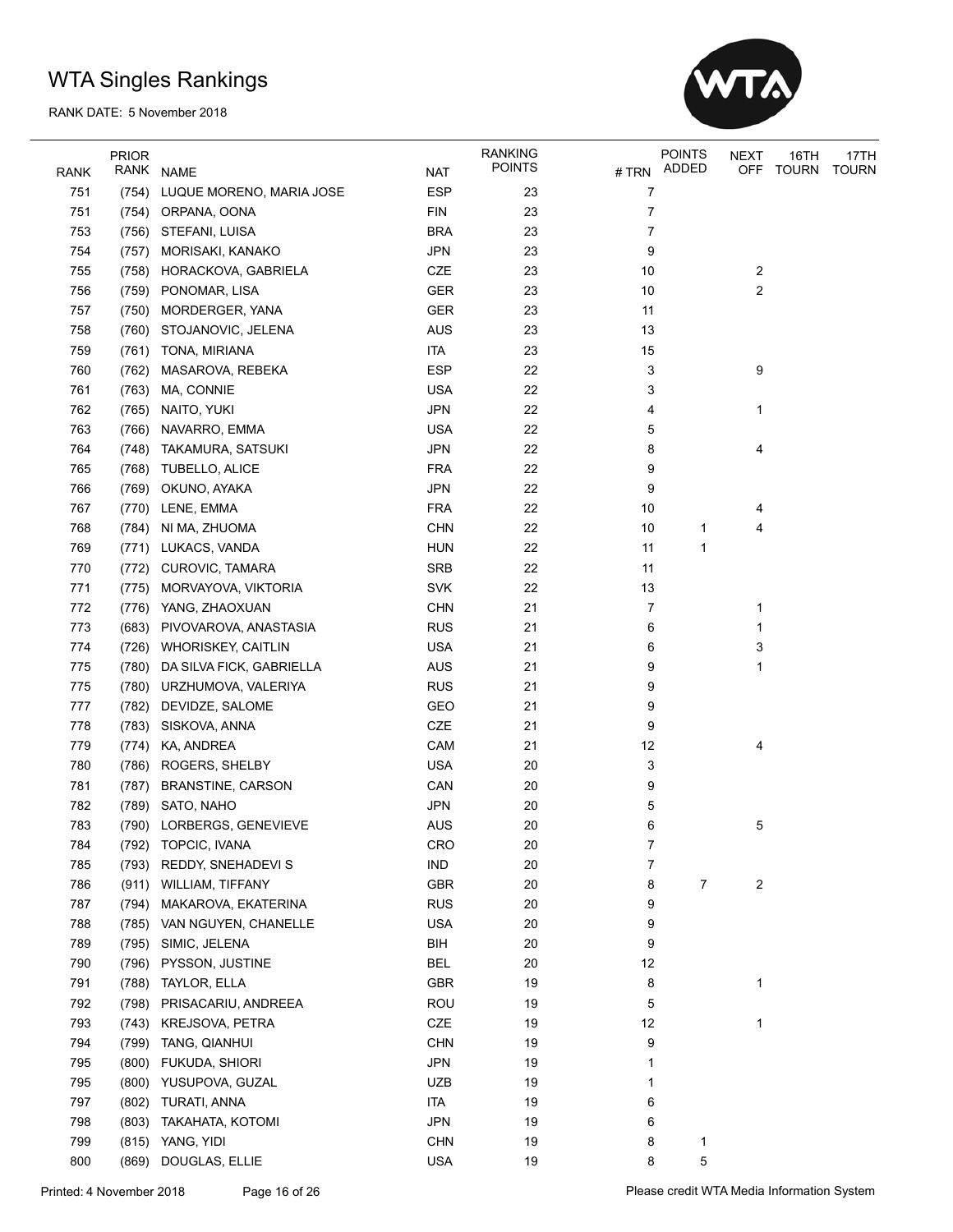

|             | <b>PRIOR</b> |                                 |            | <b>RANKING</b> |       | <b>POINTS</b>  | <b>NEXT</b> | 16TH         | 17TH         |
|-------------|--------------|---------------------------------|------------|----------------|-------|----------------|-------------|--------------|--------------|
| <b>RANK</b> |              | RANK NAME                       | <b>NAT</b> | <b>POINTS</b>  | # TRN | ADDED          | OFF         | <b>TOURN</b> | <b>TOURN</b> |
| 801         | (805)        | UREKE, ANNA                     | <b>RUS</b> | 19             | 10    |                |             |              |              |
| 802         | (806)        | KLASEN, ANNA                    | <b>GER</b> | 19             | 10    |                |             |              |              |
| 803         |              | (807) ARIAS MANJON, PAULA       | <b>ESP</b> | 19             | 10    |                | 5           |              |              |
| 804         | (808)        | UKOLOVA, ANNA                   | <b>RUS</b> | 19             | 10    |                |             |              |              |
| 805         |              | (809) TORRÓ-FLOR, MARÍA-TERESA  | <b>ESP</b> | 18             | 5     |                | 5           |              |              |
| 806         |              | (718) MIJACIKA, ANI             | <b>CRO</b> | 18             | 3     |                |             |              |              |
| 807         |              | (810) OPRANDI, ROMINA           | SUI        | 18             | 3     |                |             |              |              |
| 808         |              | (811) KRAUS, SINJA              | <b>AUT</b> | 18             | 4     |                |             |              |              |
| 809         | (812)        | CHEN, KELLY                     | <b>USA</b> | 18             | 4     |                |             |              |              |
| 810         | (779)        | <b>BOREN, BRYNN</b>             | <b>USA</b> | 18             | 6     |                |             |              |              |
| 811         | (813)        | WEI, ZHANLAN                    | <b>CHN</b> | 18             | 7     |                | 4           |              |              |
| 812         | (887)        | YORUK, ILAY                     | TUR        | 18             | 7     | 5              |             |              |              |
| 813         | (814)        | JARUSKOVA, TIMEA                | <b>SVK</b> | 18             | 7     |                |             |              |              |
| 814         | (947)        | YUAN, CHENGYIYI                 | <b>CHN</b> | 18             | 7     | 7              | 1           |              |              |
| 815         |              | (833) HODZIC, MINA              | GER        | 18             | 8     | 1              |             |              |              |
| 816         |              | (818) GANGA, EUGENIA            | ARG        | 18             | 9     |                |             |              |              |
| 817         |              | (854) VDOVENCO, ANASTASIA       | <b>MDA</b> | 18             | 9     | $\overline{c}$ |             |              |              |
| 818         | (820)        | MIKLOVA, BARBORA                | CZE        | 18             | 10    |                |             |              |              |
| 819         | (897)        | HERING, KATHARINA               | <b>GER</b> | 18             | 11    | 4              | 4           |              |              |
| 819         |              | (821) PRATI, FEDERICA           | <b>ITA</b> | 18             | 11    |                |             |              |              |
| 821         |              | (773) BEJENARU, KAROLA PATRICIA | <b>ROU</b> | 18             | 13    | 1              | 1           |              |              |
| 822         |              | (823) WONGTEANCHAI, VARATCHAYA  | <b>THA</b> | 17             | 3     |                | 15          |              |              |
| 823         |              | (824) GUMULYA, BEATRICE         | <b>INA</b> | 17             | 7     |                |             |              |              |
| 824         |              | (841) ZHANG, YING               | <b>CHN</b> | 17             | 11    | 1              | 1           |              |              |
| 825         | (825)        | SAWANGKAEW, MANANCHAYA          | <b>THA</b> | 17             | 2     |                |             |              |              |
| 826         | (826)        | KOVAPITUKTED, PUNNIN            | <b>THA</b> | 17             | 4     |                |             |              |              |
| 827         | (827)        | PAULENKA, KATYARINA             | <b>BLR</b> | 17             | 5     |                |             |              |              |
| 827         | (827)        | ROSENQVIST, JULIA               | <b>SWE</b> | 17             | 5     |                | 1           |              |              |
| 829         | (830)        | ADAMESCU, CRISTINA              | <b>ROU</b> | 17             | 6     |                | 2           |              |              |
| 830         | (831)        | COPPOLA, CLAUDIA                | <b>ITA</b> | 17             | 6     |                |             |              |              |
| 831         |              | (832) POPOVIC, IVANA            | <b>AUS</b> | 17             | 7     |                | 5           |              |              |
| 832         |              | (834) MATSUMOTO, ARI            | JPN        | 17             | 8     |                |             |              |              |
| 833         |              | (817) BARANANO, PAULA           | ARG        | 17             | 8     |                | 4           |              |              |
| 834         |              | (835) SO, KUMI                  | <b>JPN</b> | 17             | 8     |                |             |              |              |
| 835         | (804)        | OLIYNYKOVA, OLEKSANDRA          | CRO        | 17             | 8     |                | 2           |              |              |
| 836         | (836)        | THOLEY, LEA                     | <b>FRA</b> | 17             | 10    |                | 4           |              |              |
| 837         | (837)        | SPIGARELLI, MARTINA             | ITA        | $17\,$         | 10    |                |             |              |              |
| 838         | (822)        | JANUSKOVA, PETRA                | CAN        | 17             | 12    |                |             |              |              |
| 839         | (839)        | MCADOO, RASHEEDA                | <b>USA</b> | 17             | 14    | 1              |             |              |              |
| 840         |              | (742) WOOLCOCK, BELINDA         | <b>AUS</b> | 16             | 4     |                | 1           |              |              |
| 841         | (861)        | NG, KWAN YAU                    | <b>HKG</b> | 16             | 15    | 1              | 1           |              |              |
| 842         |              | (840) LERTPITAKSINCHAI, NICHA   | THA        | 16             | 6     |                | 4           |              |              |
| 843         | (862)        | LIU, YANNI                      | <b>CHN</b> | 16             | 12    | $\mathbf{1}$   |             |              |              |
| 844         | (842)        | KIM, DA HYE                     | <b>KOR</b> | 16             |       |                |             |              |              |
|             |              |                                 |            |                | 2     |                |             |              |              |
| 845         | (843)        | MARTI, SANDY                    | SUI        | 16             | 3     |                |             |              |              |
| 846         | (844)        | WU, MEI XU                      | <b>CHN</b> | 16             | 4     |                |             |              |              |
| 847         | (845)        | ZOVINCOVA, VENDULA              | CZE        | 16             | 4     |                |             |              |              |
| 848         |              | (846) NAZAROVA, GYULNARA        | <b>RUS</b> | 16             | 5     |                |             |              |              |
| 849         | (847)        | NISHIMOTO, MEGUMI               | <b>JPN</b> | 16             | 6     |                |             |              |              |
| 850         | (848)        | MORALES, MELISSA                | <b>GUA</b> | 16             | 6     |                |             |              |              |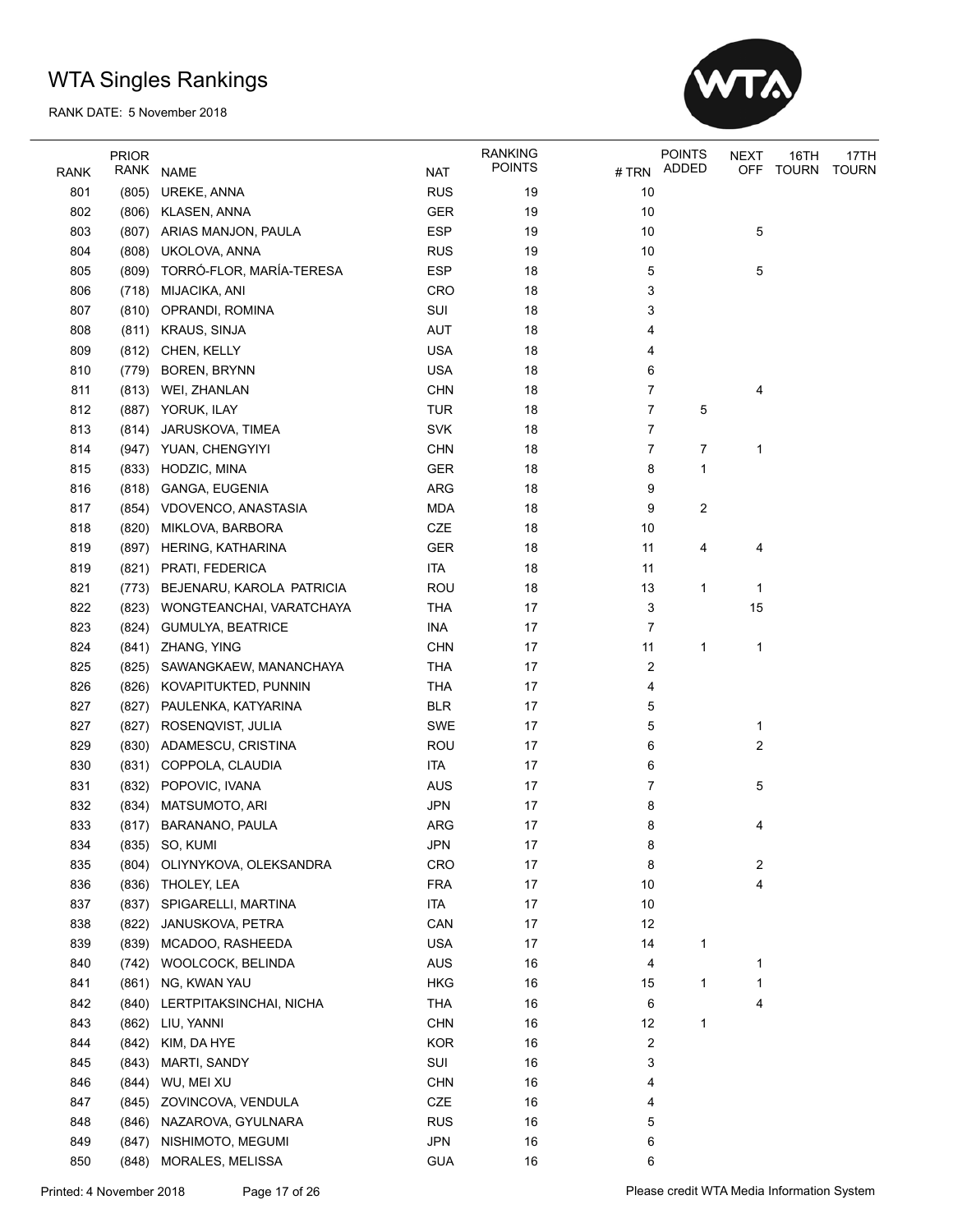

|             | <b>PRIOR</b> |                                |            | <b>RANKING</b> |                         | <b>POINTS</b> | NEXT                    | 16TH  | 17TH         |
|-------------|--------------|--------------------------------|------------|----------------|-------------------------|---------------|-------------------------|-------|--------------|
| <b>RANK</b> | RANK         | <b>NAME</b>                    | <b>NAT</b> | <b>POINTS</b>  |                         | # TRN ADDED   | <b>OFF</b>              | TOURN | <b>TOURN</b> |
| 851         |              | (849) YANG, ZIYI               | <b>CHN</b> | 16             | 7                       |               |                         |       |              |
| 852         |              | (850) HAYASHI, ERINA           | <b>JPN</b> | 16             | 7                       |               |                         |       |              |
| 853         |              | (851) ANIL, CEMRE              | <b>TUR</b> | 16             | 8                       |               |                         |       |              |
| 854         |              | (853) CHAMARTHI, SAI SAMHITHA  | <b>IND</b> | 16             | 8                       |               |                         |       |              |
| 855         |              | (856) KULAMBAYEVA, ZHIBEK      | KAZ        | 16             | 9                       |               |                         |       |              |
| 856         |              | (857) LEE, EUNHYE              | <b>KOR</b> | 16             | 9                       |               |                         |       |              |
| 857         |              | (858) OCHSNER, SVENJA          | SUI        | 16             | 9                       |               |                         |       |              |
| 858         |              | (859) ISAEVA, ANHZELIKA        | <b>RUS</b> | 16             | 10                      |               | 1                       |       |              |
| 859         |              | (838) KRYWOJ, MELANY SOLANGE   | ARG        | 16             | 11                      |               | 2                       |       |              |
| 860         |              | (860) STAMAT, VITALIA          | <b>MDA</b> | 16             | 13                      |               | $\overline{\mathbf{c}}$ |       |              |
| 861         |              | (863) VILLARREAL, ANDREA RENEE | <b>MEX</b> | 15             | 7                       |               |                         |       |              |
| 862         |              | (918) BABIC, VLADICA           | <b>MNE</b> | 15             | $\overline{\mathbf{c}}$ | 3             |                         |       |              |
| 863         | (877)        | KUDASHOVA, DARIA               | <b>RUS</b> | 15             | 3                       | 1             |                         |       |              |
| 863         |              | (764) TAUSON, CLARA            | <b>DEN</b> | 15             | 3                       |               | 12                      |       |              |
| 865         |              | (864) CARLE, MARIA LOURDES     | ARG        | 15             | 4                       |               |                         |       |              |
| 866         |              | (829) TOTKA, NAOMI             | <b>HUN</b> | 15             | 5                       |               | 1                       |       |              |
| 867         |              | (866) BHUNU, VALERIA           | ZIM        | 15             | 6                       |               |                         |       |              |
| 868         |              | (791) PARRES AZCOITIA, OLGA    | <b>ESP</b> | 15             | 6                       | 1             |                         |       |              |
| 869         | (867)        | MONNET, CAROLE                 | <b>FRA</b> | 15             | 7                       |               | 1                       |       |              |
| 870         |              | (906) HELMI, OLGA              | <b>DEN</b> | 15             | 8                       | 2             |                         |       |              |
| 871         |              | (871) ANTONITSCH, MIRA         | <b>AUT</b> | 15             | 9                       |               |                         |       |              |
| 871         |              | (893) SHENG, YUQI              | <b>CHN</b> | 15             | 9                       | 1             | 1                       |       |              |
| 873         |              | (872) HOSONUMA, CHISA          | JPN        | 15             | 10                      |               | 4                       |       |              |
| 874         |              | (797) LYSA, YULIYA             | <b>UKR</b> | 15             | 13                      |               | 1                       |       |              |
| 875         |              | (874) GAUFF, CORI              | <b>USA</b> | 14             | 3                       |               |                         |       |              |
| 876         |              | (875) MELICHAR, NICOLE         | <b>USA</b> | 14             | 2                       |               |                         |       |              |
| 877         |              | (876) GUO, SHANSHAN            | <b>CHN</b> | 14             | 7                       |               |                         |       |              |
| 878         | (900)        | BERANKOVA, KAROLINA            | CZE        | 14             | 9                       | 1             |                         |       |              |
| 879         | (914)        | BAVISETTI, SOWJANYA            | <b>IND</b> | 14             | 11                      | 1             |                         |       |              |
| 880         |              | (878) ABE, HIROMI              | <b>JPN</b> | 14             | $\overline{\mathbf{c}}$ |               |                         |       |              |
| 881         |              | (879) JARLSKOG, IDA            | <b>SWE</b> | 14             | 2                       |               |                         |       |              |
| 882         |              | (880) GANZ, FIONA              | SUI        | 14             | 3                       |               |                         |       |              |
| 883         |              | (881) DARTRON, EMELINE         | <b>FRA</b> | 14             | 5                       |               |                         |       |              |
| 883         |              | (778) FRANCATI, EMILIE         | <b>DEN</b> | 14             | 5                       |               |                         |       |              |
| 885         | (882)        | ARCIDIACONO, FEDERICA          | ITA        | 14             | 6                       |               |                         |       |              |
| 885         | (882)        | PAYOLA, JULIA                  | <b>ESP</b> | 14             | 6                       |               |                         |       |              |
| 887         | (885)        | STEARNS, PEYTON                | <b>USA</b> | 14             | 6                       |               |                         |       |              |
| 888         |              | (886) VAIDYA, KANIKA           | <b>IND</b> | 14             | 6                       |               |                         |       |              |
| 889         | (851)        | MANSOURI, YASMINE              | <b>FRA</b> | 14             | 7                       |               | 7                       |       |              |
| 890         | (888)        | RAKHIMOVA, KAMILLA             | <b>RUS</b> | 14             | 7                       |               |                         |       |              |
| 891         |              | (932) CHANTRAINE, CATHERINE    | BEL        | 14             | 7                       | 2             | 1                       |       |              |
| 891         |              | (889) LABOUTKOVA, ANETA        | CZE        | 14             | 7                       |               | 2                       |       |              |
| 893         | (890)        | <b>BRANCACCIO, NURIA</b>       | <b>ITA</b> | 14             | 7                       |               |                         |       |              |
| 893         | (855)        | MARTINICH, IVANIA              | CHI        | 14             | 7                       |               | 2                       |       |              |
| 893         |              | (816) PETIT, STEPHANIE MARIEL  | ARG        | 14             | 7                       |               | 2                       |       |              |
| 896         | (891)        | DJAKOVIC, MIHAELA              | SRB        | 14             | 8                       |               |                         |       |              |
| 896         | (891)        | ZAWADZKA, JOANNA               | POL        | 14             | 8                       |               |                         |       |              |
| 898         |              | (894) LUINI, SOFIA             | ARG        | 14             | 8                       |               | 1                       |       |              |
| 898         | (894)        | RADISIC, NIKA                  | <b>SLO</b> | 14             | 8                       |               |                         |       |              |
| 900         | (958)        | KISSELL, JOELLE                | <b>USA</b> | 14             | 9                       | 3             |                         |       |              |
|             |              |                                |            |                |                         |               |                         |       |              |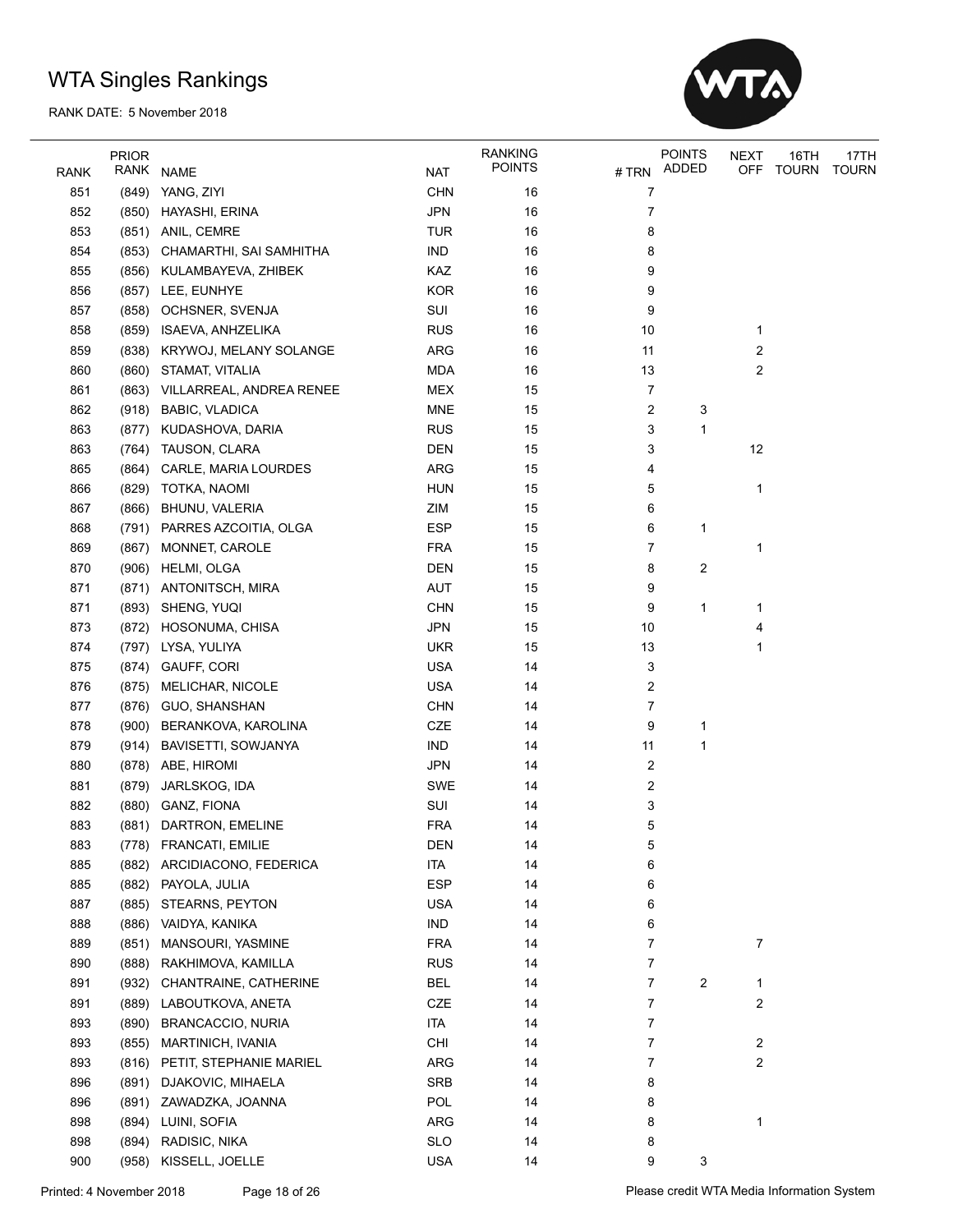

|             | <b>PRIOR</b> |                                 |            | <b>RANKING</b> |                         | <b>POINTS</b> | <b>NEXT</b> | 16TH  | 17TH         |
|-------------|--------------|---------------------------------|------------|----------------|-------------------------|---------------|-------------|-------|--------------|
| <b>RANK</b> | RANK         | <b>NAME</b>                     | <b>NAT</b> | <b>POINTS</b>  | # TRN                   | ADDED         | <b>OFF</b>  | TOURN | <b>TOURN</b> |
| 901         | (898)        | KULIKOVA, YULIA                 | <b>RUS</b> | 14             | 11                      |               |             |       |              |
| 901         |              | (873) SZUPPER, MARLIES          | AUT        | 14             | 11                      |               | 1           |       |              |
| 903         |              | (901) KARDAVA, ZOZIYA           | GEO        | 13             | $\overline{\mathbf{c}}$ |               |             |       |              |
| 904         |              | (902) AHN, YUJIN                | <b>KOR</b> | 13             | 3                       |               |             |       |              |
| 905         | (903)        | PELLICANO, HELENE               | <b>MLT</b> | 13             | 3                       |               |             |       |              |
| 906         |              | (920) NEWBORN, RHIANN           | <b>USA</b> | 13             | 4                       | 1             |             |       |              |
| 907         |              | (884) DANIEL, KANA              | <b>USA</b> | 13             | 5                       |               |             |       |              |
| 908         |              | (905) BULLANI, FRANCESCA        | <b>ITA</b> | 13             | 6                       |               | 4           |       |              |
| 909         |              | (907) PIERRE-LOUIS, KARIANN     | <b>USA</b> | 13             | 7                       |               | 1           |       |              |
| 910         | (908)        | DJOUBRI, SALMA                  | <b>FRA</b> | 13             | 7                       |               | 5           |       |              |
|             |              |                                 | <b>FRA</b> | 13             | 7                       |               |             |       |              |
| 911         |              | (909) FAYOL, CLEMENCE           |            |                |                         |               |             |       |              |
| 911         |              | (909) KREMEN, ILONA             | <b>BLR</b> | 13             | 7                       |               |             |       |              |
| 913         | (870)        | ESTABLE, JULIETA LARA           | ARG        | 13             | 8                       |               | 1           |       |              |
| 914         |              | (912) SAIGO, YUKINA             | <b>JPN</b> | 13             | 8                       |               |             |       |              |
| 915         |              | (913) VASILESCU, ARINA GABRIELA | <b>ROU</b> | 13             | 8                       |               |             |       |              |
| 916         |              | (898) TATARUS, GABRIELA         | <b>ROU</b> | 13             | 10                      |               | 1           |       |              |
| 917         |              | (916) VAGRAMOV, ALEXANDRA       | CAN        | 12             | 5                       |               |             |       |              |
| 918         |              | (938) REN, JIA QI               | <b>CHN</b> | 12             | 7                       | 1             |             |       |              |
| 919         |              | (917) KNOLL, XENIA              | SUI        | 12             | 5                       |               | 2           |       |              |
| 920         | (940)        | JUNDAKATE, CHOMPOOTHIP          | <b>THA</b> | 12             | 8                       | 1             | 1           |       |              |
| 921         |              | (918) FAHEY, KATHARINE          | <b>USA</b> | 12             | 1                       |               |             |       |              |
| 922         | (921)        | DU, ZHIMA                       | <b>CHN</b> | 12             | 3                       |               |             |       |              |
| 922         |              | (921) KEMPEN, MAGALI            | <b>BEL</b> | 12             | 3                       |               | 4           |       |              |
| 922         |              | (921) ORTENZI, JAZMIN           | <b>ARG</b> | 12             | 3                       |               |             |       |              |
| 925         |              | (925) SAWASDEE, WATSACHOL       | <b>THA</b> | 12             | 4                       |               |             |       |              |
| 926         | (1021)       | SCHULTHEISS, CARMEN             | GER        | 12             | 4                       | 4             |             |       |              |
| 927         | (926)        | OSHINO, SUZUHO                  | <b>JPN</b> | 12             | 5                       |               |             |       |              |
| 928         | (927)        | <b>GEUKENS, BRITT</b>           | <b>BEL</b> | 12             | 5                       |               |             |       |              |
| 929         | (928)        | BAKHMUTKINA, POLINA             | <b>RUS</b> | 12             | 5                       |               |             |       |              |
| 930         | (929)        | BARAD ITZHAKI, TAMARA           | <b>ISR</b> | 12             | 6                       |               |             |       |              |
| 930         |              | (929) KULIK, ALEKSANDRA         | <b>RUS</b> | 12             | 6                       |               |             |       |              |
| 932         |              | (931) SHALIMOVA, EKATERINA      | <b>RUS</b> | 12             | 6                       |               |             |       |              |
| 933         |              | (948) ZHENG, QINWEN             | <b>CHN</b> | 12             | 6                       | 1             |             |       |              |
| 934         |              | (896) DRAZIC, MARIANA           | CRO        | 12             | 8                       |               |             |       |              |
| 935         | (934)        | CRIVELLETTO, JESSICA            | SUI        | 12             | 8                       |               |             |       |              |
| 935         | (934)        | DETKOVSKAYA, DARIYA             | KAZ        | 12             | 8                       |               |             |       |              |
|             |              |                                 |            |                |                         |               |             |       |              |
| 937         | (937)        | KURGINYAN, NONNA                | <b>RUS</b> | 12             | 9                       |               | 1           |       |              |
| 938         | (915)        | ECHEVERRIA ALAM, NADIA          | <b>VEN</b> | 12             | 11                      |               |             |       |              |
| 939         | (939)        | GARLAND, JOANNA                 | <b>TPE</b> | 11             | 6                       |               |             |       |              |
| 940         | (941)        | ZVEREVA, VLADA                  | <b>BLR</b> | 11             | $\overline{c}$          |               |             |       |              |
| 941         | (942)        | VECIC, ALEXANDRA                | GER        | 11             | 3                       |               |             |       |              |
| 942         |              | (943) HOSOGI, SAKURA            | <b>JPN</b> | 11             | 4                       |               |             |       |              |
| 943         | (944)        | <b>FANNING, EMILY</b>           | <b>NZL</b> | 11             | 4                       |               |             |       |              |
| 944         | (945)        | PARK, SANG HEE                  | <b>KOR</b> | 11             | 4                       |               |             |       |              |
| 945         | (946)        | SHYTKOUSKAYA, NIKA              | <b>BLR</b> | 11             | 4                       |               |             |       |              |
| 946         | (975)        | NATARAJAN, RAMYA                | <b>IND</b> | 11             | 5                       | 1             |             |       |              |
| 947         | (949)        | DRAHOTA SZABO, DORKA            | <b>HUN</b> | 11             | 5                       |               |             |       |              |
| 948         | (950)        | LIAUW A FONG, NOA               | <b>NED</b> | 11             | 6                       |               | 1           |       |              |
| 948         | (950)        | RYNGLER, ALEXA                  | <b>USA</b> | 11             | 6                       |               |             |       |              |
| 950         | (952)        | CARTWRIGHT, KERRIE              | <b>BAH</b> | 11             | 6                       |               | 1           |       |              |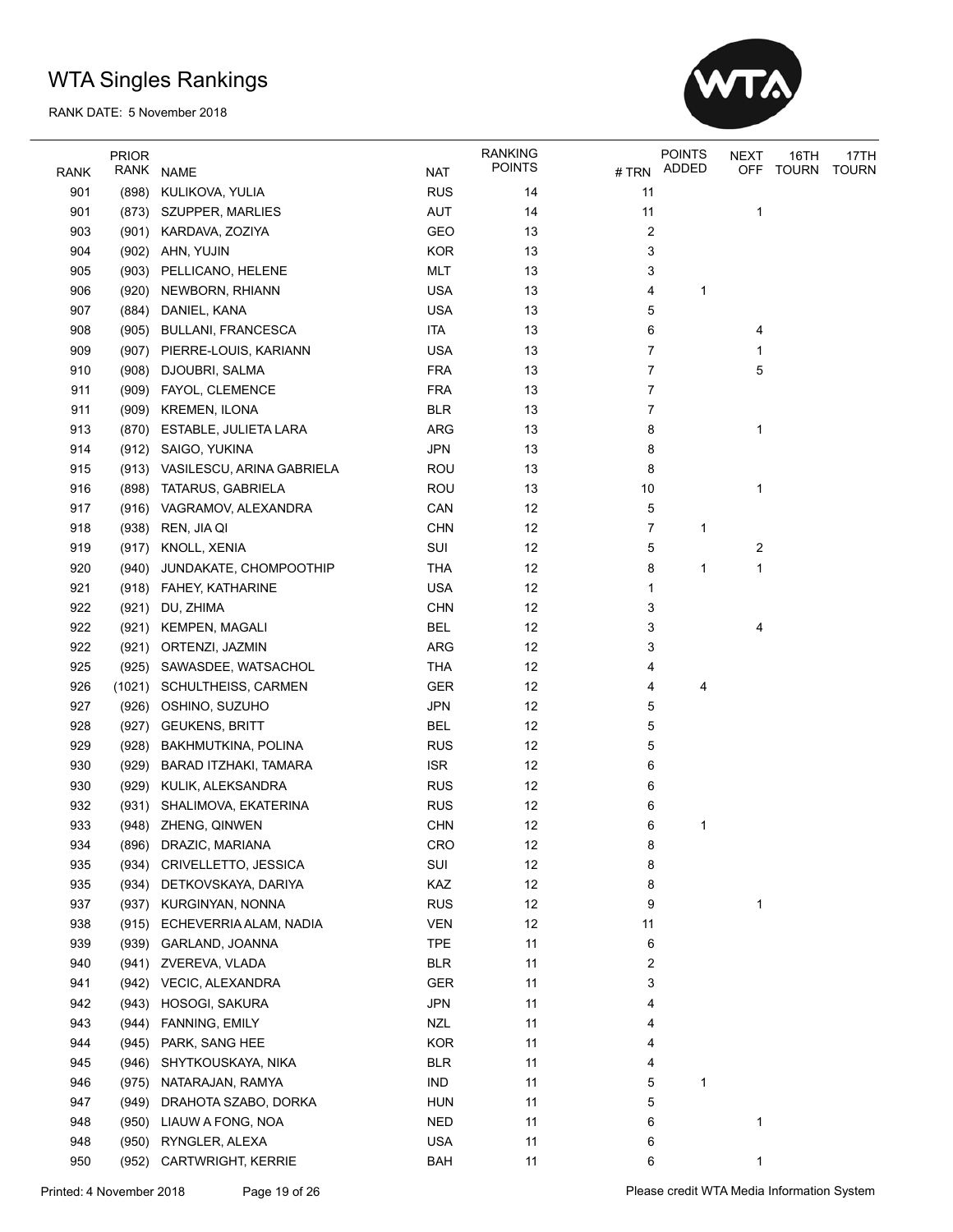

| RANK | <b>PRIOR</b><br>RANK | NAME                         | <b>NAT</b> | <b>RANKING</b><br><b>POINTS</b> | # TRN | <b>POINTS</b><br>ADDED | <b>NEXT</b><br>OFF | 16TH<br>TOURN | 17TH<br><b>TOURN</b> |
|------|----------------------|------------------------------|------------|---------------------------------|-------|------------------------|--------------------|---------------|----------------------|
| 951  | (953)                | NOVAK, KRISTINA              | <b>SLO</b> | 11                              | 6     |                        |                    |               |                      |
| 951  |                      | (868) OSTLUND, FANNY         | SWE        | 11                              | 6     |                        |                    |               |                      |
| 953  | (954)                | <b>BIRAN, SHAHAR</b>         | <b>ISR</b> | 11                              | 7     |                        |                    |               |                      |
| 953  | (954)                | PIROK, ALEXA                 | <b>HUN</b> | 11                              | 7     |                        |                    |               |                      |
| 953  | (954)                | STOICA, DENISE-ANTONELA      | ROU        | 11                              | 7     |                        | 1                  |               |                      |
| 956  | (984)                | PARNABY, ALANA               | <b>AUS</b> | 11                              | 7     | 1                      | 3                  |               |                      |
| 957  | (957)                | GAVRILA, OANA                | <b>ROU</b> | 11                              | 7     |                        |                    |               |                      |
| 958  | (933)                | CERNECKA, ALISE              | LAT        | 11                              | 8     | 1                      | 4                  |               |                      |
| 959  | (959)                | <b>BOUALEM, JOSEPHINE</b>    | <b>FRA</b> | 11                              | 8     |                        |                    |               |                      |
| 959  | (959)                | BOUZO ZANOTTI, NOELIA        | <b>ESP</b> | 11                              | 8     |                        |                    |               |                      |
| 959  |                      |                              |            | 11                              | 8     |                        |                    |               |                      |
|      |                      | (959) MARZAL MARTINEZ, LUCIA | <b>ESP</b> |                                 |       |                        |                    |               |                      |
| 962  |                      | (963) GORDON, MICHAELA       | <b>USA</b> | 10                              | 6     |                        |                    |               |                      |
| 963  | (964)                | BUI, JADA                    | CAN        | 10                              | 3     |                        |                    |               |                      |
| 964  | (965)                | PARK, SOHYUN                 | <b>KOR</b> | 10                              | 3     |                        |                    |               |                      |
| 965  | (966)                | VAN DER HOEK, ROSALIE        | <b>NED</b> | 10                              | 5     |                        |                    |               |                      |
| 966  | (999)                | YADAV, MIHIKA                | <b>IND</b> | 10                              | 6     | 1                      |                    |               |                      |
| 967  | (968)                | HARRIS, SAMANTHA             | <b>AUS</b> | 10                              | 3     |                        |                    |               |                      |
| 968  | (969)                | SEWING, SOFIA                | <b>USA</b> | 10                              | 3     |                        |                    |               |                      |
| 969  |                      | (970) SALAS, EMMANUELLE      | <b>FRA</b> | 10                              | 3     |                        |                    |               |                      |
| 970  |                      | (971) STEVENS, LEXIE         | <b>NED</b> | 10                              | 3     |                        |                    |               |                      |
| 971  | (972)                | KALININA, VIKTORIIA          | <b>RUS</b> | 10                              | 4     |                        |                    |               |                      |
| 971  | (972)                | SHIMIZU, ERI                 | <b>JPN</b> | 10                              | 4     |                        | 1                  |               |                      |
| 973  | (974)                | DELGADO, LUNIUSKA            | <b>VEN</b> | 10                              | 4     |                        |                    |               |                      |
| 974  |                      | (976) EIDUKONYTE, JOANA      | LTU        | 10                              | 5     |                        |                    |               |                      |
| 975  | (977)                | DMITRICHENKO, YEKATERINA     | KAZ        | 10                              | 5     |                        |                    |               |                      |
| 975  | (977)                | MICHEL, LARA                 | SUI        | 10                              | 5     |                        |                    |               |                      |
| 975  | (977)                | VAJDOVA, NATALIA             | <b>SVK</b> | 10                              | 5     |                        |                    |               |                      |
| 975  |                      | (977) ZAKHAROVA, ANASTASIA   | <b>RUS</b> | 10                              | 5     |                        |                    |               |                      |
| 979  | (983)                | MENDESOVA, PERNILLA          | CZE        | 10                              | 6     |                        |                    |               |                      |
| 980  | (934)                | JABLONOVSKA, JANA            | <b>SVK</b> | 10                              | 7     |                        |                    |               |                      |
| 980  | (985)                | MALYGINA, ELENA              | <b>EST</b> | 10                              | 7     |                        |                    |               |                      |
| 980  | (985)                | MIHAYLOVA, GEBRIELA          | <b>BUL</b> | 10                              | 7     |                        |                    |               |                      |
| 980  | (985)                | POSPELOVA, ALEKSANDRA        | <b>RUS</b> | 10                              | 7     |                        |                    |               |                      |
| 984  | (962)                | PARKS, ALYCIA                | <b>USA</b> | 10                              | 8     |                        | 1                  |               |                      |
| 985  |                      | (989) DUCA, GABRIELA         | <b>ROU</b> | 10                              | 8     |                        |                    |               |                      |
| 985  | (989)                | DUDLAKOVA, DAGMAR            | CZE        | 10                              | 8     |                        |                    |               |                      |
| 985  |                      | (1038) GENOVESE, ELAINE      | <b>MLT</b> | 10                              | 8     | 2                      |                    |               |                      |
| 988  |                      | (991) LAZAREVA, MARGARITA    | <b>RUS</b> | 10                              | 9     |                        |                    |               |                      |
| 989  | (992)                | LAMENS, SUZAN                | <b>NED</b> | $10$                            | 10    |                        |                    |               |                      |
| 990  | (967)                | MOORE, JESSICA               | <b>AUS</b> | 9                               | 6     |                        | 1                  |               |                      |
| 991  | (994)                | KAJEVIC, ENA                 | CRO        | 9                               | 7     |                        |                    |               |                      |
| 992  | (995)                | HONG, SEUNG-YEON             | <b>KOR</b> | 9                               | 3     |                        |                    |               |                      |
| 992  | (995)                | LIU, MEITING                 | <b>CHN</b> | 9                               | 3     |                        |                    |               |                      |
| 994  |                      | (865) ALIBALIC, NINA         | AUS        | 9                               | 3     |                        |                    |               |                      |
| 995  | (997)                | ARBUTHNOTT, EMILY            | GBR        | 9                               | 4     |                        |                    |               |                      |
| 996  | (998)                | BEREZNYAK, SHELLY            | <b>ISR</b> | 9                               | 4     |                        |                    |               |                      |
| 997  | (981)                | LANCA, SARA                  | <b>POR</b> | 9                               | 5     |                        |                    |               |                      |
| 997  | (1024)               | MDLULWA, WARONA              | <b>RSA</b> | 9                               | 5     | 1                      |                    |               |                      |
| 997  | (981)                | RILEY, ALEXANDRA             | <b>USA</b> | 9                               | 5     |                        |                    |               |                      |
| 1000 | (1001)               | <b>GARCIA, ALICE</b>         | <b>BRA</b> | 9                               | 5     |                        | 1                  |               |                      |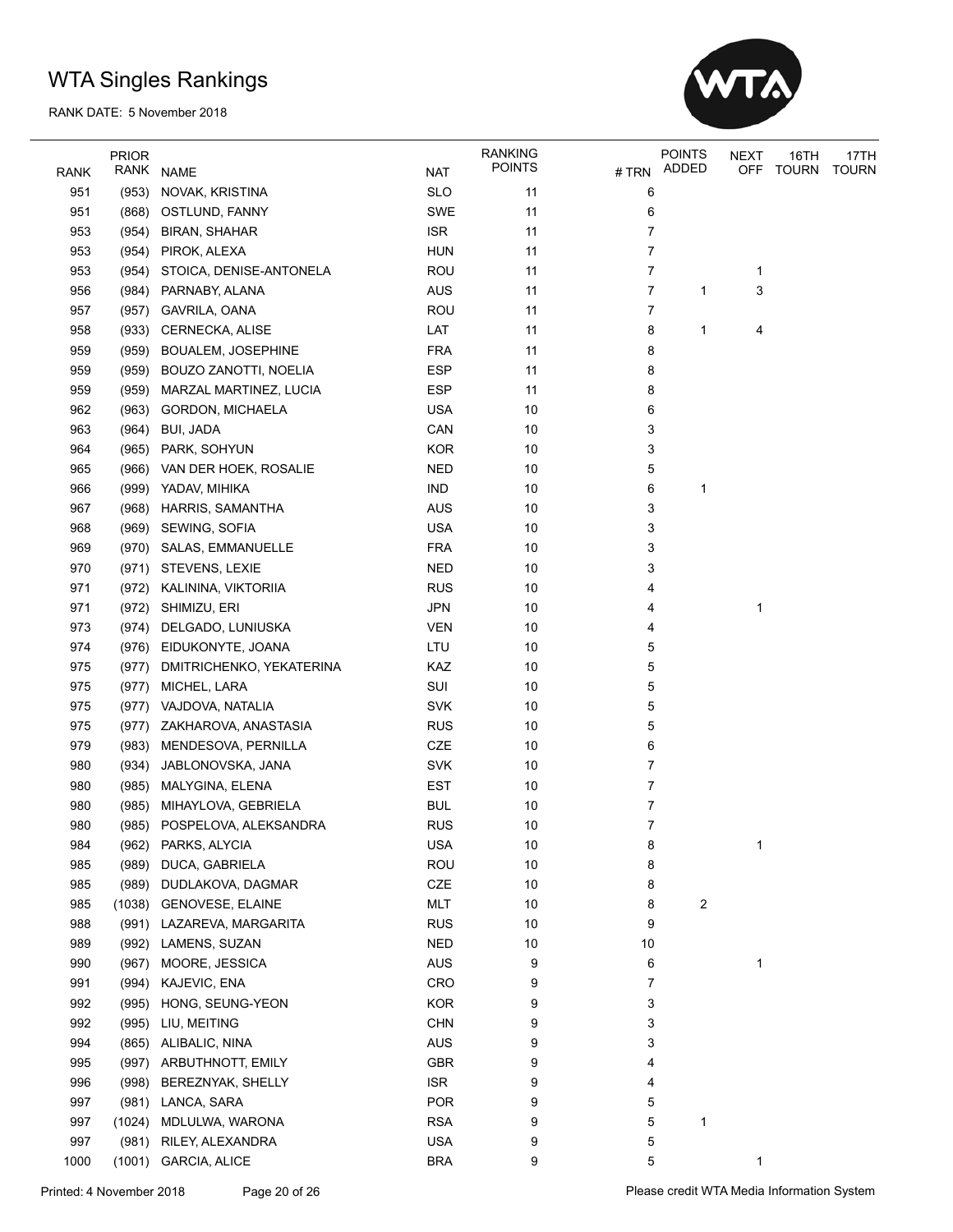

|              | <b>PRIOR</b> |                               |            | <b>RANKING</b> |       | <b>POINTS</b> | NEXT | 16TH         | 17TH         |
|--------------|--------------|-------------------------------|------------|----------------|-------|---------------|------|--------------|--------------|
| <b>RANK</b>  | RANK         | <b>NAME</b>                   | NAT        | <b>POINTS</b>  | # TRN | ADDED         | OFF  | <b>TOURN</b> | <b>TOURN</b> |
| 1000         | (1001)       | MOMKOONTHOD, TAMACHAN         | <b>THA</b> | 9              | 5     |               |      |              |              |
| 1000         |              | (1001) SARKISOVA, KARINE      | <b>RUS</b> | 9              | 5     |               |      |              |              |
| 1000         |              | (1001) SCHMIDT, LARA          | <b>GER</b> | 9              | 5     |               |      |              |              |
| 1000         | (1029)       | SHAULSKAYA, ANASTASIA         | <b>RUS</b> | 9              | 5     | 1             |      |              |              |
| 1005         |              | (1005) SHIBAHARA, ENA         | <b>USA</b> | 9              | 5     |               |      |              |              |
| 1006         |              | (1006) GRAVOUIL, THEO         | <b>FRA</b> | 9              | 5     |               |      |              |              |
| 1007         |              | (1033) AYZATULINA, ULYANA     | <b>RUS</b> | 9              | 6     | 1             |      |              |              |
| 1007         |              | (1007) KAKUYA, AKIHO          | <b>JPN</b> | 9              | 6     |               |      |              |              |
| 1007         | (1007)       | TATACHAR VENUGOPAL, DHRUTHI   | <b>IND</b> | 9              | 6     |               |      |              |              |
| 1010         | (1009)       | KHABIBULINA, ALBINA           | <b>UZB</b> | 9              | 6     |               |      |              |              |
| 1010         | (1009)       | TRAVERSI, COSTANZA            | <b>ITA</b> | 9              | 6     |               |      |              |              |
| 1010         |              | (985) ZHU, AMY                | <b>USA</b> | 9              | 6     |               | 1    |              |              |
| 1013         | (1011)       | FITA BOLUDA, ANGELA           | <b>ESP</b> | 9              | 7     |               |      |              |              |
| 1013         |              | (1011) NEMTSOVA, STEPHANIE    | <b>USA</b> | 9              | 7     |               | 1    |              |              |
| 1013         |              | (1011) PEREIRA, REBECA        | <b>BRA</b> | 9              | 7     |               | 1    |              |              |
| 1016         |              | (1014) DANIILIDOU, ELENI      | GRE        | 9              | 8     |               |      |              |              |
| 1016         |              | (1014) KHARITONOVA, ANASTASIA | <b>RUS</b> | 9              | 8     |               | 1    |              |              |
| 1016         |              | (1038) SLEETH, LAYNE          | CAN        | 9              | 8     | 1             |      |              |              |
| 1019         | (1016)       | MARTINEZ CIREZ, CARLOTA       | <b>ESP</b> | 8              | 3     |               | 1    |              |              |
| 1020         |              | (1018) BEREZOV, ANASTASIA     | AUS        | 8              | 3     |               |      |              |              |
| 1020         |              | (1018) HERRERO LINANA, ALICIA | <b>ESP</b> | 8              | 3     |               |      |              |              |
| 1020         |              | (1018) KESSLER, MCCARTNEY     | <b>USA</b> | 8              | 3     |               |      |              |              |
| 1020         |              | MARINKOV, BOJANA              | <b>AUS</b> | 8              | 3     | 1             |      |              |              |
| 1024         |              | (1021) RUPPERT, LENA          | <b>GER</b> | 8              | 3     |               |      |              |              |
| 1025         | (1023)       | JAMES, AKILAH                 | <b>USA</b> | 8              | 3     |               |      |              |              |
| 1026         | (999)        | ATUCHA GOMEZ, AINHOA          | <b>ESP</b> | 8              | 4     |               |      |              |              |
| 1026         | (1024)       | ROSSI, FEDERICA               | <b>ITA</b> | 8              | 4     | 1             | 1    |              |              |
| 1026         |              | (1024) STEVENSON, ALEXANDRA   | <b>USA</b> | 8              | 4     |               |      |              |              |
| 1026         |              | (1024) ZUGER, JOANNE          | SUI        | 8              | 4     |               |      |              |              |
| 1030         | (1029)       | <b>BHAMBRI, PRERNA</b>        | <b>IND</b> | 8              | 4     |               |      |              |              |
| 1030         | (1029)       | LINDH GALLAGHER, EMILIE       | <b>GBR</b> | 8              | 4     |               |      |              |              |
| 1030         |              | (1029) MILAS, KATJA           | <b>CRO</b> | 8              | 4     |               |      |              |              |
| 1033         |              | (1033) NAGYMIHALY, LUCA       | <b>HUN</b> | 8              | 5     |               |      |              |              |
| 1033         |              | (1033) SAUVANT, CHANTAL       | <b>GER</b> | ୪              | 5     |               |      |              |              |
| 1035         | (1037)       | FIQUET, TIPHANIE              | <b>FRA</b> | 8              | 6     |               |      |              |              |
| 1036         | (1038)       | KOBELT, MADELEINE             | <b>USA</b> | 8              | 7     |               |      |              |              |
| 1036         | (1038)       | KUBANOVA, KAROLINA            | CZE        | 8              | 7     |               |      |              |              |
| 1036         | (1038)       | <b>REMY, VINCIANE</b>         | <b>FRA</b> | 8              | 7     |               | 1    |              |              |
| 1039         | (1044)       | PEREZ GARCIA, MARIA PAULINA   | COL        | 8              | 8     |               | 1    |              |              |
| 1040         |              | (1046) LEDUC, CATHERINE       | CAN        | 7              | 7     | 1             |      |              |              |
| 1041         | (1017)       | <b>MARKER, LAUREN</b>         | <b>USA</b> | 7              | 6     |               |      |              |              |
| 1042         | (1047)       | GASPAR, CLAUDIA               | <b>POR</b> | 7              | 3     |               |      |              |              |
| 1042         | (1047)       | <b>HALEMAI, MYLENE</b>        | <b>FRA</b> | 7              | 3     |               |      |              |              |
|              |              |                               |            |                |       |               |      |              |              |
| 1042<br>1042 | (1047)       | HENNEMANN, CAIJSA WILDA       | SWE        | 7              | 3     |               |      |              |              |
|              | (1047)       | PFENNIG, ISABELLA             | GER        | 7<br>7         | 3     |               | 1    |              |              |
| 1042         | (1047)       | QUADRE, BARAKAT OYINLOMO      | <b>NGR</b> |                | 3     |               |      |              |              |
| 1042         | (1047)       | SCHMIEDLOVA, KRISTINA         | <b>SVK</b> | 7              | 3     |               |      |              |              |
| 1042         |              | (1047) WOZNIAK, ALEKSANDRA    | CAN        | 7              | 3     |               | 1    |              |              |
| 1049         | (1054)       | DMITRIEVA, SOFIA              | <b>RUS</b> | 7              | 3     |               |      |              |              |
| 1049         | (1054)       | KLINCOV, BOJANA               | SUI        | 7              | 3     |               |      |              |              |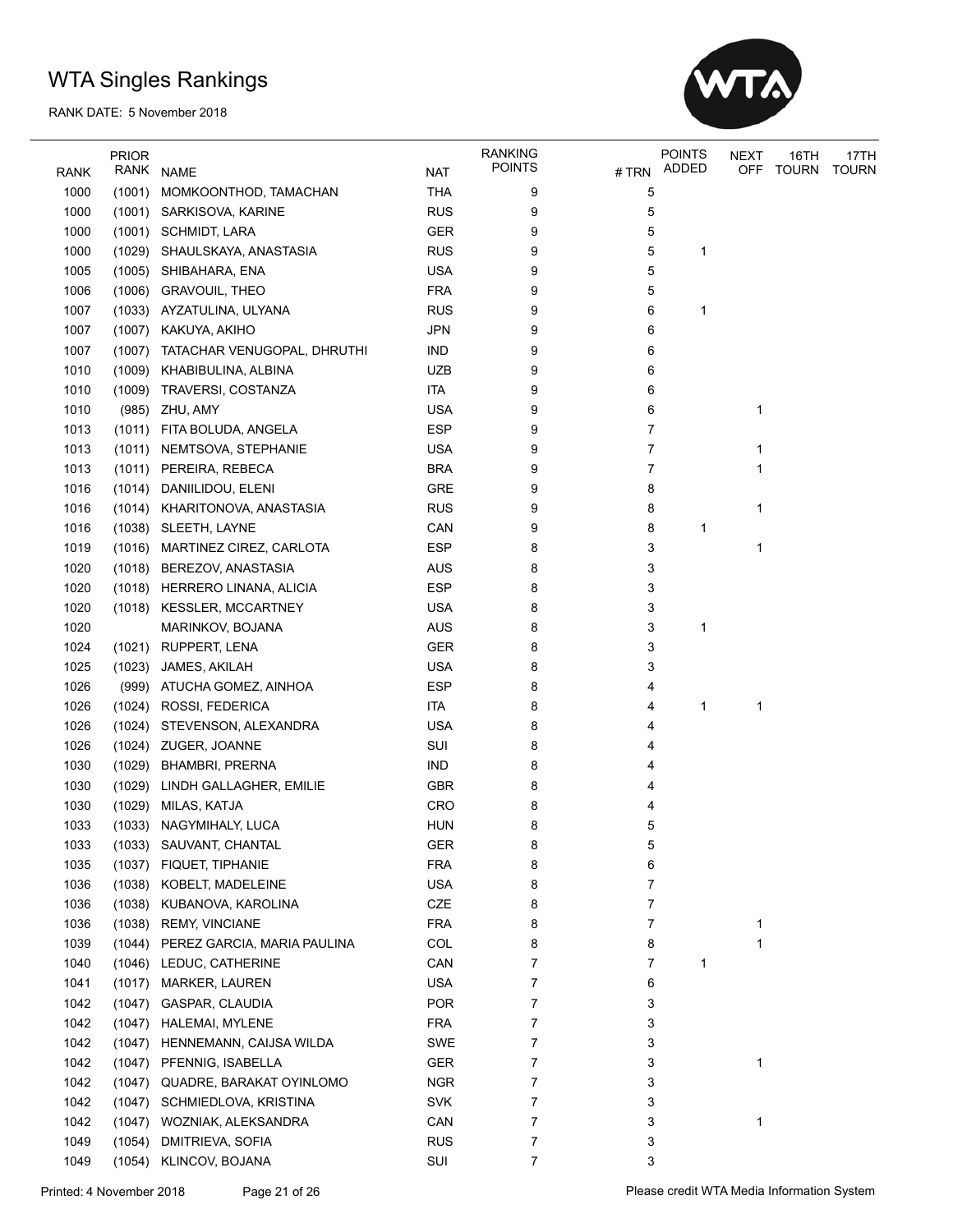

|             | <b>PRIOR</b> |                                |            | <b>RANKING</b> |      | <b>POINTS</b> | <b>NEXT</b> | 16TH  | 17TH         |
|-------------|--------------|--------------------------------|------------|----------------|------|---------------|-------------|-------|--------------|
| <b>RANK</b> | RANK         | <b>NAME</b>                    | <b>NAT</b> | <b>POINTS</b>  | #TRN | ADDED         | <b>OFF</b>  | TOURN | <b>TOURN</b> |
| 1049        | (1054)       | MIKULSKYTE, JUSTINA            | LTU        | 7              | 3    |               |             |       |              |
| 1049        |              | (1054) WESTBY, MADISON         | <b>USA</b> | 7              | 3    |               |             |       |              |
| 1053        | (1058)       | KARVOUNI, VASILIKI             | <b>GRE</b> | 7              | 4    |               |             |       |              |
| 1053        | (1058)       | KOMMER, FRANZISKA              | GER        | 7              | 4    |               |             |       |              |
| 1053        | (1058)       | LAIRON NAVARRO, GEMMA          | <b>ESP</b> | 7              | 4    |               |             |       |              |
| 1053        | (1058)       | MUNOZOVA, ANETTE               | SWE        | 7              | 4    |               | 4           |       |              |
| 1053        | (1058)       | RINALDO PERSSON, KAJSA         | SWE        | 7              | 4    |               |             |       |              |
| 1053        | (1058)       | SHAH, PRIYANKA                 | <b>USA</b> | 7              | 4    |               |             |       |              |
| 1053        |              | (1058) SKRYABINA, MARGARITA    | <b>RUS</b> | 7              | 4    |               |             |       |              |
| 1060        | (1036)       | KOLB, NADIYA                   | <b>UKR</b> | 7              | 4    |               | 2           |       |              |
| 1061        | (1066)       | CHIANG, YUKI KRISTINA          | <b>USA</b> | 7              | 5    | 1             |             |       |              |
| 1061        | (1092)       | KOVACS, ZITA                   | <b>HUN</b> | 7              | 5    | 1             |             |       |              |
| 1061        | (1066)       | LEON, SABASTIANI               | <b>USA</b> | 7              | 5    |               |             |       |              |
| 1064        | (1070)       | NAGY, ADRIENN                  | <b>HUN</b> | 7              | 5    |               |             |       |              |
| 1064        | (1135)       | RAGGI, ANGELICA                | <b>ITA</b> | 7              | 5    | 2             |             |       |              |
| 1064        |              | (1070) VUKOVIC, DANIELA        | SUI        | 7              | 5    |               |             |       |              |
| 1067        | (1101)       | BRUNE OLSEN, ASTRID WANJA      | <b>NOR</b> | 7              | 6    | 1             |             |       |              |
| 1067        |              | (1074) CHO, YI TSEN            | <b>TPE</b> | 7              | 6    |               |             |       |              |
| 1067        | (1074)       | EKANI, IRYS                    | <b>FRA</b> | 7              | 6    |               |             |       |              |
| 1067        | (1074)       | <b>KEREN, YUVAL</b>            | <b>ISR</b> | 7              | 6    |               |             |       |              |
| 1067        | (1074)       | PIPA, SHALINE-DOREEN           | GER        | 7              | 6    |               |             |       |              |
| 1067        | (1074)       | PROESE, NATALIE                | GER        | 7              | 6    |               |             |       |              |
| 1067        | (1038)       | SANTOS, ANA FILIPA             | <b>POR</b> | 7              | 6    |               |             |       |              |
| 1067        | (1074)       | SOKAL, HANNA                   | <b>BLR</b> | 7              | 6    |               |             |       |              |
| 1075        | (1081)       | ESCAURIZA, LARA                | PAR        | 7              | 7    |               | 1           |       |              |
| 1075        |              | (1081) GADIENT, NICOLE         | SUI        | 7              | 7    |               |             |       |              |
| 1075        | (1114)       | IVALDI, BENEDETTA              | <b>ITA</b> | 7              | 7    | 1             | 1           |       |              |
| 1075        | (1044)       | MAKHORKINA, ANNA               | <b>RUS</b> | 7              | 7    |               |             |       |              |
| 1075        | (1081)       | PERERA ROS, MERITXELL          | <b>ESP</b> | 7              | 7    |               |             |       |              |
| 1075        |              | (1081) SATO, HIMARI            | <b>JPN</b> | 7              | 7    |               | 1           |       |              |
| 1075        | (1081)       | SMITH, ALICIA                  | <b>AUS</b> | 7              | 7    | 1             | 1           |       |              |
| 1075        | (1081)       | WANG, DAN NI                   | <b>CHN</b> | 7              | 7    |               | 1           |       |              |
| 1083        |              | KALASHNIKOVA, OKSANA           | <b>GEO</b> | 6              | 3    | 4             |             |       |              |
| 1084        |              | (1135) EASWARAMURTHI, ASHMITHA | <b>IND</b> | 6              | 5    | 1             |             |       |              |
| 1085        |              | (1089) PALHA, NATASHA          | <b>IND</b> | 6              | 6    |               |             |       |              |
| 1086        | (1090)       | BOURGUIGNON, MADISON           | <b>USA</b> | 6              | 3    |               |             |       |              |
| 1086        |              | HASETH, LILLY ELIDA            | <b>NOR</b> | 6              | 3    | 1             |             |       |              |
| 1086        |              | HINDOVA, DENISA                | CZE        | 6              | 3    | 4             |             |       |              |
| 1086        | (1090)       | KOIKE, SATSUKI                 | <b>JPN</b> | 6              | 3    |               |             |       |              |
| 1090        | (1066)       | <b>BOZICEVIC, ISABELLA</b>     | AUS        | 6              | 4    |               | 3           |       |              |
| 1090        | (1092)       | CRACIUN, ANCA                  | CAN        | 6              | 4    |               |             |       |              |
| 1090        | (1092)       | FILIP, KATERINA                | SWE        | 6              | 4    |               |             |       |              |
| 1090        | (1092)       | MUELLER, ALEXANDRA             | <b>USA</b> | 6              | 4    |               |             |       |              |
| 1094        | (1097)       | CAPPELLETTI, MONICA            | ITA        | 6              | 4    |               |             |       |              |
| 1094        | (1169)       | GILLAN, ALICE                  | <b>GBR</b> | 6              | 4    | 2             |             |       |              |
| 1094        | (1097)       | PITAK, KATARZYNA               | <b>GBR</b> | 6              | 4    |               |             |       |              |
| 1094        | (1097)       | POPESCU, ANNA                  | <b>GBR</b> | 6              | 4    |               |             |       |              |
| 1094        |              | (1097) VALERO, JULIANA         | COL        | 6              | 4    |               |             |       |              |
| 1094        |              | (1070) VULPIO, JULIA           | <b>FRA</b> | 6              | 4    |               | 1           |       |              |
| 1100        |              | (1101) ARGYELAN, CSILLA        | <b>HUN</b> | 6              | 5    |               |             |       |              |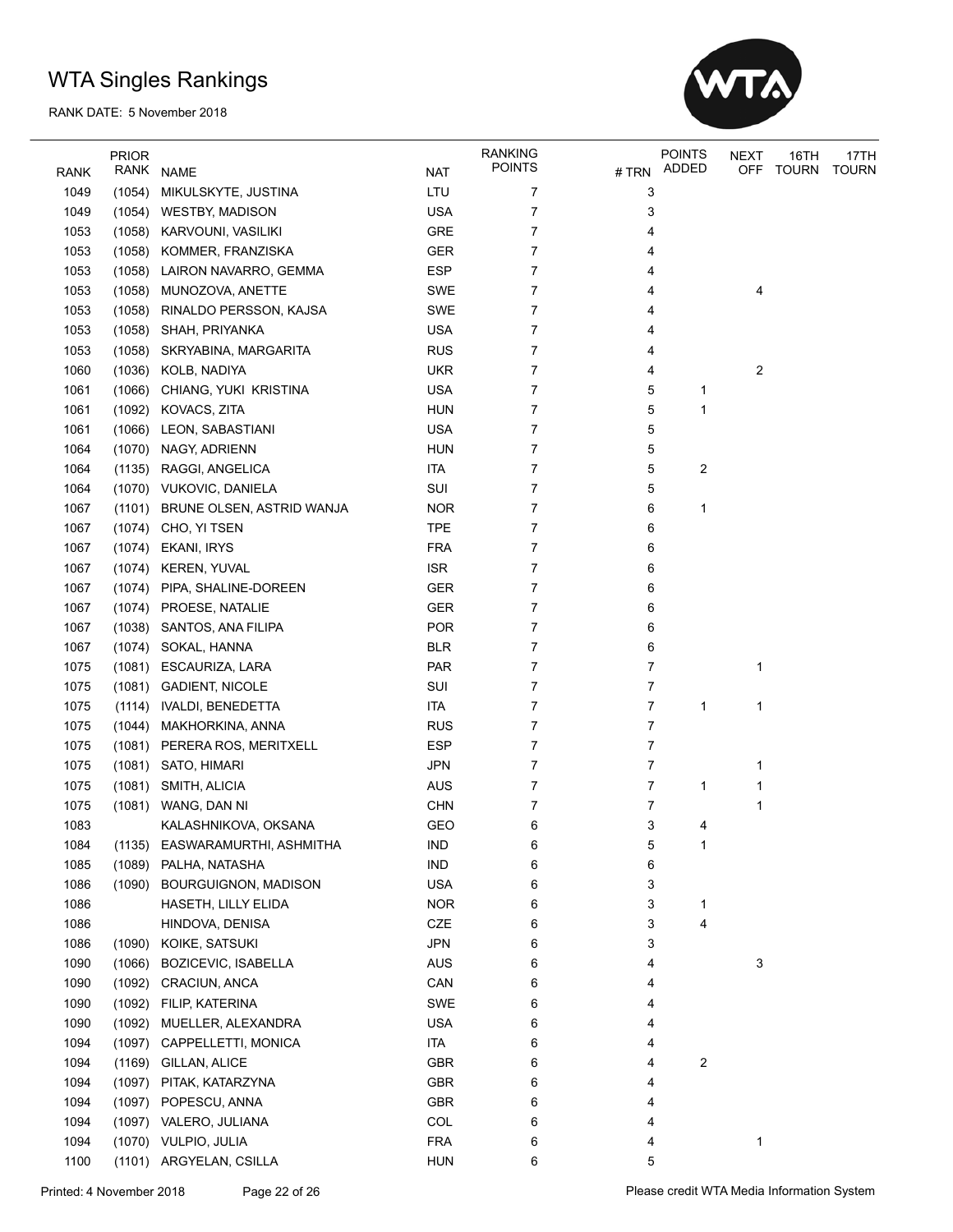

|              | <b>PRIOR</b> |                                          |            | <b>RANKING</b> |       | <b>POINTS</b> | <b>NEXT</b>    | 16TH         | 17TH         |
|--------------|--------------|------------------------------------------|------------|----------------|-------|---------------|----------------|--------------|--------------|
| RANK         | RANK         | <b>NAME</b>                              | <b>NAT</b> | <b>POINTS</b>  | # TRN | ADDED         | <b>OFF</b>     | <b>TOURN</b> | <b>TOURN</b> |
| 1100         | (1101)       | CRESCENZI, GIULIA                        | <b>ITA</b> | 6              | 5     |               |                |              |              |
| 1100         |              | (1101) HOSOKI, YUKA                      | <b>JPN</b> | 6              | 5     |               |                |              |              |
| 1100         |              | (1101) KALVA, BHUVANA                    | <b>IND</b> | 6              | 5     |               |                |              |              |
| 1100         |              | (1101) LANTIGUA DE LA NUEZ, ANA          | <b>ESP</b> | 6              | 5     |               |                |              |              |
| 1100         |              | (1101) LUIKHAM, JENNIFER                 | IND        | 6              | 5     |               |                |              |              |
| 1100         |              | (1101) MAREEN, AXANA                     | <b>BEL</b> | 6              | 5     |               |                |              |              |
| 1100         |              | (1101) NAYA, GUILLERMINA                 | ARG        | 6              | 5     |               | 1              |              |              |
| 1100         |              | (1101) PERAL, MANON                      | <b>FRA</b> | 6              | 5     |               |                |              |              |
| 1100         |              | (1070) SANER, JULITA                     | SWE        | 6              | 5     | 1             | 1              |              |              |
| 1100         |              | (1101) VEDDER, EVA                       | <b>NED</b> | 6              | 5     |               |                |              |              |
| 1100         |              | (1074) WALTERS, ALEXANDRA                | AUS        | 6              | 5     |               | 1              |              |              |
| 1100         |              | (1101) YEA, HYOJUNG                      | <b>KOR</b> | 6              | 5     |               |                |              |              |
| 1113         |              | (1114) ABOU ZEKRY, OLA                   | EGY        | 6              | 6     |               |                |              |              |
| 1113         | (1114)       | <b>BARAVI, ADELINA</b>                   | <b>RUS</b> | 6              | 6     |               |                |              |              |
| 1113         | (1081)       | <b>BOEV, MICHAELA</b>                    | <b>BEL</b> | 6              | 6     |               |                |              |              |
| 1113         | (1154)       | DROZD PEREIRA, ERIKA                     | <b>BRA</b> | 6              | 6     | 1             |                |              |              |
| 1113         |              | (1114) KARUNARATNE, ADITHYA              | <b>HKG</b> | 6              | 6     |               |                |              |              |
| 1113         | (1081)       | KITAGAWA, RIO                            | <b>JPN</b> | 6              | 6     |               | 1              |              |              |
| 1113         |              | (1114) MU, SHOU NA                       | <b>CHN</b> | 6              | 6     |               | $\mathbf{1}$   |              |              |
| 1113         |              | (1114) PINTO, GIORGIA                    | <b>ITA</b> | 6              | 6     |               |                |              |              |
| 1113         |              | (1114) RITTBERGER, SABRINA               | <b>GER</b> | 6              | 6     |               |                |              |              |
| 1113         | (1114)       | SMITH, ALANA                             | <b>USA</b> | 6              | 6     |               |                |              |              |
| 1123         | (1123)       | RODIONOVA, ANASTASIA                     | <b>AUS</b> | 5              | 5     |               |                |              |              |
| 1124         |              | (1124) WIJESUNDERA, RUSHRI               | <b>USA</b> | 5              | 5     |               |                |              |              |
| 1125         |              | (1126) BIAGIANTI, MARTINA                | <b>ITA</b> | 5              | 3     |               |                |              |              |
| 1125         |              | (1126) PRADOVA, MARTINA                  | CZE        | 5              | 3     |               |                |              |              |
| 1127         | (1128)       | <b>BENAISSA, AMIRA</b>                   | <b>ALG</b> | 5              | 3     |               |                |              |              |
| 1127         |              |                                          | <b>UKR</b> |                |       |               |                |              |              |
| 1127         | (1128)       | FEDORYSHYN, ANASTASIYA                   | POL        | 5              | 3     |               | $\overline{c}$ |              |              |
|              |              | (1065) FORYS, WERONIKA JASMINA           |            | 5              | 3     |               |                |              |              |
| 1127         | (1128)       | GIAVARA, HALEY                           | <b>USA</b> | 5              | 3     |               |                |              |              |
| 1127<br>1127 | (1128)       | KUCZER, DARIA<br>(1128) TAKAHASHI, REINA | POL        | 5              | 3     |               |                |              |              |
|              |              |                                          | <b>JPN</b> | 5              | 3     |               | 1              |              |              |
| 1127         |              | (1128) TITOVA, MARIA                     | <b>RUS</b> | 5              | 3     |               |                |              |              |
| 1127         |              | (1128) VLKOVSKA, VERONIKA                | CZE        | 5              | 3     |               |                |              |              |
| 1135         |              | (1135) AKIYAMA, MINAMI                   | <b>JPN</b> | 5              | 4     |               |                |              |              |
| 1135         | (1135)       | CANTOS SIEMERS, IRINA                    | GER        | 5              | 4     |               |                |              |              |
| 1135         | (1135)       | CHANTA, AUNCHISA                         | <b>THA</b> | 5              | 4     |               |                |              |              |
| 1135         | (1135)       | CHEN, PEI HSUAN                          | <b>TPE</b> | 5              | 4     |               |                |              |              |
| 1135         | (1135)       | CLOSS, MARY                              | <b>USA</b> | 5              | 4     |               | 1              |              |              |
| 1135         | (1135)       | FUSINATO, FRANCESCA                      | <b>ITA</b> | 5              | 4     |               |                |              |              |
| 1135         | (1135)       | GIRARD, EMMANUELLE                       | <b>FRA</b> | 5              | 4     |               |                |              |              |
| 1135         |              | (1101) HELGESSON, MOLLY                  | SWE        | 5              | 4     |               | $\mathbf{1}$   |              |              |
| 1135         | (1135)       | KIM, CHERRY                              | <b>KOR</b> | 5              | 4     |               |                |              |              |
| 1135         | (1135)       | KIM, SE-HYUN                             | <b>KOR</b> | 5              | 4     |               |                |              |              |
| 1135         | (1135)       | KUEARUM, SUPAPITCH                       | THA        | 5              | 4     |               |                |              |              |
| 1135         | (1135)       | MILETIC, KRISTINA                        | <b>SRB</b> | 5              | 4     |               |                |              |              |
| 1135         | (1135)       | MOLINA MEGIAS, CARLOTA                   | <b>ESP</b> | 5              | 4     |               |                |              |              |
| 1135         | (1135)       | NAPOLITANO, VERONICA                     | ITA        | 5              | 4     |               |                |              |              |
| 1135         | (1169)       | ORLOVA, NATALIA                          | <b>RUS</b> | 5              | 4     | 1             |                |              |              |
| 1135         |              | (1135) PULCHARTOVA, LAETITIA             | CZE        | 5              | 4     |               |                |              |              |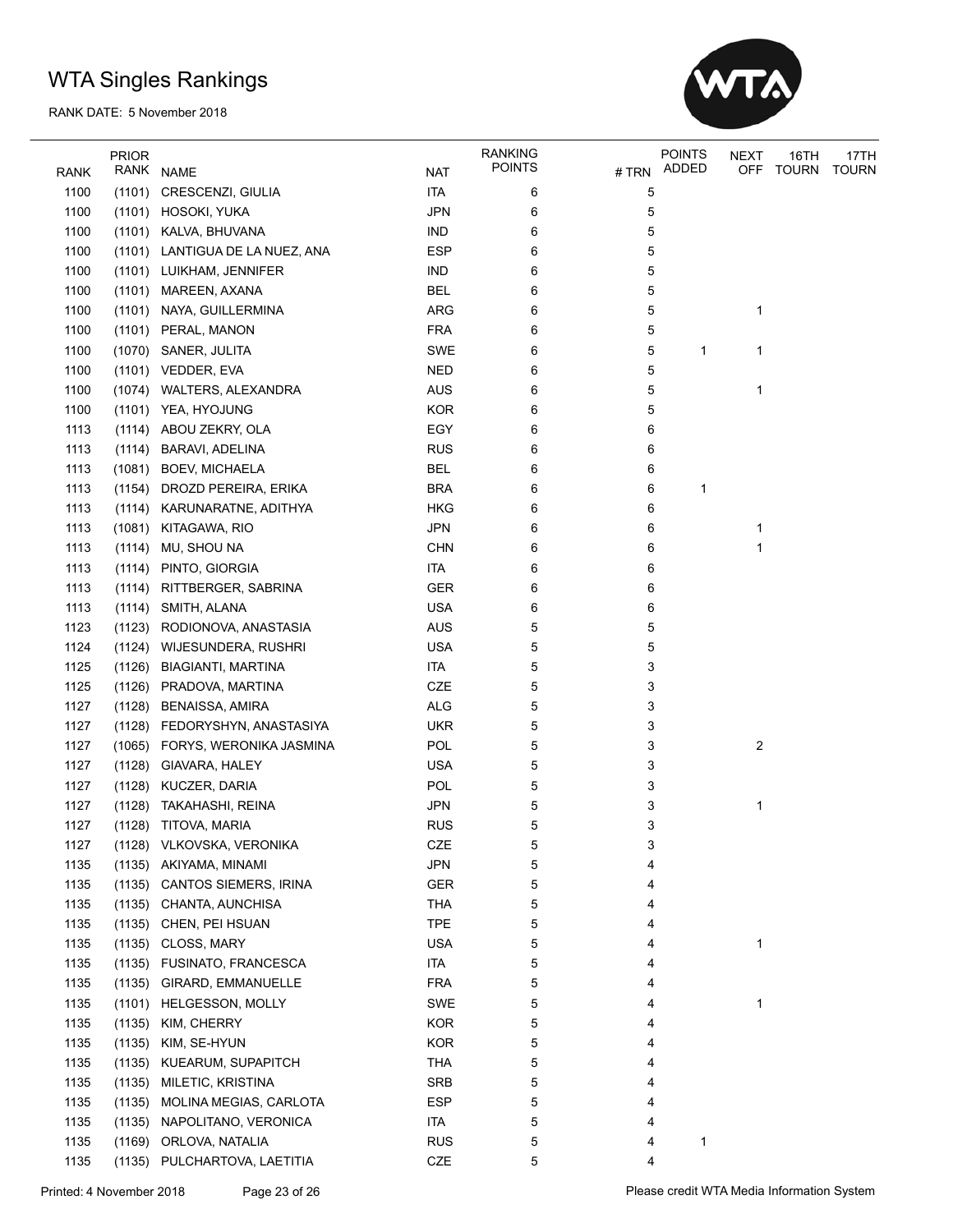

|      | <b>PRIOR</b> |                                     |            | <b>RANKING</b> |      | <b>POINTS</b> | NEXT       | 16TH         | 17TH         |
|------|--------------|-------------------------------------|------------|----------------|------|---------------|------------|--------------|--------------|
| RANK |              | RANK NAME                           | <b>NAT</b> | POINTS         | #TRN | ADDED         | <b>OFF</b> | <b>TOURN</b> | <b>TOURN</b> |
| 1135 | (1135)       | ROMERO, CAMILA                      | ECU        | 5              | 4    |               |            |              |              |
| 1135 | (1169)       | SAMAVATI, SOFIA NAMI                | <b>DEN</b> | 5              | 4    | 1             | 1          |              |              |
| 1135 | (1135)       | SILAKUL, CHANIKARN                  | <b>THA</b> | 5              | 4    |               |            |              |              |
| 1135 | (1135)       | SIREIX, CAMILLE                     | <b>FRA</b> | 5              | 4    |               |            |              |              |
| 1155 |              | (1154) ALEXANDRE DA ROSA, KAROLAYNE | <b>BRA</b> | 5              | 5    |               |            |              |              |
| 1155 |              | (1198) ANEY, JESSIE                 | <b>USA</b> | 5              | 5    | 1             |            |              |              |
| 1155 | (1154)       | <b>BUGNON, CANDELA</b>              | <b>ARG</b> | 5              | 5    |               | 1          |              |              |
| 1155 | (1198)       | FONTE, MARIA INES                   | <b>POR</b> | 5              | 5    | 1             |            |              |              |
| 1155 | (1154)       | IAKOVLEVA, ANNA                     | <b>RUS</b> | 5              | 5    |               |            |              |              |
| 1155 | (1154)       | JEONG, YEONG WON                    | <b>KOR</b> | 5              | 5    |               |            |              |              |
| 1155 | (1154)       | KAJURU, ANGE OBY                    | <b>JPN</b> | 5              | 5    |               |            |              |              |
| 1155 | (1114)       | MAYS, LISA                          | <b>AUS</b> | 5              | 5    |               | 1          |              |              |
| 1155 | (1154)       | NAGATA, ANRI                        | <b>JPN</b> | 5              | 5    |               |            |              |              |
| 1155 | (1154)       | NEPLIY, ELINA                       | <b>RUS</b> | 5              | 5    |               | 1          |              |              |
| 1155 | (1154)       | PILUDU, NATASHA                     | <b>ITA</b> | 5              | 5    |               |            |              |              |
| 1155 | (1154)       | QUITERIO, LUCIA                     | <b>POR</b> | 5              | 5    |               |            |              |              |
| 1155 | (1154)       | SZYMCZUCH, OLIWIA                   | POL        | 5              | 5    |               |            |              |              |
| 1155 | (1154)       | WOLF GASPARIN, NATHALIA             | <b>BRA</b> | 5              | 5    |               |            |              |              |
| 1155 |              | (904) YUROVSKY, RONIT               | <b>USA</b> | 5              | 5    |               |            |              |              |
| 1170 | (1166)       | XU, YIFAN                           | <b>CHN</b> | 4              | 3    |               | 1          |              |              |
| 1171 | (1222)       | ETO, NAOKO                          | <b>JPN</b> | 4              | 4    | 1             |            |              |              |
| 1172 | (1167)       | <b>INOUE, AKARI</b>                 | <b>JPN</b> | 4              | 4    |               | 1          |              |              |
| 1172 | (1167)       | KARIMJANOVA, YASMINA                | <b>UZB</b> | 4              | 4    |               |            |              |              |
| 1172 |              | (1124) POGREBNYAK, VALERIYA         | <b>RUS</b> | 4              | 4    |               |            |              |              |
| 1175 | (1169)       | AMIRAGHYAN, ANI                     | <b>ARM</b> | 4              | 3    |               |            |              |              |
| 1175 | (1169)       | <b>BERLIN, SYDNEY</b>               | <b>SWE</b> | 4              | 3    |               |            |              |              |
| 1175 | (1169)       | <b>BISKIC, ANA</b>                  | CRO        | 4              | 3    |               |            |              |              |
| 1175 | (1169)       | HE, JIAYING                         | <b>CHN</b> | 4              | 3    |               |            |              |              |
| 1175 | (1169)       | KAWASAKI, MITSUMI                   | <b>JPN</b> | 4              | 3    |               |            |              |              |
| 1175 | (1169)       | <b>KERFS, DEBORAH</b>               | <b>BEL</b> | 4              | 3    |               | 1          |              |              |
| 1175 |              | (1169) KULIK, WIKTORIA              | POL        | 4              | 3    |               |            |              |              |
| 1175 | (1169)       | LEACOCK, YOLANDE                    | <b>TTO</b> | 4              | 3    |               |            |              |              |
| 1175 |              | (1169) LEE, YA HSIN                 | <b>TPE</b> | 4              | 3    |               |            |              |              |
| 1175 |              | (1169) PATRASCU, MARIA              | CAN        | 4              | 3    |               |            |              |              |
| 1175 |              | (1169) PEREZ ROJAS, GUADALUPE       | ARG        | 4              | 3    |               |            |              |              |
| 1175 | (1169)       | PISKUN, OLEKSANDRA                  | <b>UKR</b> | 4              | 3    |               |            |              |              |
| 1175 |              | (1169) PUPPENDAHL, LINDA            | GER        | 4              | 3    |               | 1          |              |              |
| 1175 |              | (1169) REIMCHEN, ANASTASIA          | <b>GER</b> | 4              | 3    |               |            |              |              |
| 1175 |              | (1169) SAIGO, RINA                  | <b>JPN</b> | 4              | 3    |               |            |              |              |
| 1175 | (1169)       |                                     | <b>ITA</b> | 4              | 3    |               |            |              |              |
| 1175 |              | SELLA, FRANCESCA                    | <b>JPN</b> |                | 3    |               | 2          |              |              |
|      | (1169)       | SHUTO, MINAMI                       |            | 4              |      |               |            |              |              |
| 1175 | (1169)       | SUOMALAINEN, PIIA                   | <b>FIN</b> | 4              | 3    |               |            |              |              |
| 1175 | (1169)       | SVATIKOVA, LAURA                    | SVK        | 4              | 3    |               |            |              |              |
| 1175 | (1169)       | TOMITA, GIOVANNA                    | <b>BRA</b> | 4              | 3    |               | 1          |              |              |
| 1175 | (1169)       | UMAROVA, KOMOLA                     | <b>UZB</b> | 4              | 3    |               |            |              |              |
| 1175 |              | (1169) VISSCHER, STEPHANIE JUDITH   | <b>NED</b> | 4              | 3    |               |            |              |              |
| 1175 |              | YASAR, MELIS                        | <b>SWE</b> | 4              | 3    | 2             |            |              |              |
| 1175 | (1169)       | ZHAO, QIANQIAN                      | <b>CHN</b> | 4              | 3    |               |            |              |              |
| 1199 | (1198)       | AYALA SERRA, NORA                   | <b>ESP</b> | 4              | 4    |               |            |              |              |
| 1199 | (1198)       | CHEN, JIAHUI                        | <b>CHN</b> | 4              | 4    |               |            |              |              |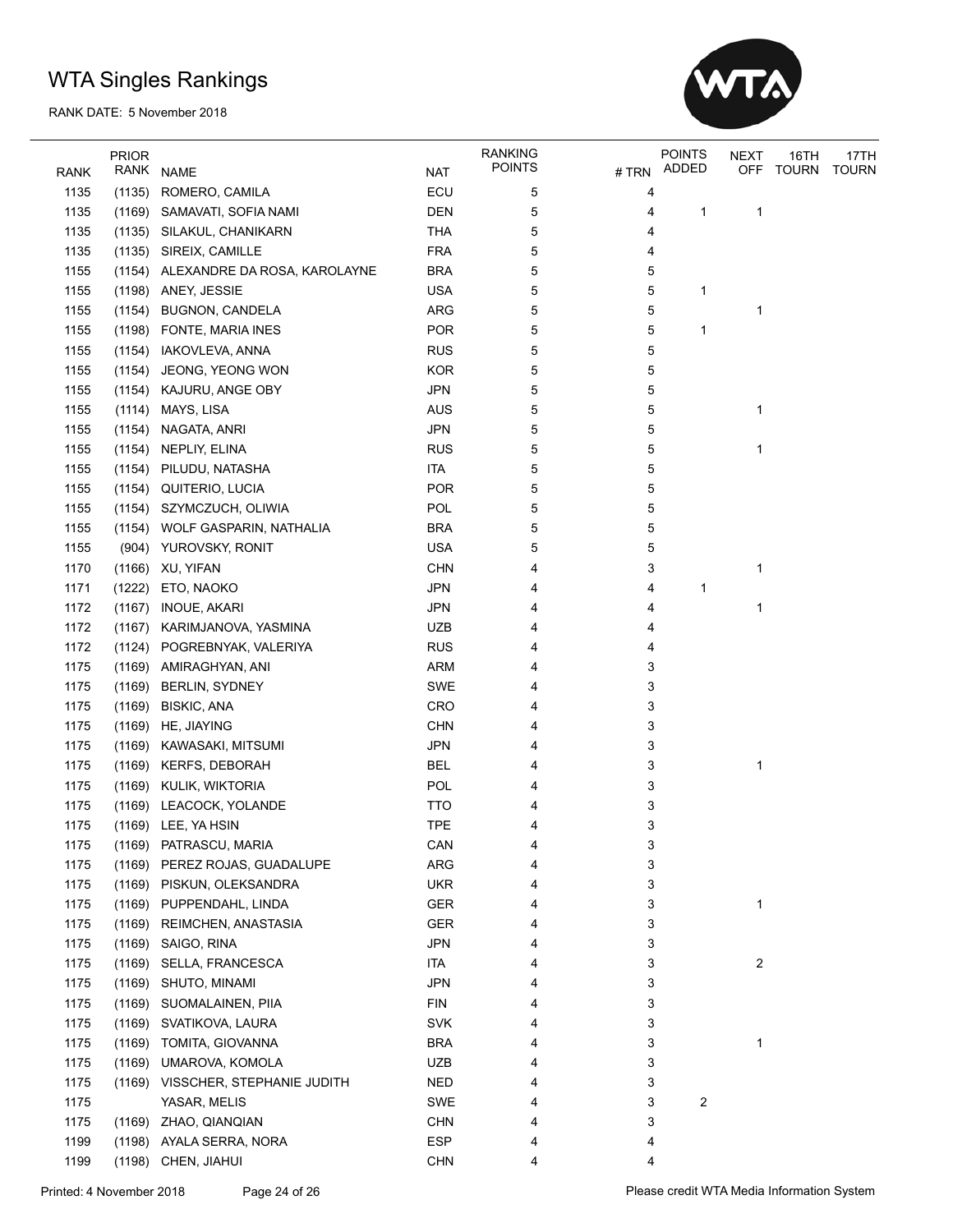

|             | <b>PRIOR</b> |                              |            | <b>RANKING</b> |       | <b>POINTS</b> | <b>NEXT</b> | 16TH         | 17TH         |
|-------------|--------------|------------------------------|------------|----------------|-------|---------------|-------------|--------------|--------------|
| <b>RANK</b> | RANK         | <b>NAME</b>                  | <b>NAT</b> | <b>POINTS</b>  | # TRN | ADDED         | <b>OFF</b>  | <b>TOURN</b> | <b>TOURN</b> |
| 1199        | (1198)       | JASTRZEBSKA, PAULINA         | POL        | 4              | 4     |               |             |              |              |
| 1199        | (1198)       | <b>KHIRIN, NICOLE</b>        | <b>ISR</b> | 4              | 4     |               |             |              |              |
| 1199        | (1198)       | KOKELADZE, KAMILLA           | <b>RUS</b> | 4              | 4     |               |             |              |              |
| 1199        | (1198)       | LOPEZ, DANIELA MACARENA      | CHI        | 4              | 4     |               |             |              |              |
| 1199        | (1198)       | MAETSCHKE, LISA-MARIE        | <b>GER</b> | 4              | 4     |               |             |              |              |
| 1199        | (1198)       | MASINI, MARIA                | <b>ITA</b> | 4              | 4     |               |             |              |              |
| 1199        | (1198)       | MILENKOVIC, KRISTINA         | SUI        | 4              | 4     |               |             |              |              |
| 1199        | (1198)       | MILLER, NELL                 | <b>GBR</b> | 4              | 4     |               |             |              |              |
| 1199        | (1198)       | NIEDMERS, NORA               | <b>GER</b> | 4              | 4     |               |             |              |              |
| 1199        | (1198)       | OGATA, HAINE                 | <b>JPN</b> | 4              | 4     |               |             |              |              |
| 1199        | (1198)       | POPLAVSKA, ANASTASIYA        | <b>UKR</b> | 4              | 4     |               |             |              |              |
| 1199        |              | SEIBOLD, EMILY               | <b>GER</b> | 4              | 4     |               |             |              |              |
|             | (1198)       |                              |            |                |       |               |             |              |              |
| 1199        | (1198)       | STAICULESCU, ALEXANDRA MARIA | <b>ROU</b> | 4              | 4     |               | 1           |              |              |
| 1199        | (1066)       | SVINOS, ANGELIQUE            | <b>AUS</b> | 4              | 4     |               | 1           |              |              |
| 1199        | (1198)       | TOKAC, BETINA                | <b>TUR</b> | 4              | 4     |               | 1           |              |              |
| 1199        | (1198)       | TOMA, MARIA                  | <b>ROU</b> | 4              | 4     |               |             |              |              |
| 1199        | (1198)       | VANGELOVA, ANI               | <b>BUL</b> | 4              | 4     |               |             |              |              |
| 1199        | (1198)       | VAZQUEZ, MARIA DEL ROSARIO   | <b>ARG</b> | 4              | 4     |               |             |              |              |
| 1199        |              | (1198) VIKHRIANOVA, ELINA    | <b>RUS</b> | 4              | 4     |               | 1           |              |              |
| 1199        | (1198)       | <b>WILLIFORD, KELLY</b>      | <b>DOM</b> | 4              | 4     |               |             |              |              |
| 1199        | (1198)       | WIRA, KLAUDIA                | POL        | 4              | 4     |               |             |              |              |
| 1222        | (1222)       | CHILUMULA, NIDHI             | <b>IND</b> | 3              | 3     |               |             |              |              |
| 1222        | (1222)       | MCCRAY, MEGAN                | <b>USA</b> | 3              | 3     |               |             |              |              |
| 1224        | (1225)       | AMICUZI, MARIA JAZMIN        | <b>ARG</b> | 3              | 3     |               |             |              |              |
| 1224        |              | (1225) ARKADIANOU, ANNA      | <b>GRE</b> | 3              | 3     |               |             |              |              |
| 1224        |              | ARSENEAULT, ARIANA           | CAN        | 3              | 3     | 1             |             |              |              |
| 1224        | (1225)       | BOGDAN, ELENA                | <b>ROU</b> | 3              | 3     |               | 1           |              |              |
| 1224        | (1225)       | <b>BRECKOVA, NIKOLA</b>      | CZE        | 3              | 3     |               |             |              |              |
| 1224        | (1225)       | CAMERON, DAINAH              | <b>NED</b> | 3              | 3     |               |             |              |              |
| 1224        | (1024)       | <b>CARRINGTON, SAFIYA</b>    | <b>USA</b> | 3              | 3     |               |             |              |              |
| 1224        |              | (1225) CASEY, MAREE TEIWA    | <b>AUS</b> | 3              | 3     |               |             |              |              |
| 1224        |              | (1225) CHEHOUDI, DIANA       | <b>NED</b> | 3              | 3     |               |             |              |              |
| 1224        |              | (1225) CHO, I-HSUAN          | TPE        | 3              | 3     |               |             |              |              |
| 1224        |              | (1225) CIANCI, CLAUDIA       | POR        | 3              | 3     |               |             |              |              |
| 1224        | (1225)       | CZARNIK, PAULINA             | <b>POL</b> | 3              | 3     |               |             |              |              |
| 1224        | (1225)       | DE SANTIS, ELENA             | <b>ITA</b> | 3              | 3     |               |             |              |              |
| 1224        | (1225)       | DE VITO, CHIARA              | <b>ITA</b> | 3              | 3     |               |             |              |              |
| 1224        | (1225)       | FALKOWSKA, WERONIKA          | POL        | 3              | 3     |               |             |              |              |
| 1224        | (1225)       | FOLTS, ARINA                 | <b>UZB</b> | 3              | 3     |               |             |              |              |
| 1224        | (1225)       | FRANZE, CLAUDIA              | ITA        | 3              | 3     |               | 1           |              |              |
| 1224        | (1225)       | GUIMARAES BUENO, FLAVIA      | <b>BRA</b> | 3              | 3     |               |             |              |              |
|             |              |                              |            |                |       |               |             |              |              |
| 1224        | (1225)       | <b>HEINRICHS, LAURA</b>      | GER        | 3              | 3     |               |             |              |              |
| 1224        | (1225)       | IANSITOVA, SVETLANA          | <b>RUS</b> | 3              | 3     |               |             |              |              |
| 1224        | (1225)       | <b>IKEDA, RYOKO</b>          | <b>JPN</b> | 3              | 3     |               |             |              |              |
| 1224        | (1225)       | <b>INTERT, AMELIE</b>        | <b>GER</b> | 3              | 3     |               |             |              |              |
| 1224        | (1225)       | JACQUEMOT, ELSA              | <b>FRA</b> | 3              | 3     |               |             |              |              |
| 1224        | (1225)       | KAJITANI, ROBU               | <b>JPN</b> | 3              | 3     |               |             |              |              |
| 1224        | (1225)       | KAWAMURA, MANA               | <b>JPN</b> | 3              | 3     |               |             |              |              |
| 1224        | (1225)       | KOLLER, ARABELLA             | AUT        | 3              | 3     |               |             |              |              |
| 1224        |              | (1225) KRIZOVA, KATERINA     | $CZE$      | 3              | 3     |               |             |              |              |